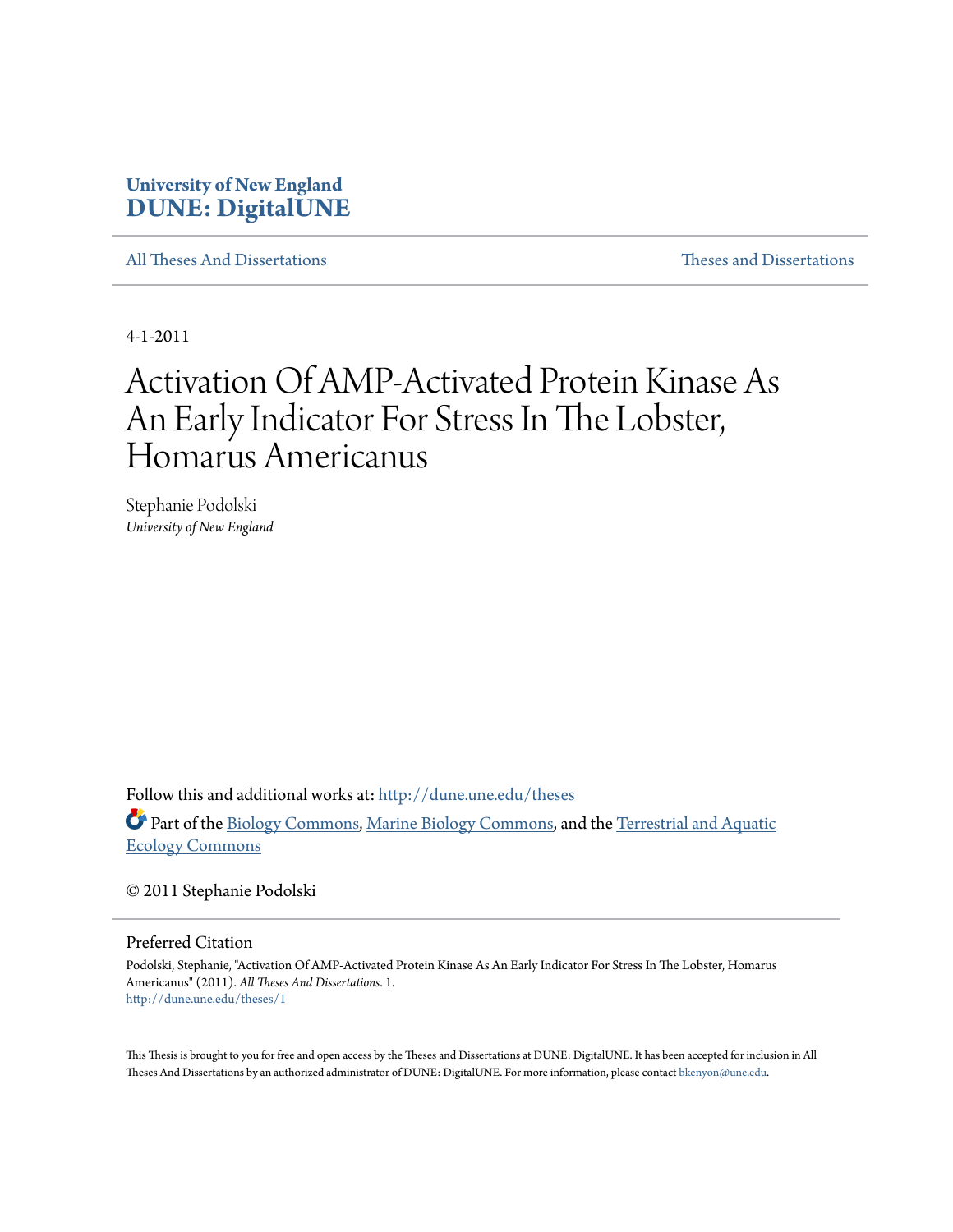## *Activation of AMP-activated protein kinase as an early indicator for stress in the lobster, Homarus americanus*

An Honors Thesis Presented to The Faculty of the Department of Biology University of New England

In partial fulfillment of the Requirements for the Degree of Bachelor of Science with Honors in Medical Biology-Medical Sciences

by

Stephanie Podolski Undergraduate Honors Medical Biology Student University of New England April 5, 2011

Thesis Examining Committee:

 Markus Frederich, Ph.D, Thesis Advisor, (Department of Marine Sciences, CAS, UNE) Geoffrey Ganter, Ph.D. (Department of Biology, CAS, UNE) Stine Brown, Ph.D. (Department of Biology, CAS, UNE)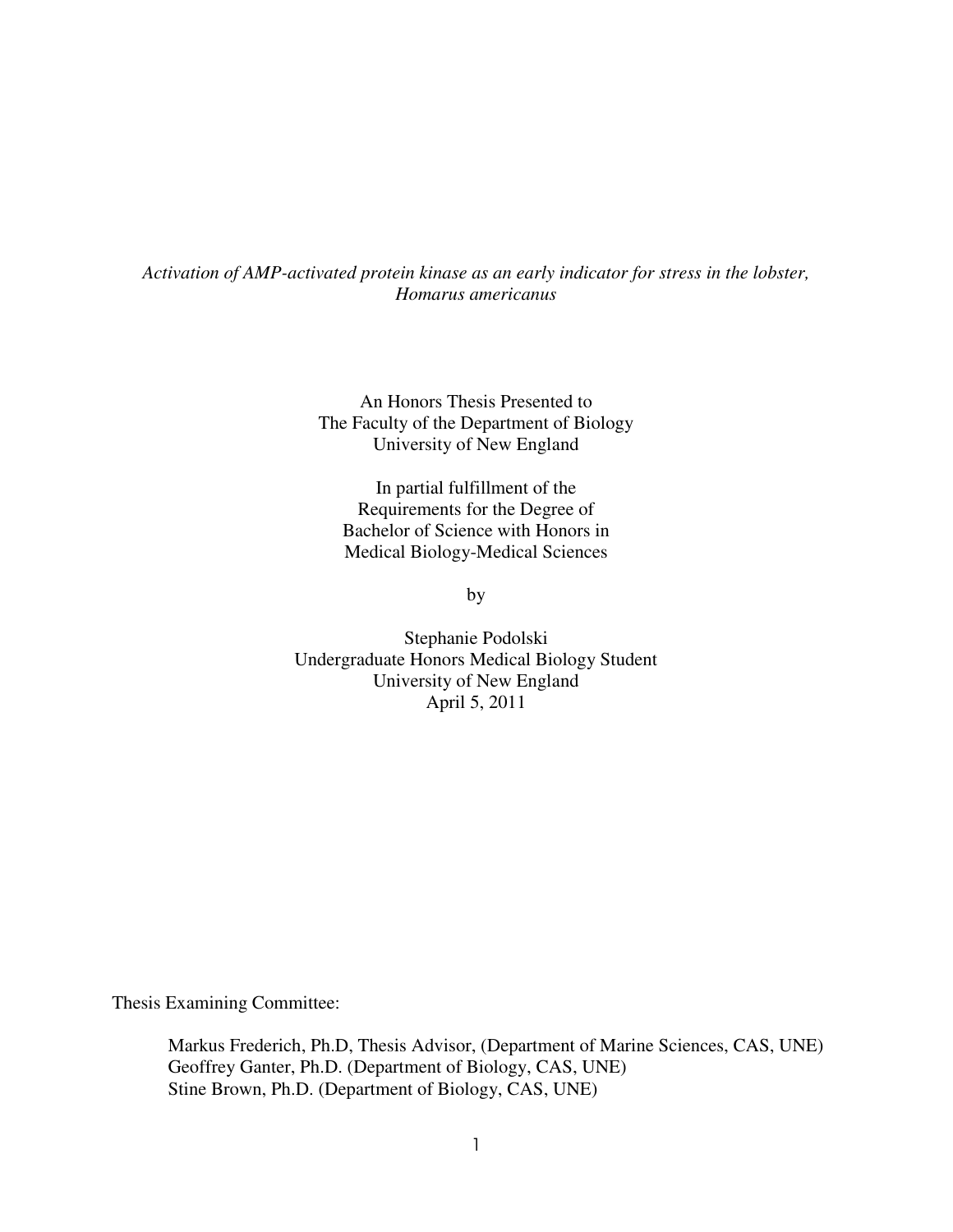### **ACKNOWLEDGMENTS**

For providing me this opportunity and for offering guidance, direction, and support, as well as being valued members of my thesis committee, I would like to thank the following:

**Markus Frederich, Ph.D.** 

**Geoffrey Ganter, Ph.D.** 

**Christine Brown, Ph.D.**

For collecting our model species, the American lobster, *Homarus americanus*. Thank you to the following:

**Robert Bragdon** 

**Robert Collard** 

**James Sulikowski, Ph.D.** 

For laboratory assistance and for all of the support, guidance, and feedback throughout the course of my thesis preparation, I would like to thank the following:

**Ellen Shores Sabrina Klick Casey Toombs Jennifer Jost, Ph.D.** 

**As well as my family and close friends**

I would finally like to take a moment to thank again, **Dr. Markus Frederich** for his patience and dedication throughout my research experience. His enthusiasm and dynamic ability to teach and to provide unmatchable advice have made this experience an integral part of my education.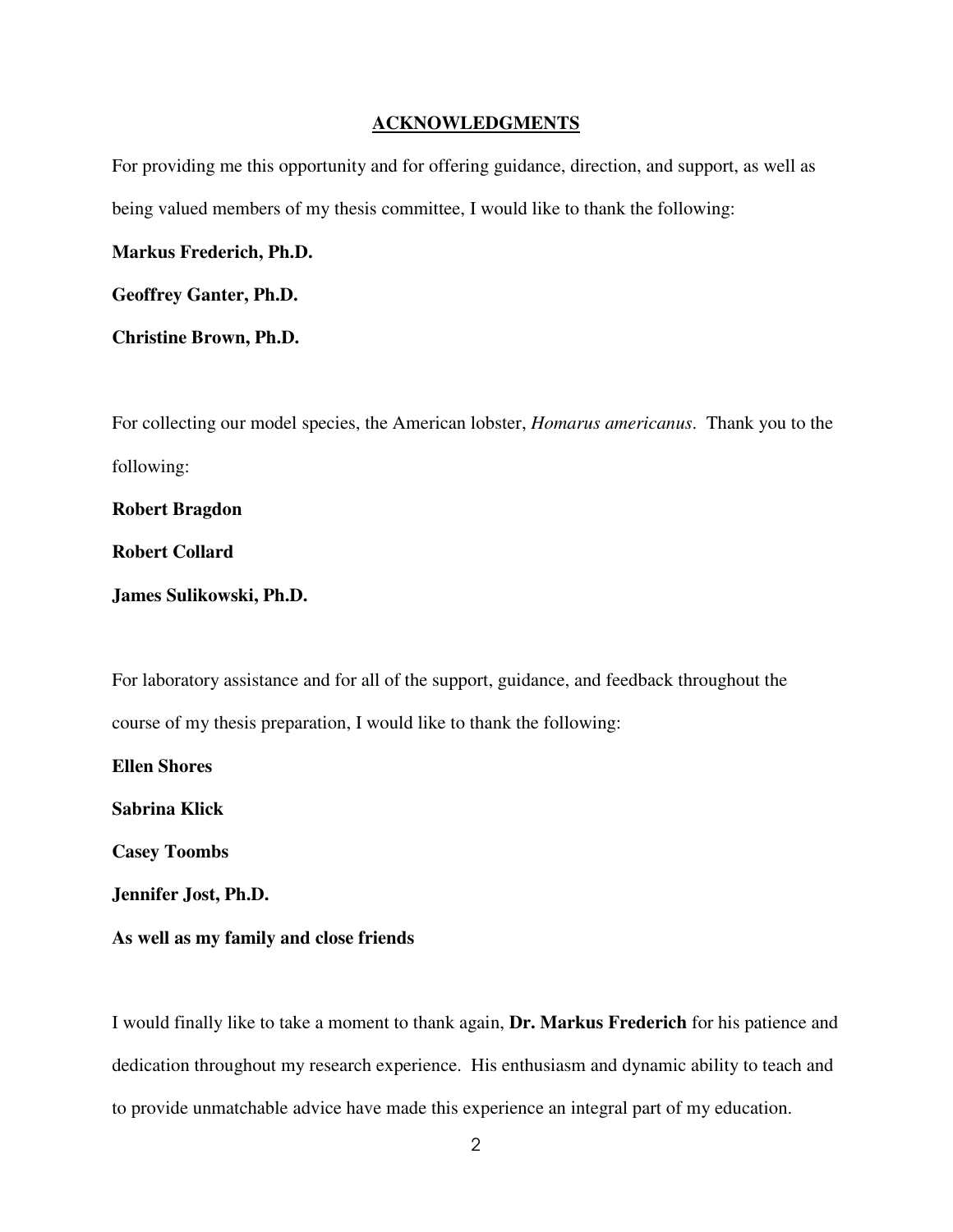#### **ABSTRACT**

 Variations in water temperature, salinity, pH, and oxygen concentration are stressors that marine invertebrates face on a daily basis. Each of these physiological stressors creates a large cellular demand for energy. In mammals, energy metabolism is regulated by the enzyme AMPactivated protein kinase (AMPK), which is highly conserved during evolution. This project was designed to test the hypothesis that AMPK is present and activated by temperature, hypoxia, and anoxia stress in the lobster, *Homarus americanus*.

 Animals were exposed to a rapid and progressive increase in temperature (6ºC per hour) beginning at 14 ºC. We measured lactate concentrations and AMPK activity and heat shock protein 70 (HSP70) levels in 2ºC increments (14-32ºC) in heart, muscle, and liver tissue. Lactate concentration remained at low control levels between 14 and 28ºC and increased significantly (ANOVA,  $p<0.05$ ) in heart, liver, and muscle between  $28^{\circ}$ C and  $30^{\circ}$ C. In the heart, liver, and muscle tissues HSP70 levels remained constant during the temperature exposure. AMPK activity significantly increased up to  $2.2\pm1.2$  at 30 $^{\circ}$ C and  $2.9\pm0.8$  fold at 33 $^{\circ}$ . In the liver AMPK activity remained constantly low, between 14 and 28ºC, but increased up to 2.7±0.4 at 30°C and 1.9±0.5 fold at 33º. In the muscle AMPK activity remained constantly low.

 Secondly, lobsters were exposed for a 24 hour time period to the sub-lethal temperature of 28°C. The prolonged exposure to heat led to a significant increase in AMPK liver activity up to 2.1±0.1 fold between 0 and 24 hours. AMPK did not significantly increase in the heart or muscle tissues. HSP70 levels remained constant in heart, liver, and muscle tissues.

 Lastly, to characterize the role of AMPK during hypoxia lobsters were exposed for 24 hours to a low oxygen concentration of 4 kPa. The same measurements as described above were performed at 0, 4 and 24 hours. We found up to a 6-fold increase in AMPK activity and a nearly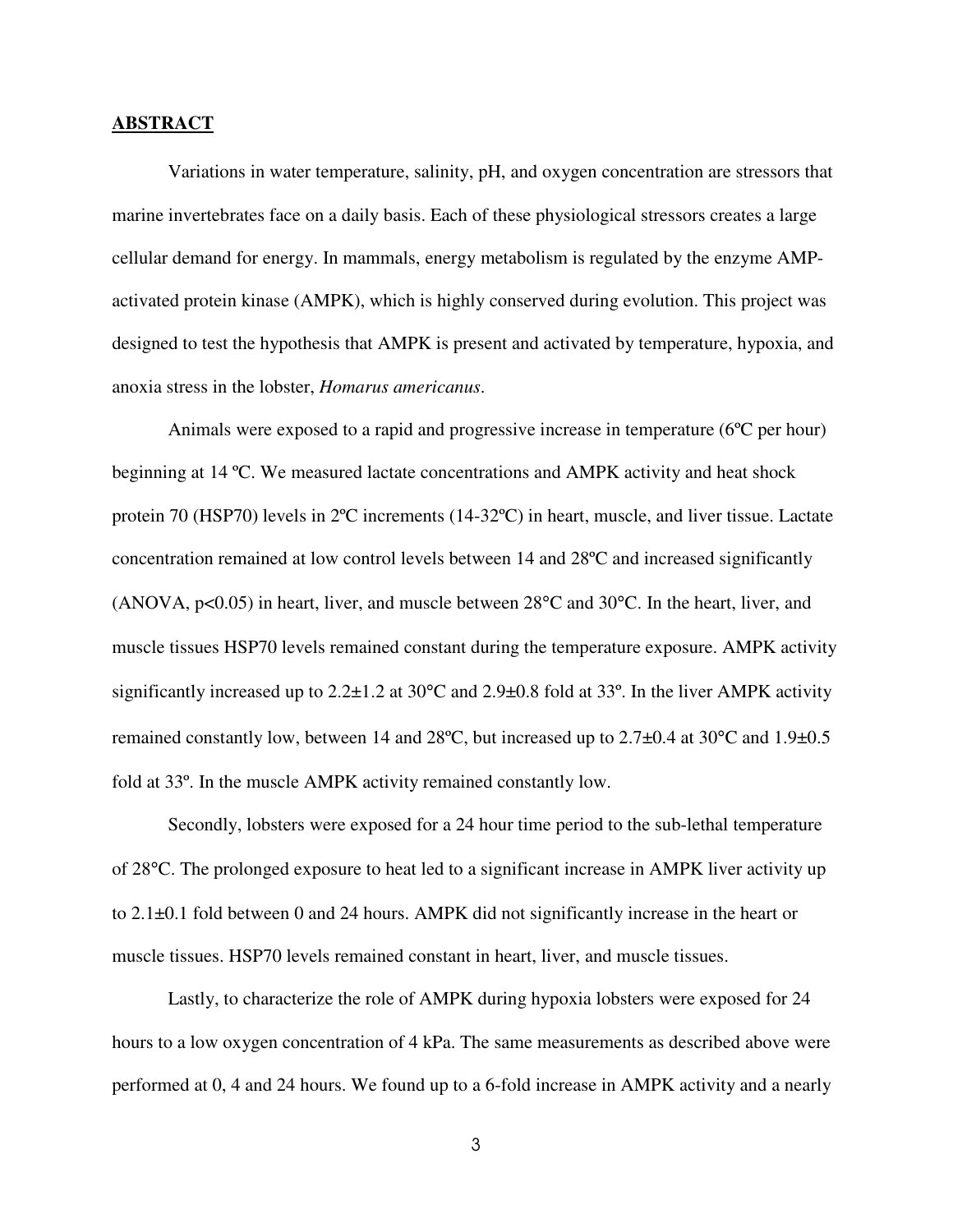40 fold increase in AMPK mRNA expression of heart tissue after 24 h of hypoxia. In the liver nearly a 1000 fold increase was found in AMPK mRNA expression. HSP70 mRNA and protein expression remained unchanged.

 The data show that in lobsters AMPK activation is an early indicator of stress when cellular energy levels are depleted, as indicated by the concurrence of AMPK activation and lactate accumulation. The traditionally used marker, HSP70, was a less reliable indicator for stress. Future comparison with other crustacean species will indicate whether AMPK activation during stress is a more potent mechanism than HSP70 for assessing stress levels in other populations of invertebrates.

#### **INTRODUCTION**

 Climate change is a global phenomenon, however, from an individual organism stand point, any change in the environment is locally focused and therefore affects the physiological mechanisms and systems that allow these organisms to survive. Because there is such a large fluctuation and continuous increase in environmental parameters, such as air and water temperature on a global scale, it is important to understand how large scale signals are downscaled to the level of the organism and directly impact the organisms' physiological niche. This physiological niche can be described by optimal levels of performance at the cellular level. Stressors, such as water temperature based on year and season, body temperature, and gas concentrations within the organism's habitat, extend an organism's physiology beyond its niche level constraints and drive measureable physiological processes (Helmuth et al., 2010). It is vital to understand how the animals' physiology will be affected, particularly marine invertebrates, because of their inability to physiologically regulate body temperature and the frequent exposure to a wide range of water temperature fluctuations.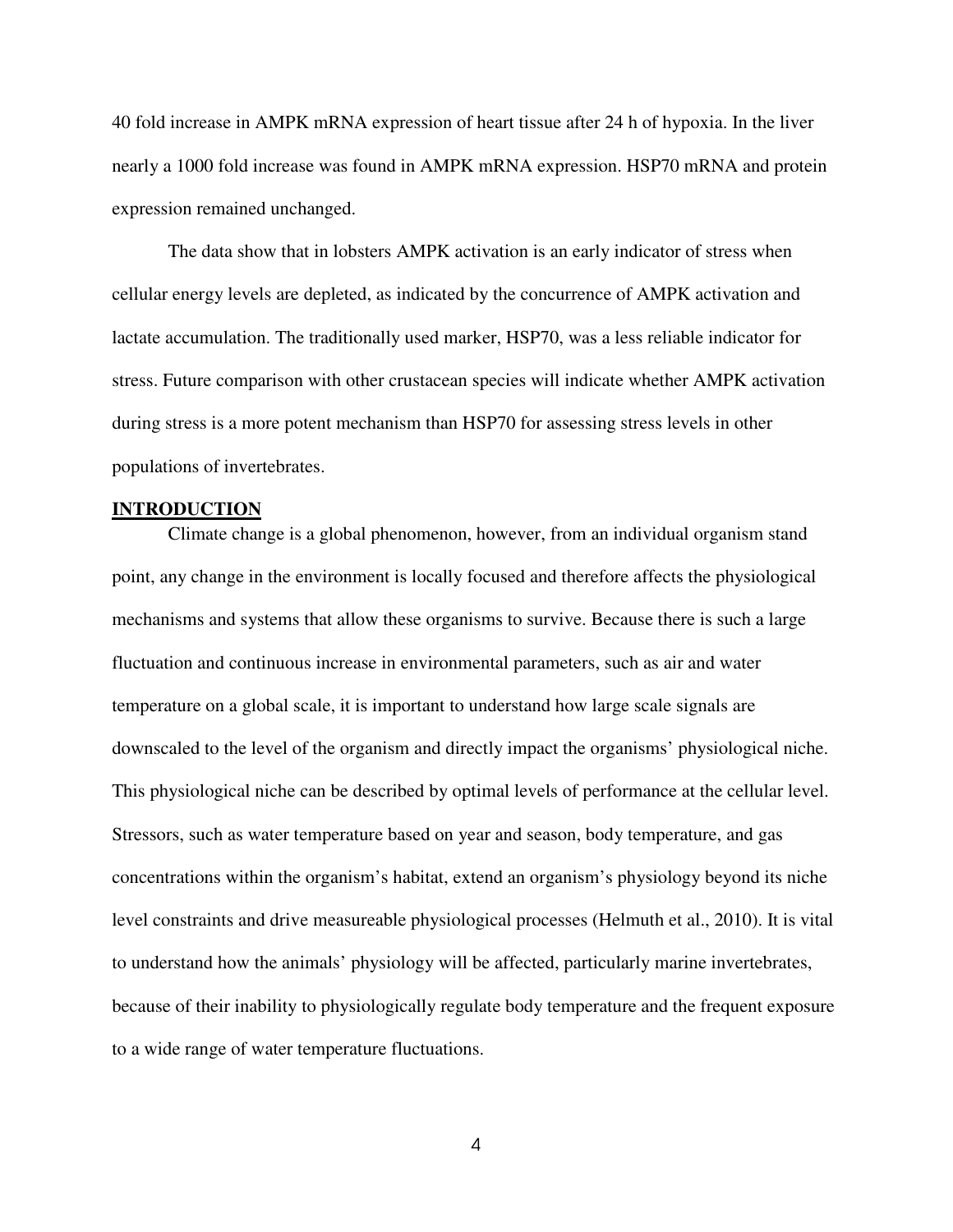The cellular effects of stressful conditions, such as those created by climate change, can be quantified using physiological parameters. Physiologists often use heat shock proteins (HSP) as a marker for temperature or other types of stress because HSPs are found in nearly all living organisms. (e.g. Hoffmann et al., 2003, Tomanek, 2005). The rare exception remains Antarctic eelpouts which live in an exceptionally stable thermal environment (Hoffmann et al. 2000). Heat shock proteins (HSPs) act as chaperones and aid in the conformational stabilization of other proteins, preventing the proteins from aggregating and being rendered nonfunctional (Feige et al., 1996, Frydman, 2001). HSPs are controlled by a transcriptionally regulated increase in gene expression. In a non-stressed state the cells contain HSP bound to heat shock factors (HSF). Once cells are exposed to heat stress, HSP and HSF dissociate. HSP binds to denaturing proteins, while HSF translocates to the nucleus, activating transcription of the HSP gene, resulting in the production of HSP messenger RNA (mRNA) (Morimoto 1993). This mRNA is then translated into more HSPs that further bind to denatured proteins initially damaged by stress (Sorger 1991). When a sufficient amount of HSP is produced, HSP will reattach itself to HSF, stopping the cascade. With this mechanism, the heat shock response produces a measurable time lag between the actual stress and the detectable HSP response. As a result of this time lag, HSP often does not increase until after animals are returned to control conditions (Frederich et al. 2009). Furthermore, the heat shock response and production of heat shock proteins adds considerably to the cellular ATP demand because of the ATP consuming protein folding and denaturing pathways.

 In order to identify a faster indicator of cellular stress than the standard HSP, this project targets the enzyme AMP-activated protein kinase, AMPK. AMPK is well described in mammalian systems, and, is involved in various diseases, such as diabetes, heart disease and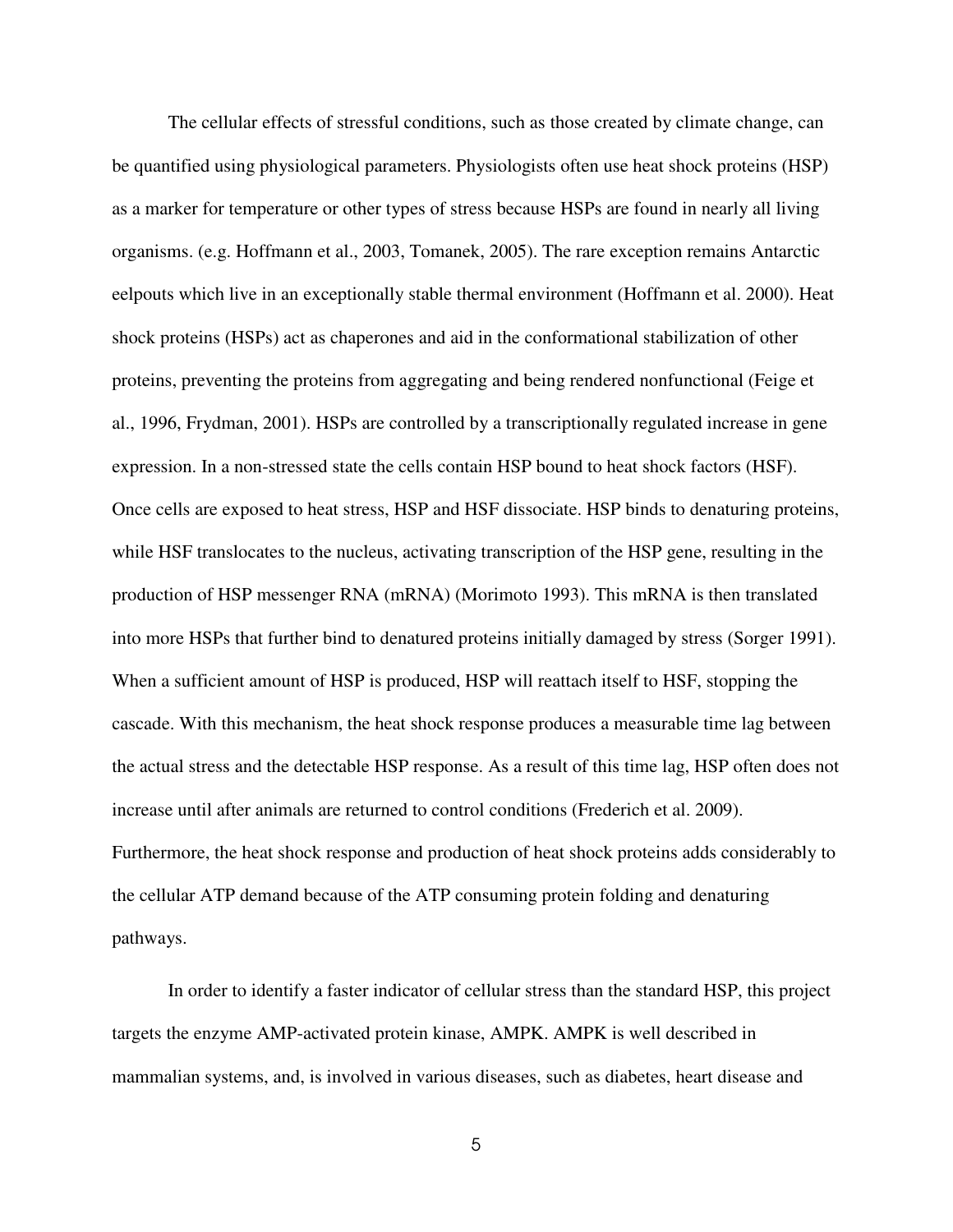obesity (Hardie & Carling 1997). The key function of AMPK is to regulate the cellular ATP pool. Temperature stress and ATP pool regulation are tightly connected because temperature has a direct effect on metabolic rate, which affects the amount of ATP used (Hardie et al. 2006). However, very little is known about AMPK and the role it plays in regulating ATP synthesis and hydrolysis in invertebrates.

 As described in mammalian systems, the AMPK protein is a heterotrimer that consists of three subunits; the alpha subunit is responsible for kinase activity, while the beta subunit connects the alpha and gamma subunits (Hardie & Carling 1997). The gamma subunit is the primary site where AMP binds, thus creating a conformational change in the AMPK structure. During this conformational change, the alpha subunit becomes exposed, increasing binding activity, and allowing for further AMPK activation (Hardie and Sakamoto 2006). The activation of AMPK is triggered by the binding of AMP and the activation through an upstream AMPKkinase (AMPKK). AMP is an important indicator for metabolic rate and the respective breakdown of ATP, and is the first step of AMPK activation. This can be seen when ATP is hydrolyzed and converted to ADP and inorganic phosphate (P<sub>i</sub>). Subsequently, the enzyme, adenylate kinase, converts two ADP molecules into ATP and AMP.

# $ATP \rightarrow ADP + Pi$  (ATP hydrolysis)  $2ADP \rightarrow ATP + AMP$  (Adenylate kinase reaction)

Therefore, AMP accumulates during enhanced ATP hydrolysis and is an ideal signal for increased energy demand. To meet this ATP demand, AMPK is consequently activated with increasing AMP concentrations (see figure 2). In addition to the allosteric activation of AMPK by AMP, AMPK is activated by phosphorylation of and upstream kinase, AMPKK, which is also activated by AMP. AMPKK phosphorylates AMPK at the threonine 172 site of the alpha subunit which leads to increased AMPK activity. Phosphorylation is the much stronger activator of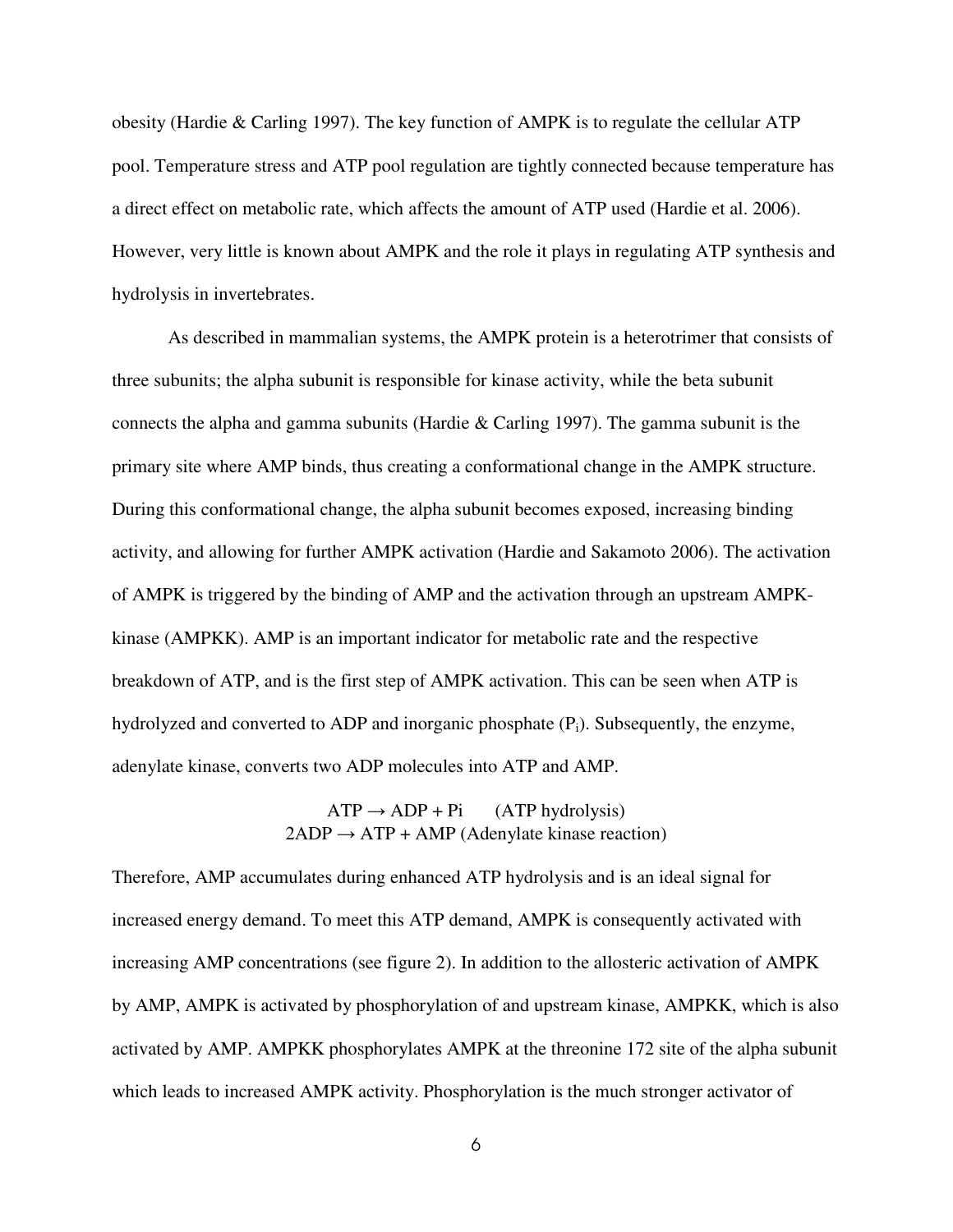AMPK and therefore AMPK phosphorylation reflects the AMPK activity. Once AMPK is activated, it phosphorylates key enzymes of ATP consuming and producing pathways, which in turn maintains a constant ATP pool needed to maintain cellular activity.



**Figure 1**: AMPK alpha, beta, and gamma subunits. AMP binds to the gamma subunit and also activates AMPKK which phosphorylates AMPK at the T172 binding site of the alpha subunit. Both mechanisms simultaneously cause a conformational change in the alpha and gamma subunit and activate AMPK. (from Rutter et al. 2000)



**Figure 2:** Stress, such as exercise and nutrient depletion, leads to the accumulation of AMP which activates AMPKK in order to phosphorylate AMPK. This cascade regulates ATP by either activating or inhibiting specific metabolic pathways in order to produce or conserve sufficient levels of ATP. (from Kemp et al. 1999)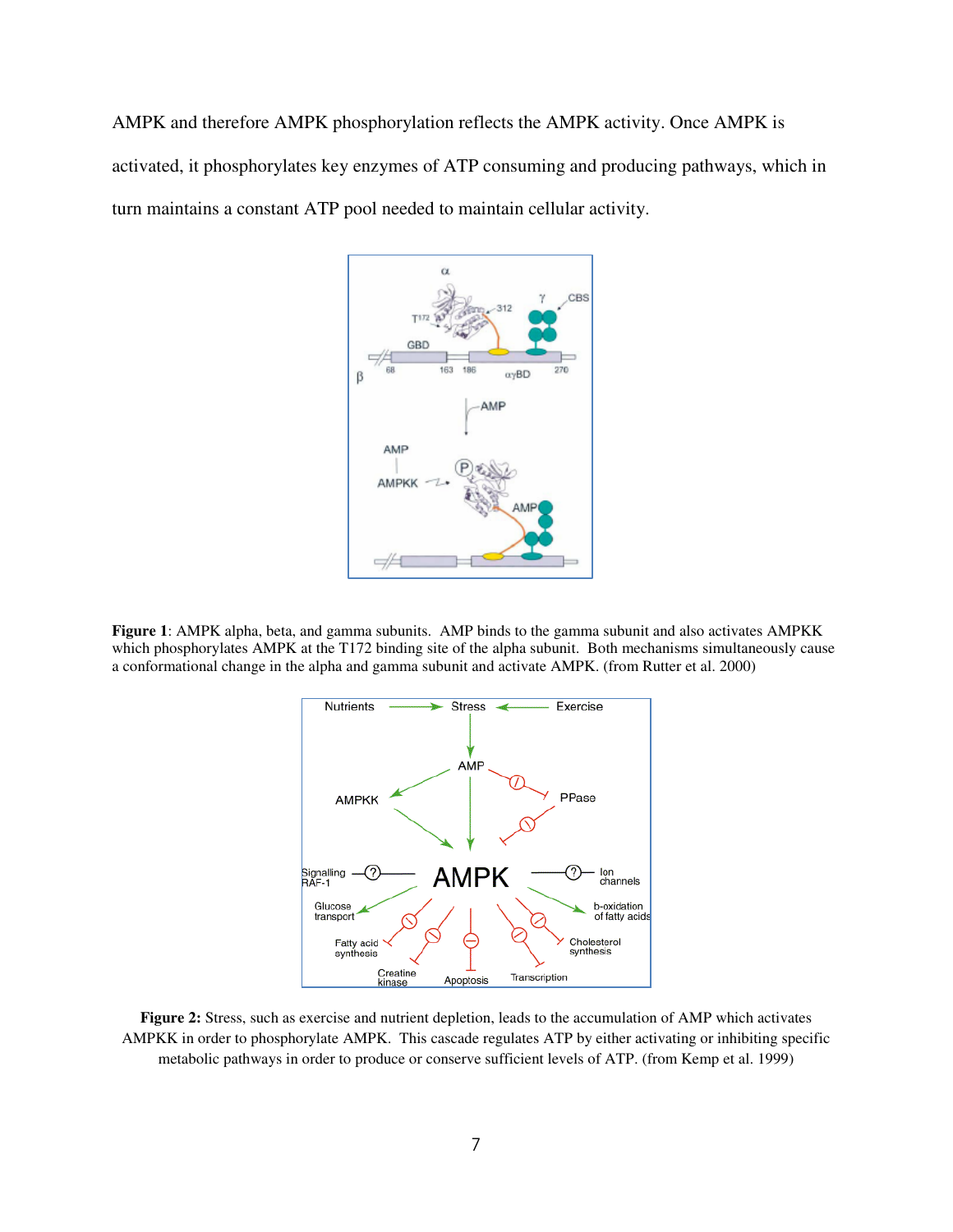Basic thermodynamics and enzyme function cause an increase of enzymatic activity with temperature. Since the cellular metabolism is just the sum of multiple enzyme reactions, a temperature increase will accelerate cellular metabolism and therefore, ATP use. This can be quantified as the  $Q_{10}$ . The ratio between two metabolic rates 10 degrees apart will be in the range of 2-3 (i.e.  $Q_{10} = 2-3$ ) for most biological reactions. The doubling or tripling of cellular metabolism with a 10ºC increase requires an additional increase in the amount of ATP needed. Because of this, regulating ATP producing and ATP consuming pathways during thermal stress is critical.

 Under non-stressful conditions, aerobic metabolism provides the fuel and energy needed to sustain and power any organism. In this metabolic pathway glycolysis yields pyruvate which is subsequently used in the Krebs cycle to form NADH and FADH<sub>2</sub>. NADH is the electron donor for the oxidative phosphorylation used to form adenosine-triphosphate (ATP). At the end of the aerobic cycle, a theoretical maximum of thirty six molecules of ATP is yielded for each molecule of glucose used as the initial carbohydrate source. The alternative metabolism, which is an oxygen deficient process, is called anaerobic metabolism. During oxygen deficiency, the anaerobic metabolism process of glycolysis produces only two molecules of pyruvate for each molecule of glucose used. The produced pyruvate is then converted by the enzyme lactate dehydrogenase into lactic acid, which is the main anaerobic end product in mammals and crustaceans. Extreme temperatures can lead to a transition from aerobiosis to anaerobiosis, therefore reducing the amount of anaerobically produced ATP, eventually leading to death. This transition to anaerobiosis in the presence of sufficient oxygen is caused by a temperature-induced failure of oxygen delivery by ventilation or circulation. Subsequently the animal experiences a mismatch between oxygen demand and supply, resulting in anaerobiosis during heat stress.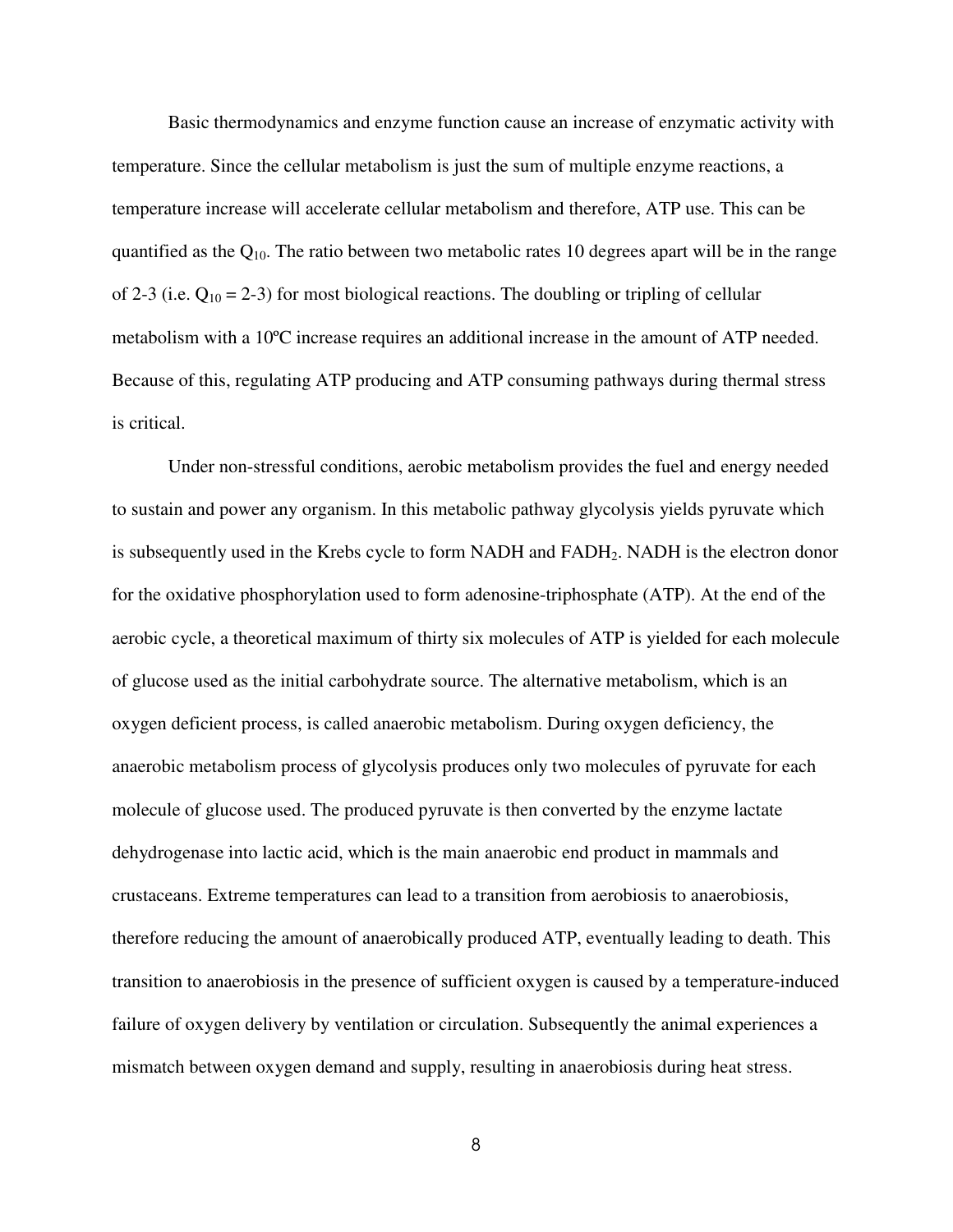Past research has shown the transition to anaerobiosis by heat stress in the heart tissue of the rock crab, *Cancer irroratus*, concomitant with AMPK activation, while HSP70 expression was delayed (Frederich et al. 2009). The activation of AMPK was actually shown to occur before the switch to anaerobiosis and to be a faster mechanism than elevated HSP70 expression during a fast progressive heat stress. Crabs were additionally exposed for 6 hours to the sub-lethal temperature of 26°C. As an additional adaptation to heat stress, extended exposure resulted in a consistent increase in AMPK mRNA levels. However, HSP70 mRNA and protein remained constant. The additional response in gene expression supported the conclusion that AMPK was an earlier marker for temperature stress than HSP70 in this crab species (Frederich et al. 2009).

 That study raised the questions as to whether the observed early activation of AMPK during heat stress in the crab heart tissue is a general mechanism that can be applied to other crustacean species, like the lobster, and, whether the response seen was specific to heart tissue only. Therefore in this project we applied a similar approach and tested the temperature induced AMPK activation and the respective HSP70 expression, but focused on a different species, the commercially important lobster, *Homarus americanus*, and investigated the stress response in several different tissues. The similarities and differences between the lobster and the rock crab will reveal more about the mechanism of how fluctuations in temperature affects marine invertebrates, specifically the role of AMPK as a cellular marker. Furthermore, the switch to anaerobiosis at high temperatures raises the questions whether AMPK is activated by the increased temperature or the resulting hypoxia. To address this, we compared the temperature induced AMPK activation with the activation of AMPK cause by hypoxia only at control temperature.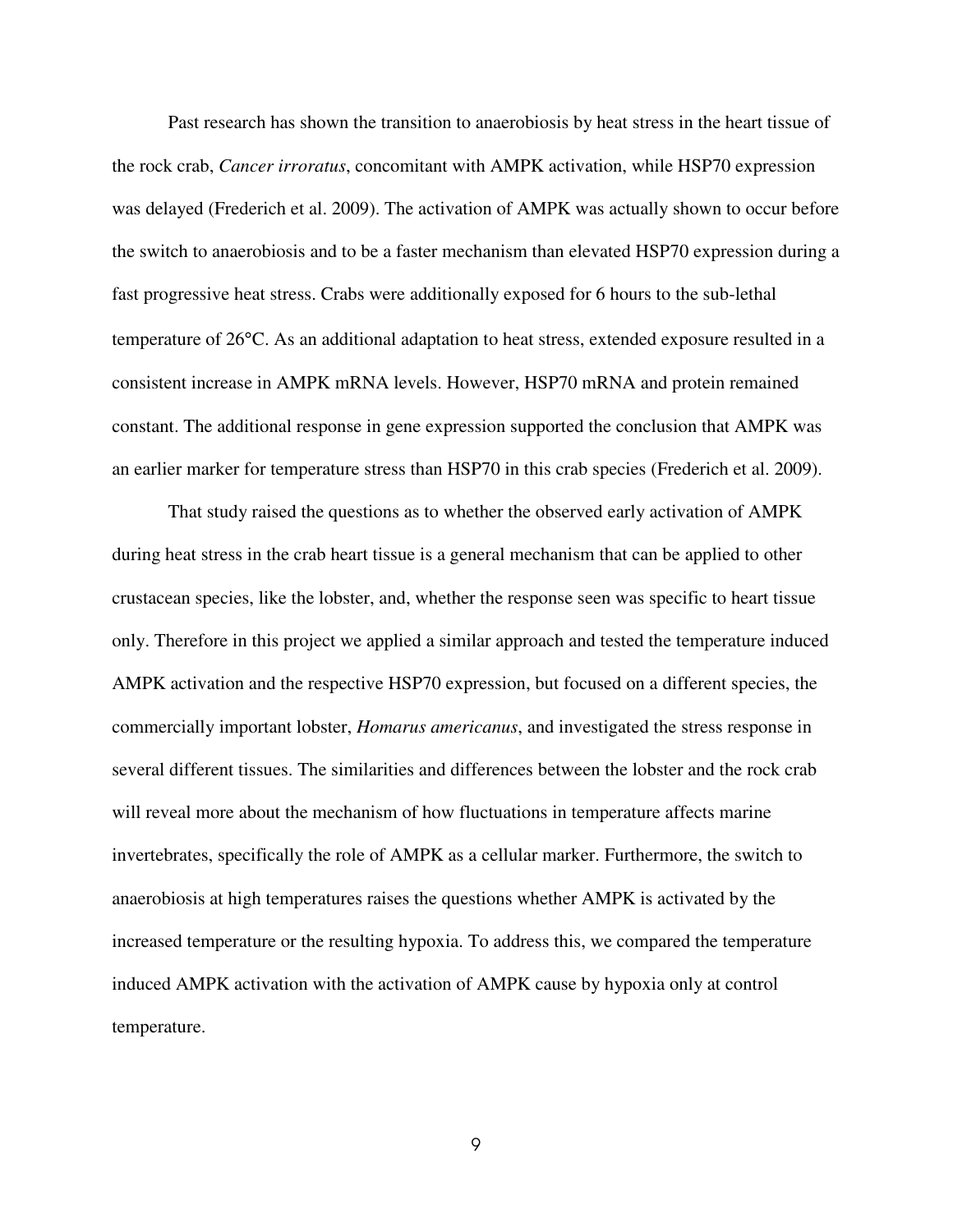The lobster is a poikilotherm, an animal unable to physiologically regulate its own body temperature, which inhabits marine environments where yearly water temperatures can vary over a 25°C range (0-25°C), depending on the winds, tides, and seasons (Camacho et al. 2006). Because of this thermal fluctuation, the lobsters' organ systems must physiologically adapt. The adaptation or reaction to temperature changes is well documented in the lobster and other crustaceans. The upper limit for cardiac function for lobsters that have been acclimated up to 20°C is just about 29°C, which is 5°C warmer than lobsters that were acclimated to 4°C and shows that lobsters have some plasticity based on acclimation (Camacho et al. 2006). The original thought that crustaceans were only active during a specific "energy range", was devised on maximizing energy output. However, thermal acclimatization in the environment between seasons or adaptation to a specific climate change event involves shifting of thermal windows for each organ system, such as the upper limit for cardiac function during heat stress (Pörtner 2009). The relationship between body temperature and different organ systems already shows that different unique responses occur for each organ system. However, there is not any information available about AMPK and the tissue specific response to temperature stress.

To investigate whether AMPK is activated in a tissue specific manner in the lobster during temperature stress, and whether the AMPK activation due to temperature-induced hypoxia is the same as in temperature-independent hypoxia, we tested the following hypotheses:

- AMPK is present and activated by temperature stress in the lobster, *Homarus americanus*.
- AMPK activation and expression occurs in a tissue specific manner due to the different energy demands of the respective tissues.
- AMPK is present and activated by hypoxia stress in the lobster, *Homarus americanus*.
	- 10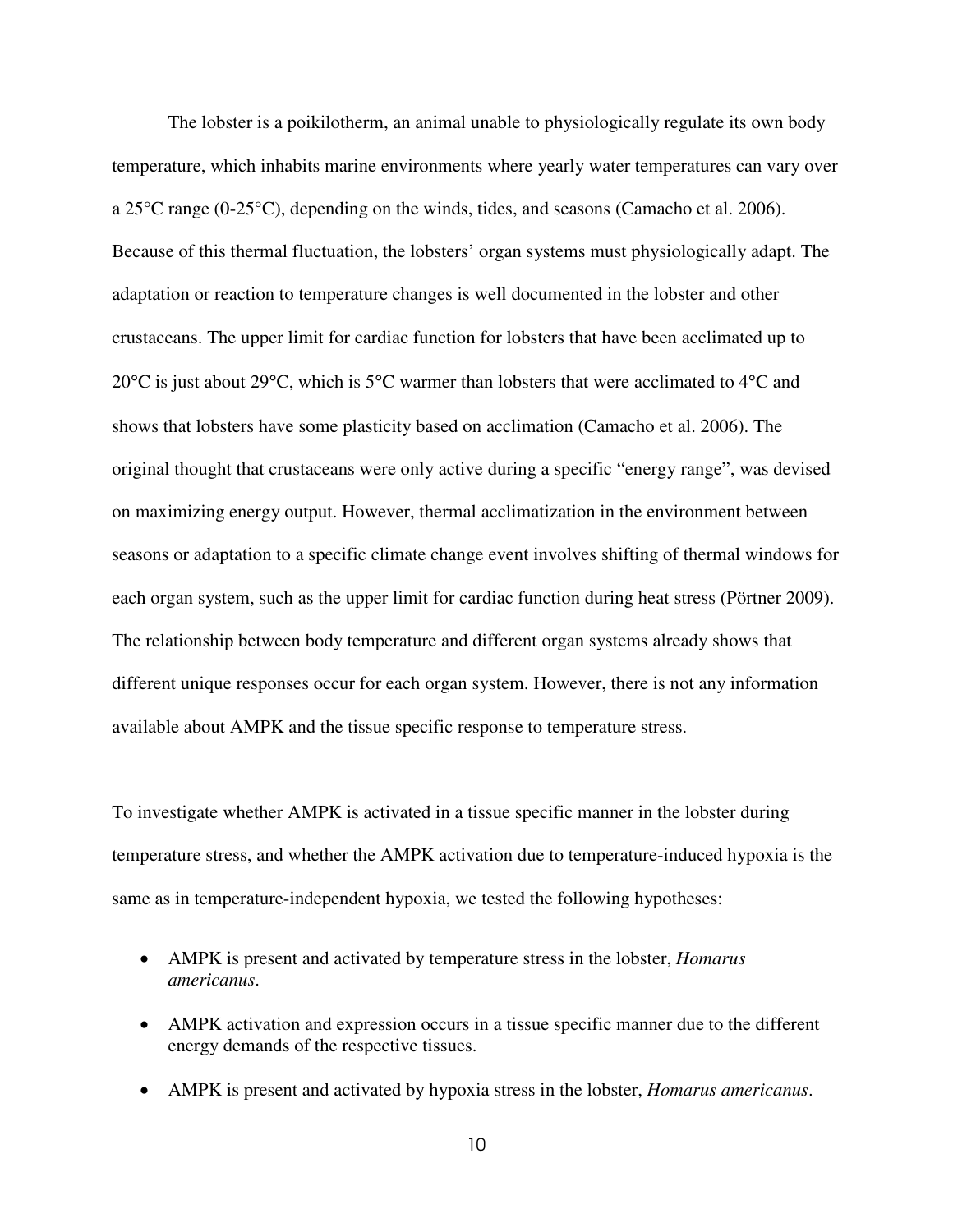### **MATERIALS AND METHODS**

*Animals:* Lobsters (*Homarus americanus)* with an average carapace length 9.0±0.28 cm were obtained from a local fisherman in Winter Harbor, ME and Biddeford, ME. Animals were housed in the flow through sea water system in the Marine Science Center at 12°C for at least 24 hour before experimentation and were fed fish and squid, *ad libitum*.

*Temperature loggers:* To obtain more accurate temperature measurements in the habitat, the local fisherman equipped lobster traps with temperature data loggers that recorded the water temperature every thirty minutes over several days, providing information about the thermal history of the animals used.

**Temperature Incubations:** Animals (n=5 per temperature) were exposed to a fast and progressive increase in temperature, beginning at 14 ºC and increasing 6ºC per hour. The lobsters were sacrificed at 14, 16, 18, 20, 22, 24, 26, 28, 20, and 32 ºC. In a second experiment, lobsters were exposed to a long sub-lethal temperature of 26 ºC for a 24 hour time period. Lobsters were sacrificed at control temperatures (12 °C), after 4 hours, and after 24 hours. For both short and long term temperature studies tissues were extracted from the liver, heart, brain, and tail muscle. Tissues used to measure lactate build up in lactate dehydrogenase assays and to measure AMPK activity and HSP70 protein levels were flash frozen with liquid nitrogen and stored at -80°C. The tissues used to measure AMPK gene expression were stored in RNAlater© solution (Ambion, Austin, TX) at  $4^{\circ}$ C.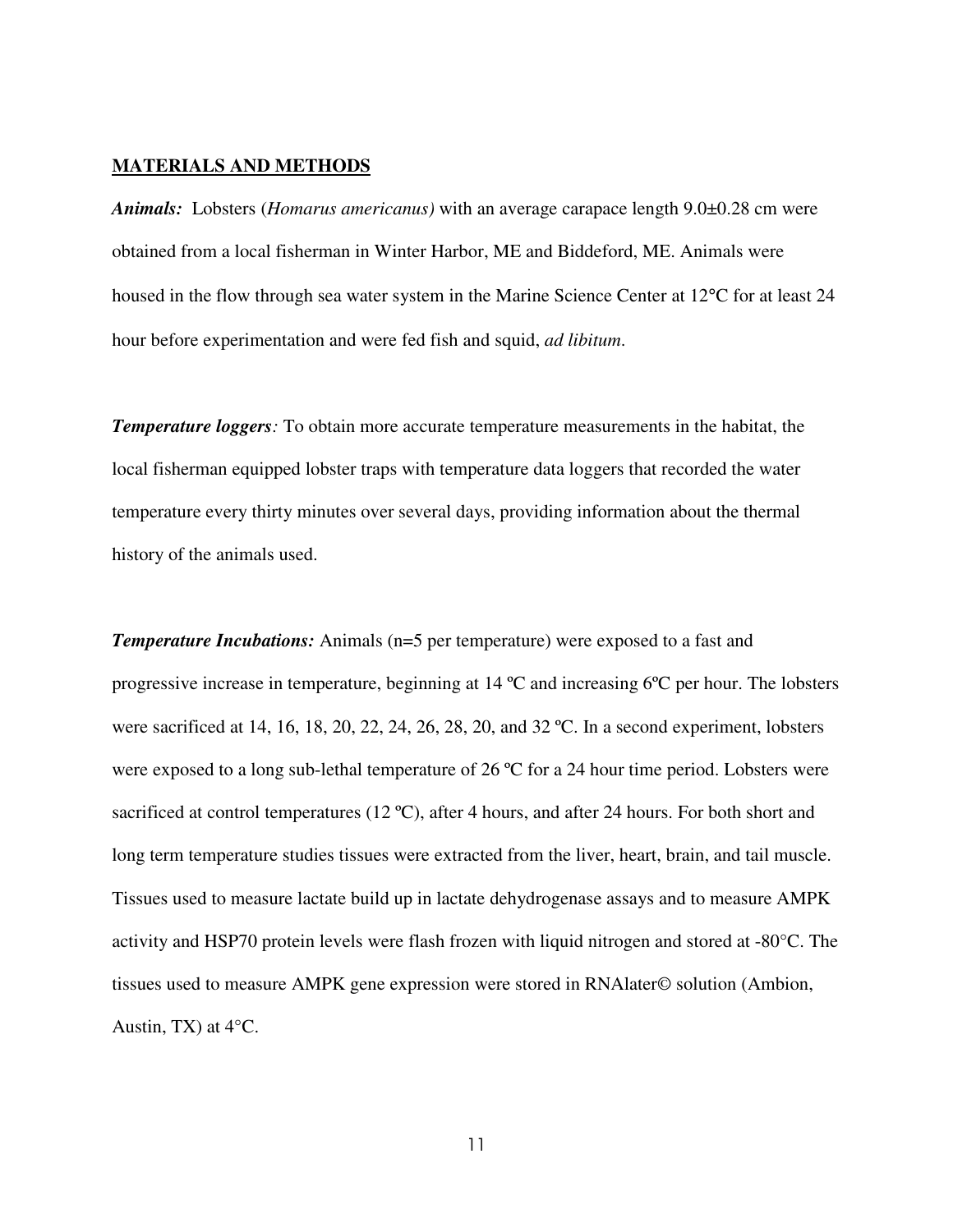*Hypoxia/Anoxia Incubations:* For hypoxia exposure, lobsters were incubated at 5% oxygen (4 kPa) for 24 hours, using a bubble stone connected to a nitrogen gas tank and a dissolved oxygen meter to ensure that the tank level remained stable. Lobsters were sacrificed after 0, 4, and 24 hours. For anoxia exposure, lobsters were incubated at 0.7% oxygen for two hours (0.3kPa) for 2 hours. Tissue for both hypoxia and anoxia experiments were extracted from the liver, heart, and tail muscle tissue at 0, 20, 40, 80, and 120 minutes. Tissues were used to measure lactate build up in lactate dehydrogenase assays and to measure AMPK activity and HSP70 protein levels were flash frozen with liquid nitrogen and stored at -80°C. The tissues were used to measure AMPK gene expression for hypoxia experiments were stored in RNAlater© solution (Ambion, Austin, TX) at 4°C.

*Lactate:* The lactate concentration in each tissue sample was measured to determine the onset of anaerobiosis, indicating severe temperature stress. For this assay, samples were homogenized under liquid nitrogen and protein was removed by acid precipitation. Lactate concentrations in the protein free supernatant were measured in a photometric test enzyme test (Bergmeyer 1985). The enzyme assay measures the buildup of NADH from the reaction lactate + NAD  $\rightarrow$  pyruvate + NADH, catalyzed by lactate dehydrogenase. The lactate concentrations were normalized to the protein concentration in each sample that was measured using the Bradford method (Bradford 1976).

*Heart Rate***:** Photoplethysmographs (IsITech, Bremerhaven, Germany), super-glued with dental wax to the carapace above the heart, were used to measure heart rate. Sensors were connected to a digital recording device (Power Lab, AD Instruments, Mountain View, CA).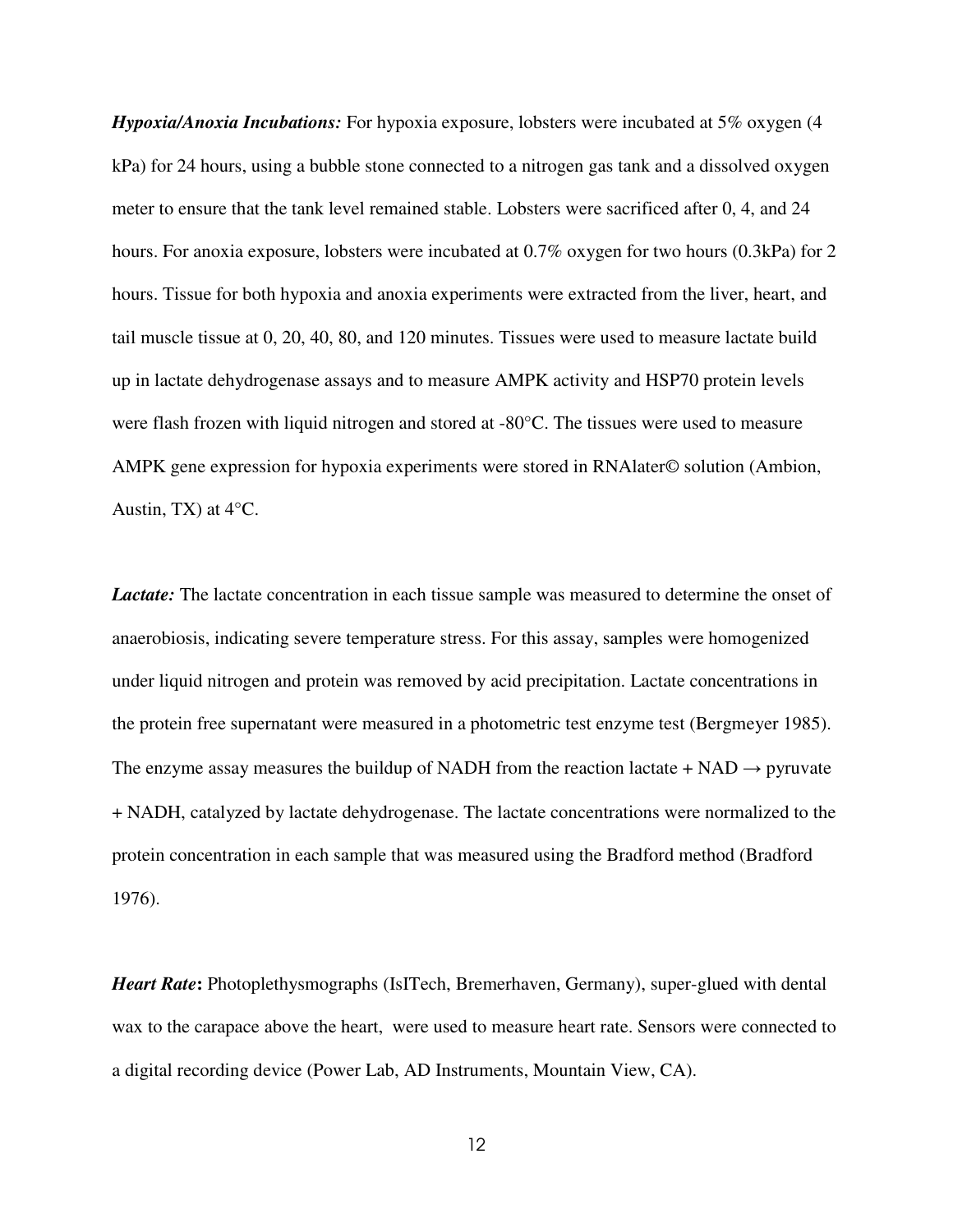*Reaction Time:* Lobsters were exposed to the above temperature, hypoxia, and anoxia conditions. Lobsters were flipped over on their backs and the amount of time it took for each lobster to right itself was recorded in seconds. In the same experiment, the percent of animals that stopped righting themselves was recorded. Animals were considered not respond if 5 minutes elapsed without a righting response.

*AMPK activity***:** AMPK activity was measured by western blots. For this method tissue samples were homogenized under liquid nitrogen and transferred to a buffer containing several phosphatase inhibitors, which were used to preserve the phosphorylation stage of the AMPK mechanism. After quantification of the protein concentration by the Bradford method, samples were diluted to equal amounts of protein concentrations and separated by SDS gel electrophoresis. The separated proteins were then transferred onto a nitrocellulose membrane. This membrane was blocked with 3% non-fat dry milk and then incubated with a primary antip172 AMPK antibody that was designed for mouse tissue, but cross reacts with lobster tissue as well. A secondary antibody with a linked horseradish peroxidase (HRP) enzyme was used to induce a chemiluminescent signal of the AMPK band. Membranes were scanned and the bands were analyzed using Image J. See Figure 3 below for an AMPK Western gel.

|  |  |  |  |  |  | Mouse 0 0 0 40 40 40 80 80 80 120 120 120 120 minutes of anoxia |
|--|--|--|--|--|--|-----------------------------------------------------------------|
|  |  |  |  |  |  |                                                                 |

**Figure 3**: Representative AMPK western blot. The arrow and box indicates the row of bands that we use to analyze AMPK activation.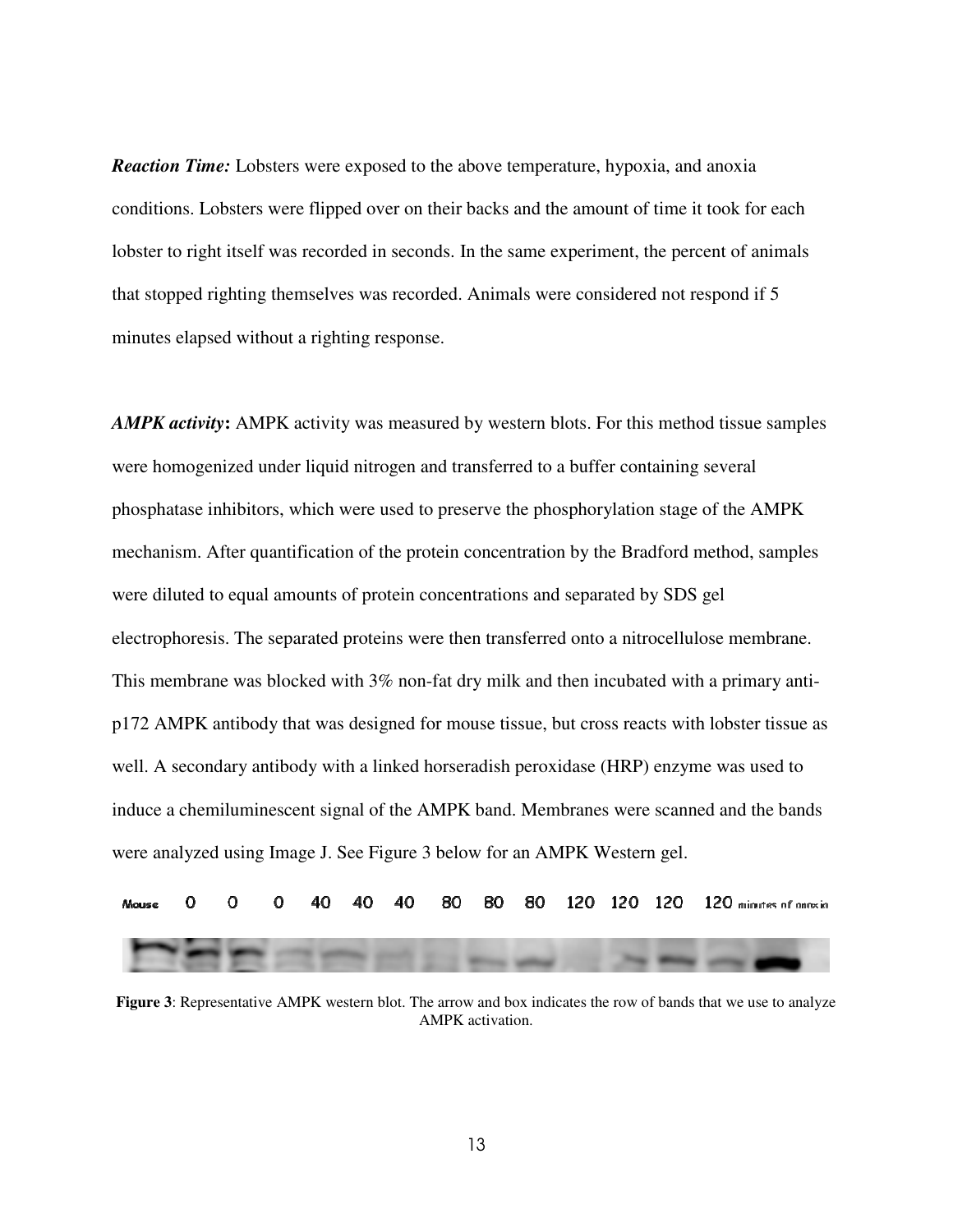*HSP70 protein levels***:** HSP70 levels were measured using western blots and anti-HSP70 antibodies. For details of this method see above under AMPK activity. See Figure 4 below for a HSP70 Western gel.



**Figure 4**: HSP70 western gel. The arrow and box indicates the row of bands that we use to analyze HSP70 protein levels. The row used for AMPK and HSP70 analysis is the same in for both gels.

*Sequencing, primer design and mRNA extraction:* To design degenerate primers, we searched GenBank for AMPKγ protein sequences from various invertebrate and vertebrate species including the *Cancer irroratus* sequence (Frederich et. al 2009). Obtained sequences were aligned using the MultAlin tool (http://bioinfo.genotoul.fr/multalin/multalin.html) and from the alignment, conserved regions were used to design degenerate forward and reverse primers for PCR. For HSP70, we used primers designed for copepods have been proven to work with many crustacean species (Voznesensky et al. 2004). RNA was extracted and purified directly from the liver, heart, muscle of tail, and brain tissues, using the Promega Total RNA Isolation System, and then stored in RNAlater® solution. The RNA was then tested for purity, quality, and quantity by agarose gel electrophoresis and in a UV/VIS spectrophotometer at 260 and 280nm wavelength. RNA reverse transcription was used to synthesize a complementary DNA (cDNA) strand and was accomplished using the Invitrogen Super-Script First Strand Synthesis System. The cDNA was then subjected to PCR, amplifying the cDNA, with an annealing temperature of 45ºC for degenerate primers or 55ºC for specific primers. An agarose (8%) gel electrophoresis separated the cDNA. This gel was incubated in ethidium bromide solution  $(C_{21}H_2OBrN_3)$  for fifteen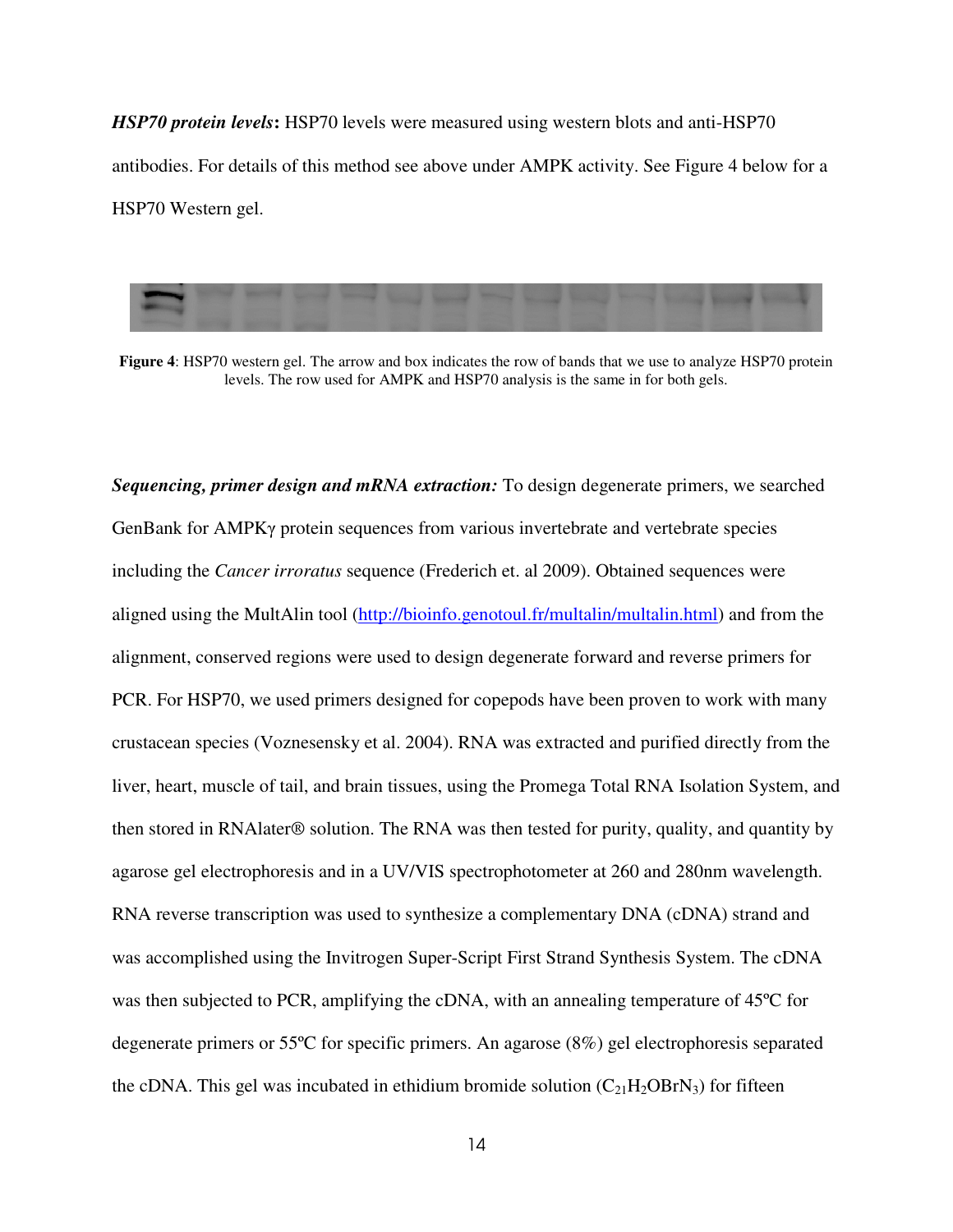minutes. When placed under ultraviolet light, we were able to determine which primers produced complete DNA bands. Bands were extracted from the agarose gel, and, the DNA was purified and sent for sequencing to the MDIBL sequencing facility in Salsbury Cove, ME. Sequences were analyzed with the 4Peaks program, and, BLAST nucleotide and protein searches compared the given sequence with known sequences. This verified that the purified DNA is actually the AMPK gene. Based on the defined sequence, we created lobster specific primers using the idtDNA.com primer design tool (See Table 1 below).

**Table 1. Nucleotide sequence of** *Cancer irroratus* **primers used for amplification of AMPK**γ**, HSP70 and 18S** 

| <b>Target</b>                  | <b>Primer</b>      | <b>Nucleotide Sequence</b>                                                                                  | <b>References</b>        |  |  |  |  |
|--------------------------------|--------------------|-------------------------------------------------------------------------------------------------------------|--------------------------|--|--|--|--|
| AMPKγ, degenerate              | MF <sub>F2</sub>   | 5'-AAY ggN gTN MgN gCN gCN CCN YTN T-3'                                                                     | This study               |  |  |  |  |
|                                | MF <sub>R6</sub>   | 5'-ggR TCD ATN CAN ggN ARN CKR TgD AT-3'                                                                    |                          |  |  |  |  |
| $AMPK\gamma$ , specific        | LobGF1             | 5'-AgA GgA CCA TCg gCT TgA AAC TTg-3'                                                                       | This study               |  |  |  |  |
|                                | LobGF <sub>2</sub> | 5'-TTC AgC ATC TAC AAT ggg CAA ggC-3'                                                                       |                          |  |  |  |  |
| 18S, specific                  | 18S F <sub>2</sub> | 5'-gCC gCA CgA gAT TgA gCA ATA ACA-3'                                                                       | Frederich et al. 2009    |  |  |  |  |
|                                | 18S R1             | 5'-ATT CTA gCC gCA CgA gAT TgA gCA-3'                                                                       |                          |  |  |  |  |
| HSP70, degenerate              | Petra HSPF2        | 5'-gCN AA RAA YCA RgT NgC NAT gAA-3'                                                                        | Voznesensky et al., 2004 |  |  |  |  |
|                                | Petra HSPR2        | 5'-YTT YTC NgC RTC RTT NAC CAT-3'                                                                           |                          |  |  |  |  |
| HSP70, specific                | LobHSPF1           | 5'-gAg CgA CAT gAA ACA TTg gCC CTT-3'                                                                       | This study               |  |  |  |  |
|                                | LobHSPR1           | 5'-TAC CgA ggT ATg CTT CAg CCg TTT-3'                                                                       |                          |  |  |  |  |
|                                |                    | Nucleotide code: g, guanine; C, cytosine; A, adenine; T, thymine; Y=T or C; R=A or g; D=A or g or T; N (any |                          |  |  |  |  |
| nucleotide) = $A$ , g, C or T. |                    |                                                                                                             |                          |  |  |  |  |

*Quantifying gene expression:* In order to determine the levels of gene expression, a Stratagene MX3005 Real-Time Quantitative PCR (QPCR) instruments was used. For QPCR a fluorescent dye (SYBR green) that binds to double stranded DNA is added to a PCR reaction and the fluorescence is detected after each PCR cycle. A standard dilution series of 1x, 10x, 100x, and 1000x was used to generate a standard curve for quantifying the amount of AMPKγ gene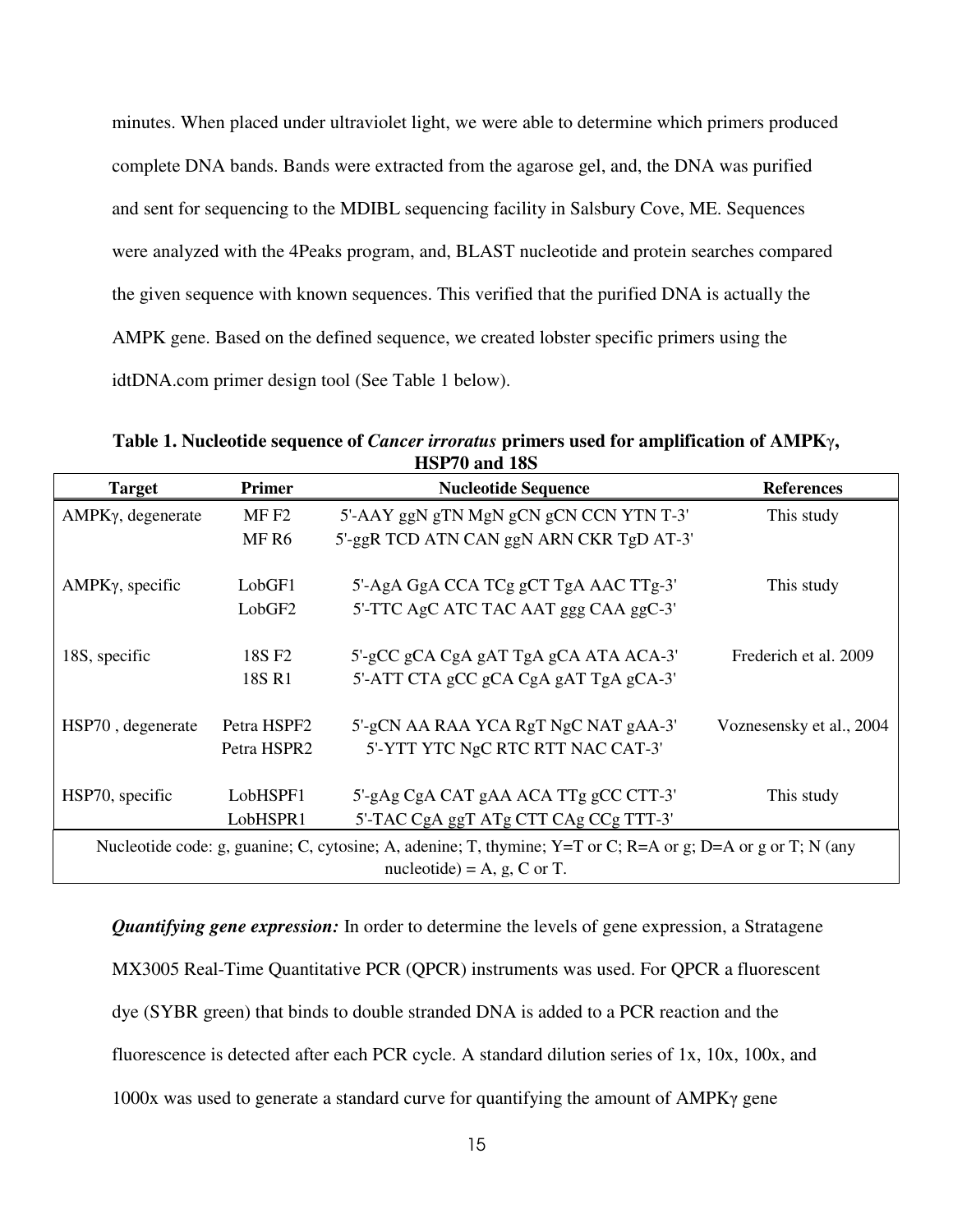expression. To ensure that the SYBR green signal is specific to AMPK we sequenced the PCR product and obtained an AMPK sequence. Additionally, after each QPCR run we performed a melting curve analysis in which the temperature is increased stepwise while monitoring the fluorescence signal. If the QPCR quantifies a single specific DNA product, sharp drop of the fluorescence signal at a specific temperature can be observed. Figure 5 shows the  $1<sup>st</sup>$  derivation of the signal. The clean peak indicates that only one product was amplified. 18S was used as the house-keeping gene to normalize the AMPKγ signal.



**Figure 5**: Melting curve representing the specificity of the AMPKγ QPCR curve above shows that only one product is amplified; the specific primers used for this quantative real time PCR were made specifically to target the AMPKγ gene. Bands obtained in regular PCR were sent for sequencing and confirmed this result.

*Statistics:* Data was tested with the GraphPad InStat software for significant differences using a standard t-test, ANOVA or repeated measures ANOVA depending on the single data set and a Tukey post hoc test. A p<0.05 was considered significant.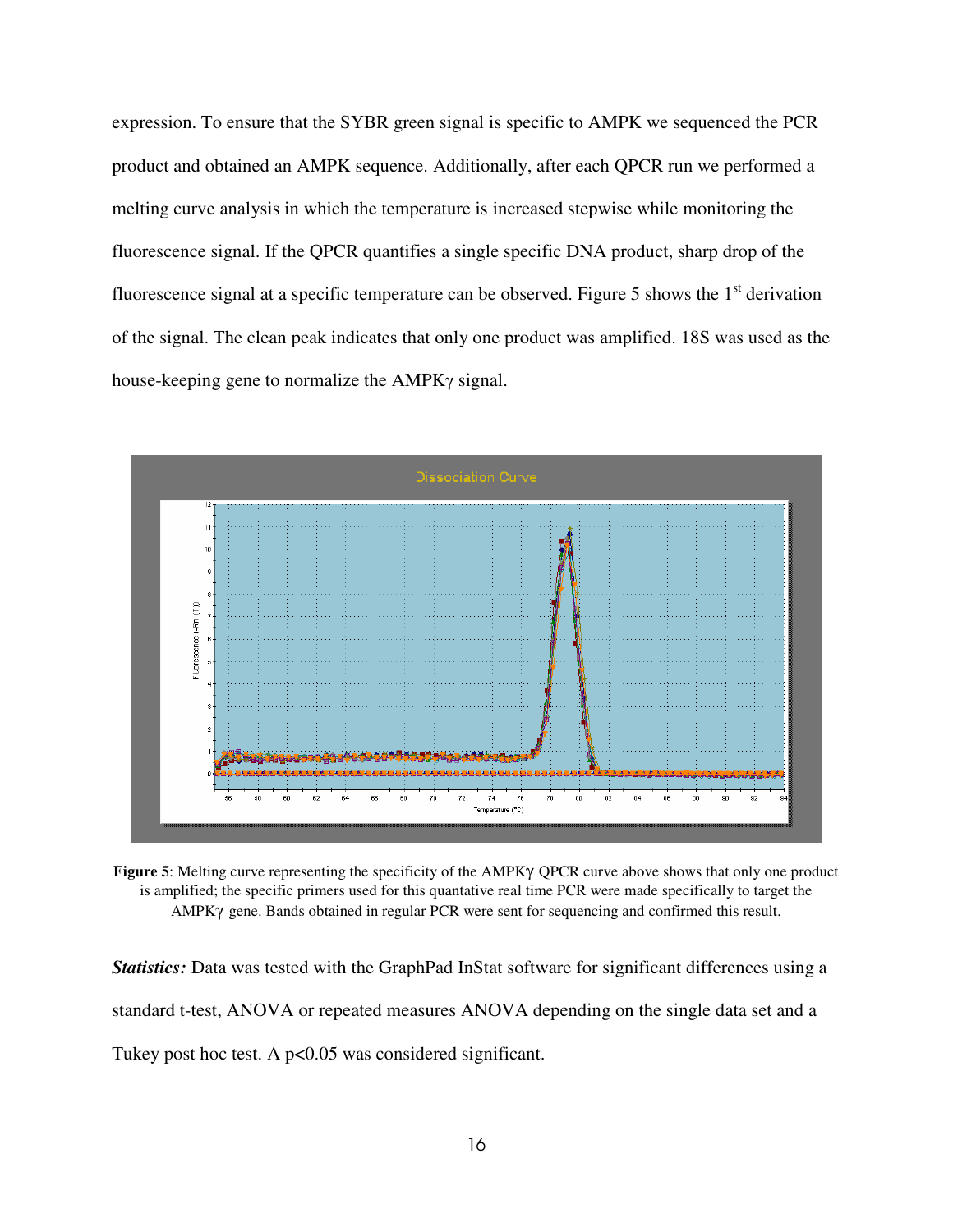## **RESULTS**

(Please Note: Immediate discussion of the respective data is often included in the results section due to the amount of data. A broader discussion is highlighted in the discussion section.)

## **Part 1 – AMPK Expression in Lobster,** *Homarus americanus*

We tested the hypothesis that AMPK is present and activated by temperature stress in the

lobster, *Homarus americanus*. Furthermore, we hypothesized that AMPK activation occurs in a

tissue specific manner due to the different energy demands of the respective tissues.

To show that AMPK is expressed in lobsters we designed degenerate PCR primers based

on conserved regions of the AMPK gene in other invertebrates for the alpha, beta and gamma

subunit. We obtained a 235 base pair DNA sequence for the gamma subunit, which shows that

AMPK is expressed in lobsters. Below are the partial DNA and respective amino acid sequences

of the AMPK gamma subunit.

# **Lobster** *Homarus americanus*

# *DNA sequence AMPK*γ *subunit*

CACAGACTTCNTCCGCATTCTTCAGAATTTCTATAACTCACCCAATCGTAA AATGGAAGAGCTAGAGGACCATCGGCTTGAAACTTGGCGCACCGTGTTGG AGGATGAAGTACGGCCATTGATCAGCATTCGACCAGACGAGTCTCTGTAT GTTGCAATACGATCTCTCATCCATCATAAAATTCNCCGTCTCCCTGTTATT GATCCCGCCNCTGGCAATGTTCTGTATATTGTCACACACAAGCGCATTCT CAAGTTCCTTTACTTATATATCAGTGAGCTGCCCAAGCCGTCCATCCTGC AGAAGCCTCTAAGGGACCTGGAAATCGGCACGTATAAAAACATAGAAACA GCAAGTCAGGATACGCTCATTATAGAAGCTCTTAACAAATTTGTGGAACAC AGAATCTCTGCCTTGCCCATTGTAGATGCTGAAGGAAAACTGGTTGATATT TATGCCAANTTCGACGTCATCAACCTCGCCGCCG

### *Deduced amino acid sequence*

TDFXRILQNFYNSPNRKMEELEDHRLETWRTVLEDEVRPLISIRPDESLY VAIRSLIHHKIXRLPVIDPAXGNVLYIVTHKRILKFLYLYISELPKPSIL

# QKPLRDLEIGTYKNIETASQDTLIIEALNKFVEHRISALPIVDAEGKLVD

# IYAXFDVINLAA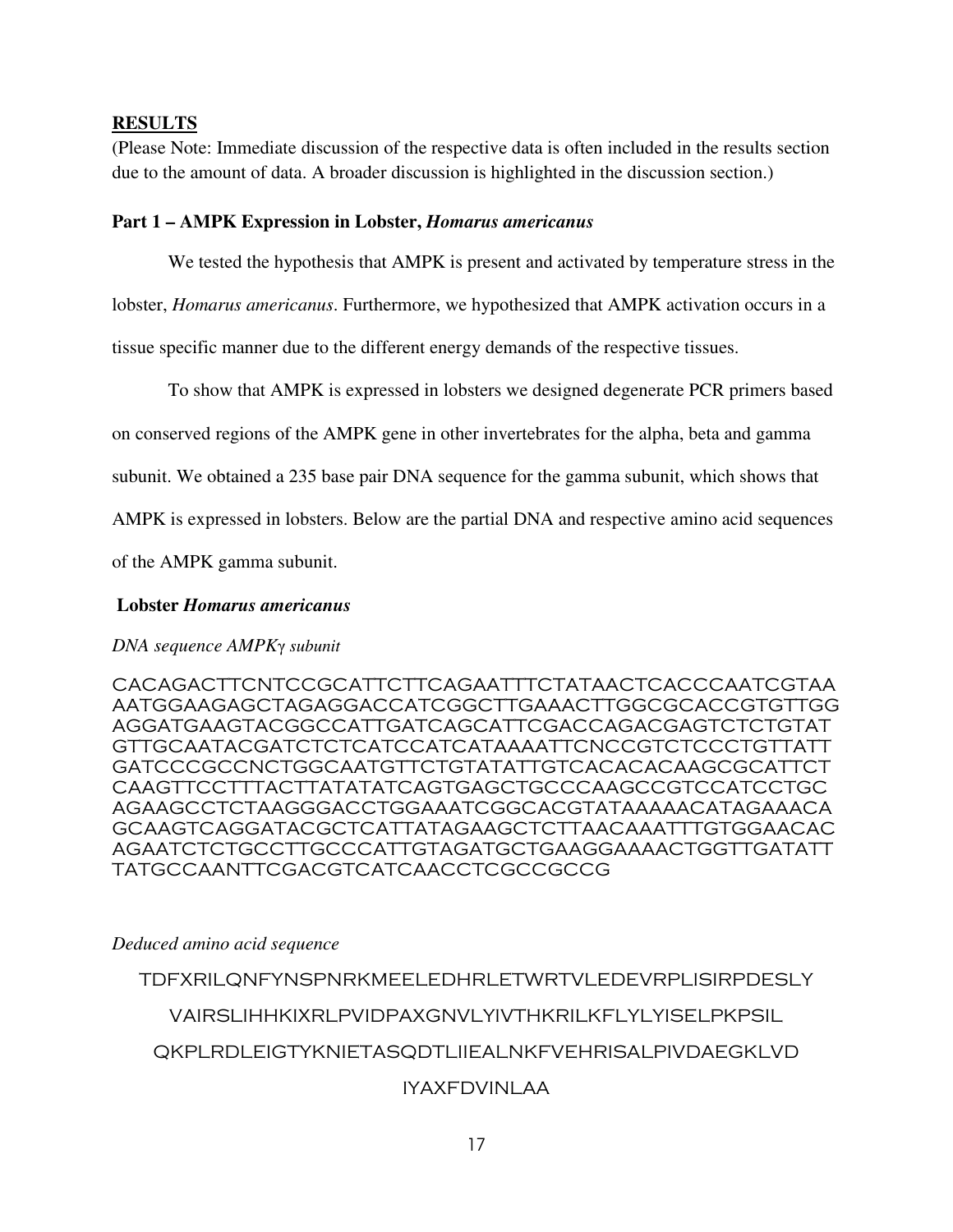**Figure 6**: Obtained DNA sequence with translation to amino acids.

To show that AMPK is highly conserved during evolution we aligned the 235 base pair DNA sequence of the gamma subunit with the AMPK DNA sequences of the rock crab, *Cancer irroratus* (GenBank accession # NP\_714966.1) and the mouse, *Mus musculus* (GenBank accession # ACL 13567.1)*.* Many attempts were made to sequence the alpha and beta subunits of the AMPK gene, but the results were unsuccessful and the data were not crucial for this project.



**Figure 7**:Alignment of the partial lobster AMPK gamma amino acid sequence with the respective sequence fragment from the rock crab, *Cancer irroratus* and the mouse. The high sequence conservation of AMPK is easily visible. (Partial sequence conservation shown in blue. Complete sequence conservation shown in red.)

 We additionally tested the hypothesis that AMPK expression occurs in a tissue specific manner due to the different energy demands of the respective tissues. The figure below (Figure 8) shows tissue specific expression of the AMPK gene in the brain, heart, liver, and muscle tissues. AMPK mRNA expression was higher in tail and cardiac muscle and lower in liver and brain. The tail and cardiac muscle tissue were expected to have higher amounts of AMPK mRNA because they are the most active tissues in the lobster's natural environment. Liver and brain tissues are expected to be lower in AMPK mRNA expression because the energy supply to these tissues remains at a constantly lower rate. Tail muscle was 6 fold higher than brain tissue, 3 fold higher than liver tissue, and 2 fold higher than cardiac muscle tissue.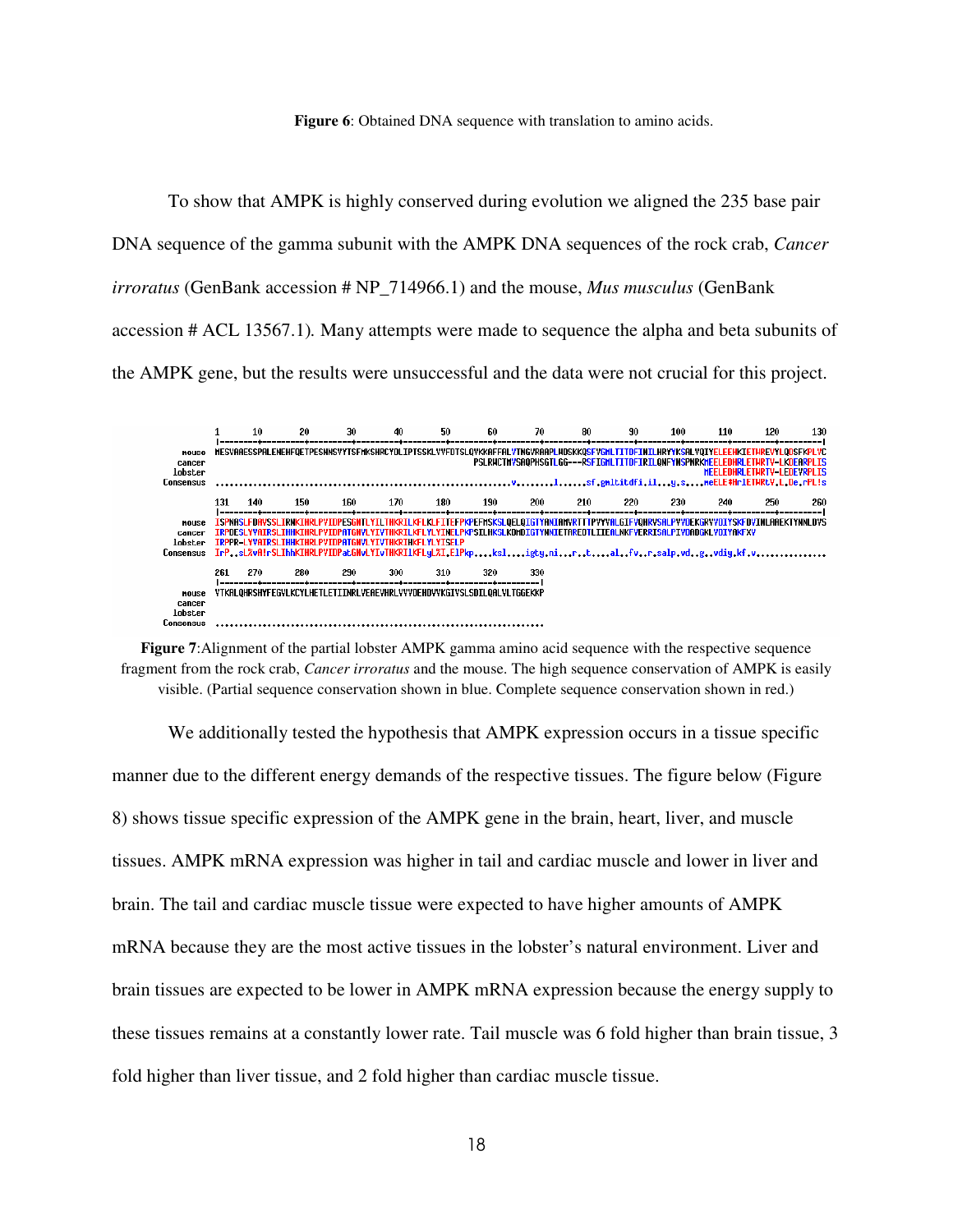

**Figure 8:** mRNA expression of the AMPK gene. AMPK gene expression for was much higher in tail and cardiac muscle tissues, and much lower in liver and brain tissues. (mean±SE, n=5 per data point)

 This project was originally designed to examine the seasonality of temperature-induced activation of AMP-activated protein kinase (AMPK) in the lobster, *Homarus americanus,* along a temperature and latitudinal gradient beginning off the coast of Winter Harbor, Maine, continuing to Biddeford, Maine, and ending in Massachusetts Bay. In each of these three places, water temperature was measured in lobster traps and animals were collected for subsequent laboratory experiments. Available data bases were searched for temperature recordings to support the presence of a steep thermal gradient within this geographically limited range. The data from the GOMOOS data base (www.gomoos.org) over the 2008-2009 year range for the three buoys I01 - Eastern Maine Shelf, C02 - Casco Bay, and A01 - Massachusetts Bay, showed the highest spikes in water temperature for the summer months of August and September 2008 as 11.8ºC (I01 - Eastern Maine Shelf), 14.3ºC (C02 - Casco Bay) and 15.8ºC (A01 - Massachusetts Bay). Each of these buoys only measured water temperature at a depth 150 meters below the surface. However when attaching temperature loggers to traps in Biddeford and Winter Harbor,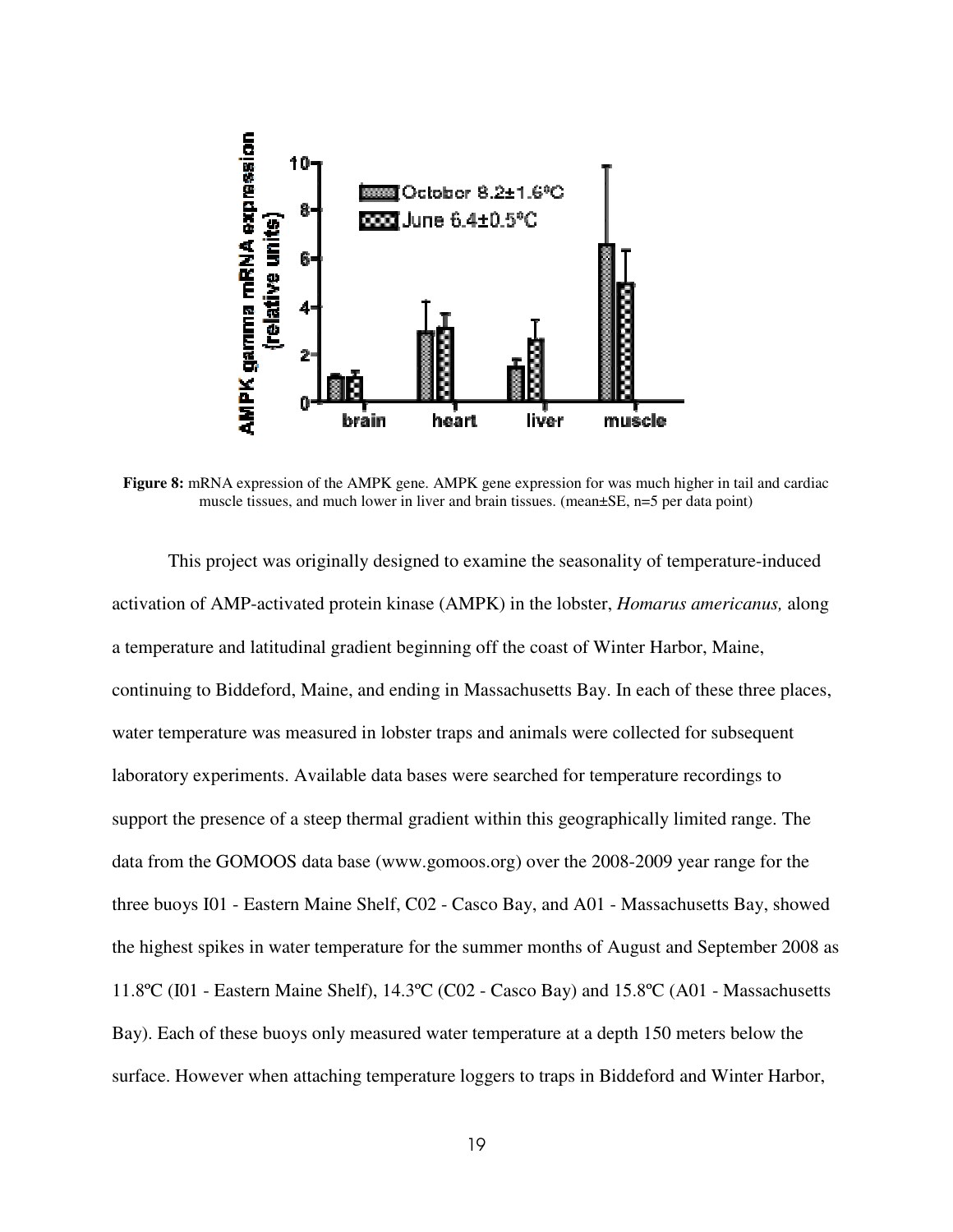Maine, we found no significant variation in temperature recordings between different seasons. AMPK expression was compared in lobsters caught in June and October, months that were reported to vary in temperature significantly in the GOMOOS database, and showed no difference in temperature (8.2 in June and 6.4 in October) as well as AMPK mRNA expression (Figure 8). With the unexpected problem of not being able to sample animals from different temperatures throughout the year, the original thermal gradient idea was abandoned and this thesis work explored AMPK activation in a tissue specific manner and in the presence of different forms of stress.

### **Part 2 – Fast Progressive Temperature Stress**

Lobsters (n=5) were exposed to a rapid and progressive increase in temperature, beginning at 14 ºC and increasing at a rate of 6ºC per hour. Heart rate, measured between 14 and 33°C, increased significantly (ANOVA,  $p<0.05$ ) from 43.9±6.8 min<sup>-1</sup> at 14°C to 126.4±16.3 min<sup>-1</sup> at 31<sup>o</sup>C with a Q<sub>10(14</sub><sup>o</sup>c-30<sup>o</sup>c) of 1.79 and a p < 0.001 (Figure 9).



**Figure 9**: Heart rate for short term progressive temperature stress. Heart rate increased significantly (ANOVA, p<0.05) from 43.9±6.8 min<sup>-1</sup> at 14°C to 126.4±16.3 min<sup>-1</sup> at 31°C with a Q<sub>10(14°C-30°C)</sub> of 1.79 and a p< 0.001. 30°C was selected because it had the highest average heart rate. Death occurred at 33<sup>o</sup>C. (mean±SE, n=5 per data point)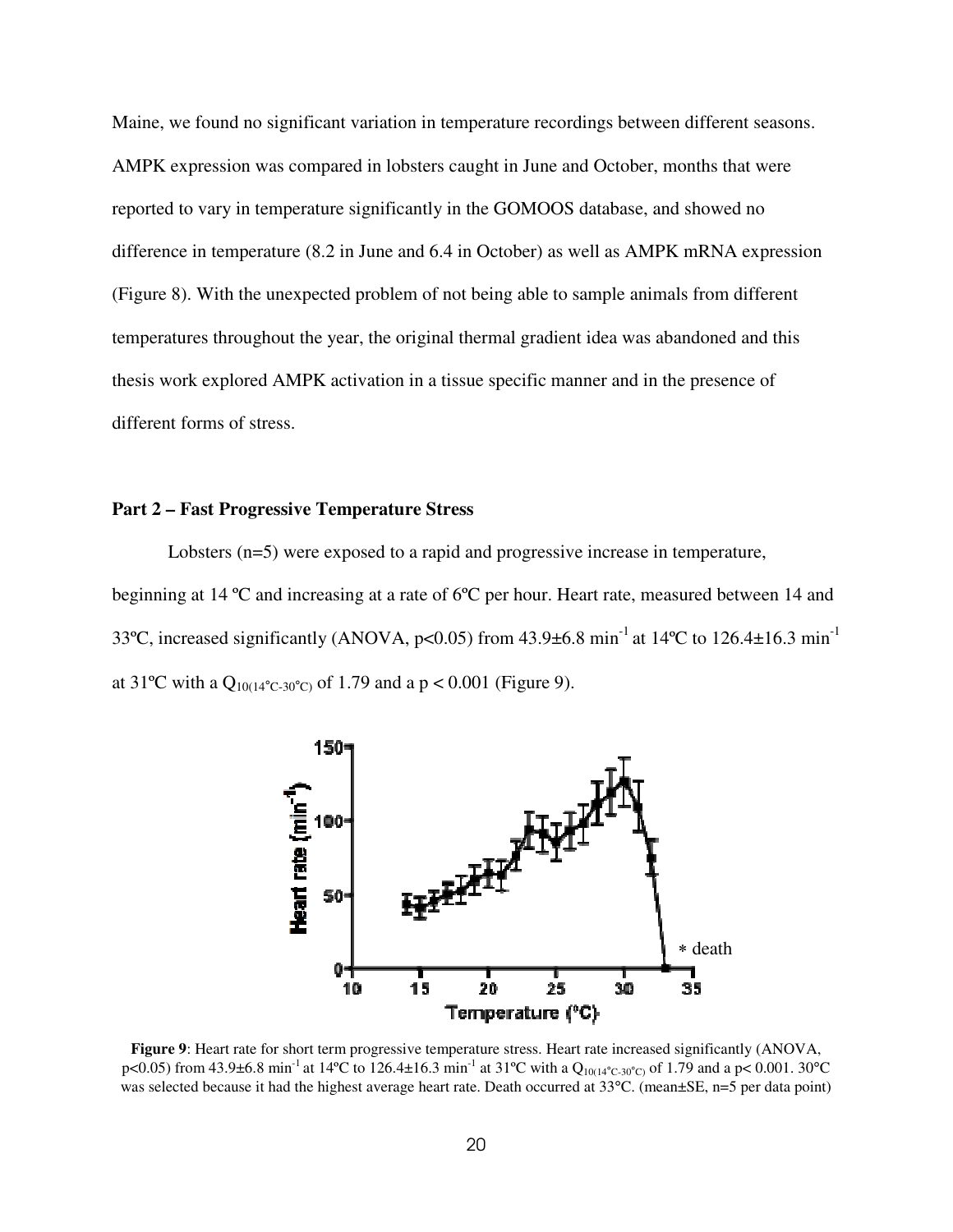During the same experimental parameters reaction time was recorded. Lobsters were flipped on their backs in two degree Celsius increments and the time it took for each animal to right itself was recorded. Figure 10A shows that at 28°C lobsters start to significantly slow down in righting themselves. A repeated measures ANOVA revealed a p-value  $= 0.073$ , which is not statistically significant. However, for the repeated measures ANOVA we needed to exclude the 30°C and 32°C data points because some of the lobsters stopped turning. Therefore, we did a one-way ANOVA, which shows a significant effect of temperature on reaction time, p-value = 0.0134. Despite this change in statistical analysis, the data clearly show the trend of animals slowing down during the heat stress. The percent of animals that stopped righting themselves as the temperature increase can be seen in figure 10B. Heart rate and reaction time experiments were performed to measure thermal stress at the whole animal level. At the organism level, it is clear that thermal stress is present, indicating further investigation of the physiological stress mechanisms at the tissue and cellular levels is merited.



**Figure 10:** Reaction time decreased in the graph on the left indicating that lobster's started to slow in the righting response between 26° and 33°C. A regular ANOVA shows a significant effect of temperature on reaction time, pvalue = 0.0134. The graph on the right shows the percent of animals that stopped responding;  $30^{\circ}$  and  $32^{\circ}$ C are the temperature points where animals were incapable of responding. (mean±SE, n=5 per data point)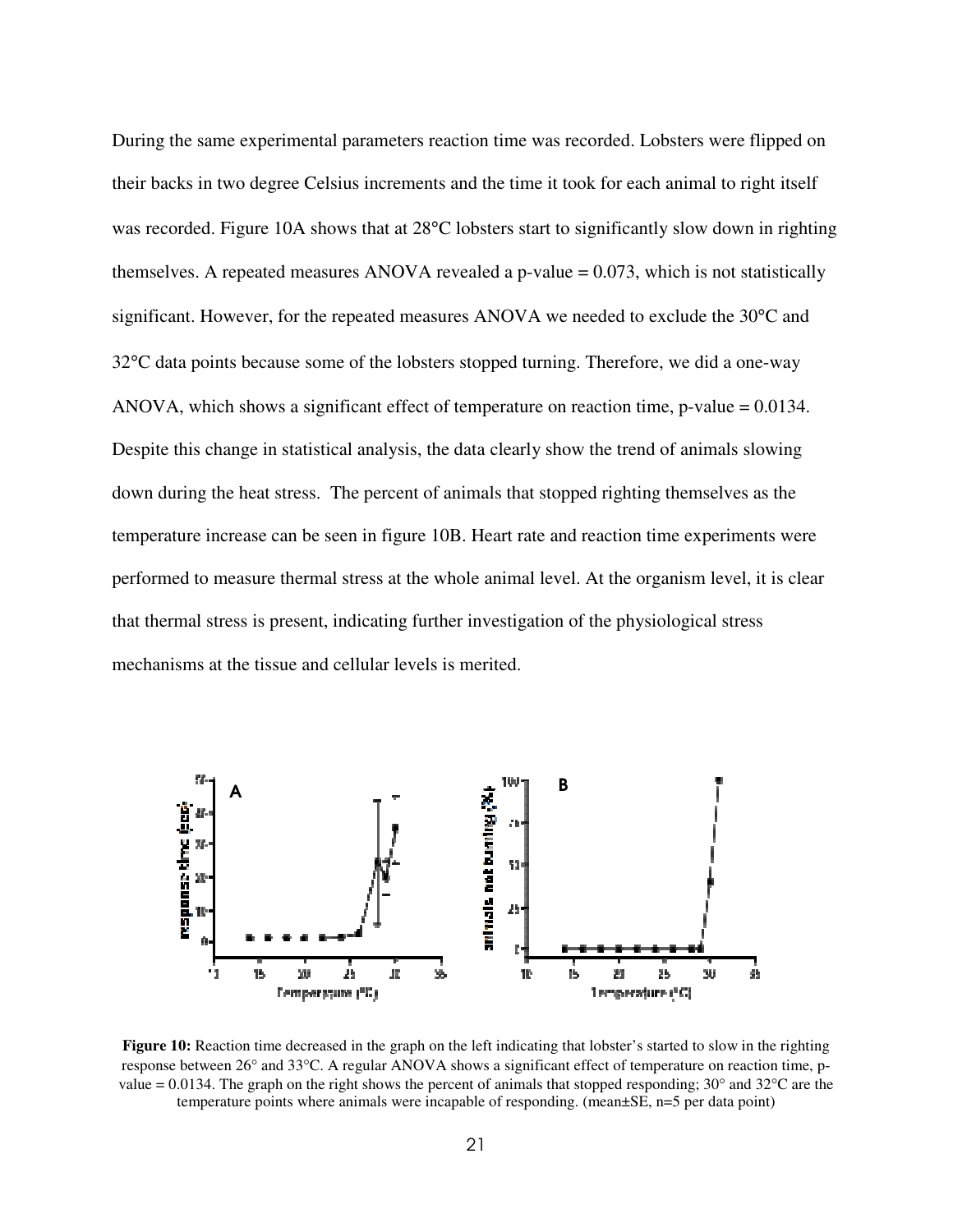Lactate concentration remained at low control levels between 14 and 28ºC (in nmol/g protein:  $4.0\pm1.0$ ,  $3.5\pm0.9$ ,  $14.9\pm4.7$ , heart, liver, muscle, respectively) (Figure 11). Lactate levels increased significantly at  $33^{\circ}$ C (ANOVA, p<0.05) to  $151.4\pm 6.8$  nmol/g protein in heart,  $236.0\pm7.0$  nmol/g protein in liver and  $144.1\pm3.1$  nmol/g protein in muscle. In the heart, liver, and muscle western blot analysis, HSP70 levels remained constant and were not significant during the temperature exposure (ANOVA, p>0.05). In the heart, AMPK activity increased linearly (ANOVA,  $p<0.05$ ) up to 2.2 $\pm$ 1.2 at 30 °C 2.9 $\pm$ 0.8 fold at 33°C with a p-value = 0.0031. In the liver AMPK activity remained constantly low, between 14 and 28ºC, but increased significantly (ANOVA, p<0.05) up to 2.7 $\pm$ 0.4 at 30°C and 1.9 $\pm$ 0.5 fold at 33°C with a p-value = 0.0018. In the muscle AMPK activity remained constantly low and showed no significant increase  $(ANOVA, p>0.05)$ .

The data show that lobsters, during severe heat stress, switch to anaerobic metabolism between 28 and 30ºC and that AMPK activation is an earlier indicator of heat stress and an adaptation for energy requirements when compared to the well established HSP70 response. The observed increases in AMPK activity, specifically in the lobster heart and liver tissues, confirm this hypothesis. The constantly low AMPK activity in the muscle may be explained by the heatinduced torpor. The inactivity of the muscle tissue at higher temperatures suggests that since decreased motor activity requires small amounts energy, AMPK activation does not occur. A key finding of this study part of the study is that tissue-specific AMPK activation patterns exist during heat stress. This result has not yet been reported for any other animal.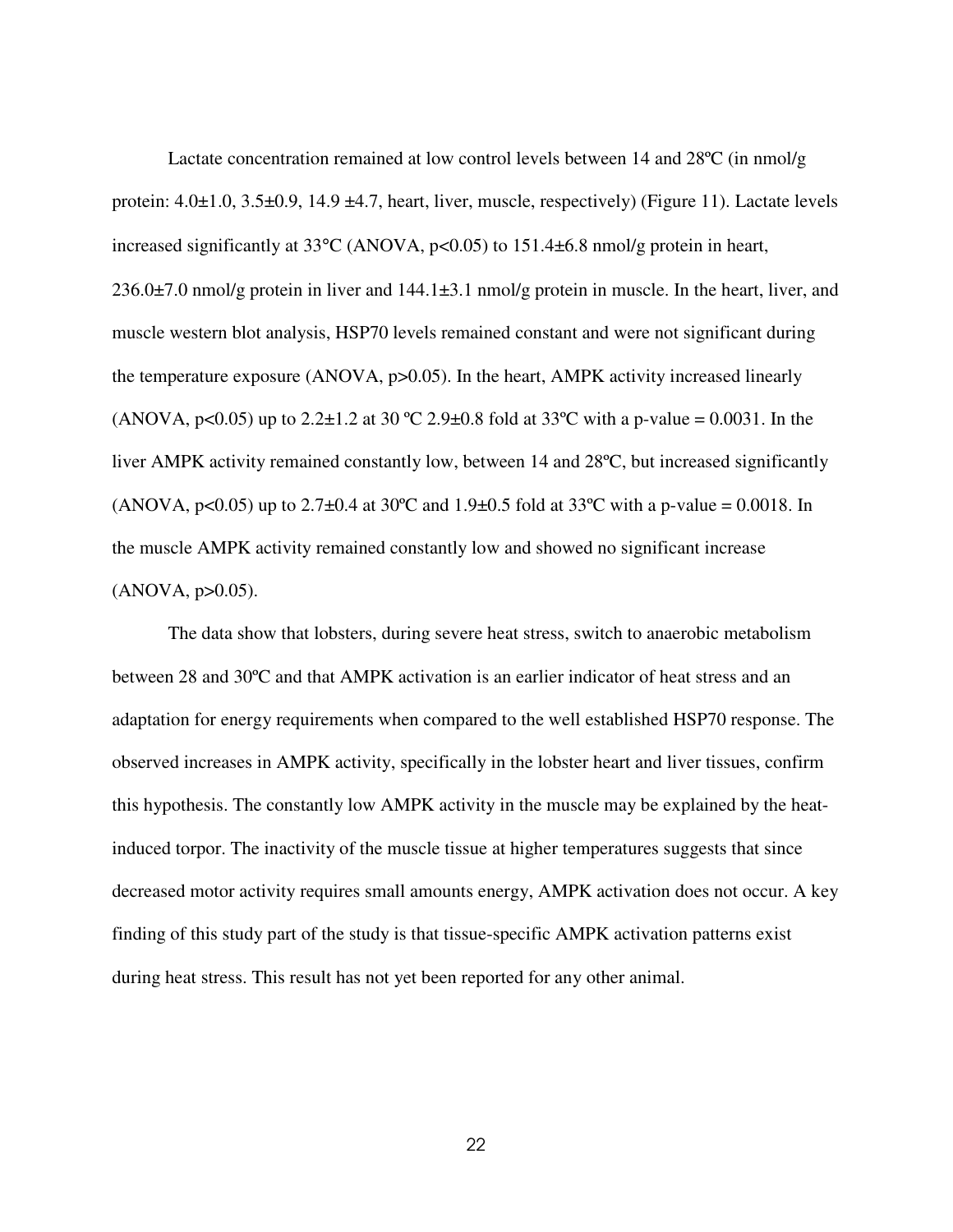

**Figure 11**: Lactate concentration, HSP70 protein levels, and AMPK activity in Lobster heart, hepatopancreas and claw muscle tissue (n=5 for all data). Lactate concentration 14 and 28ºC (in nmol/g protein: 4.0±1.0, 3.5±0.9, 14.9 ±4.7, heart, liver, muscle, respectively). Lactate levels at 33°C (ANOVA, p<0.05) to 151.4±6.8 nmol/g protein in heart, 236.0±7.0 nmol/g protein in liver and  $144.1\pm3.1$  nmol/g protein in muscle. HSP70 levels for all tissues remained constant and were not significant during the temperature exposure (ANOVA, p>0.05). AMPK activity increased linearly (ANOVA, p<0.05) up to 2.2 $\pm$ 1.2 at 30 °C 2.9 $\pm$ 0.8 fold at 33°C with a p-value = 0.0031. In the liver AMPK activity remained constantly low, between 14 and 28°C, but increased significantly (ANOVA, p<0.05) up to 2.7 $\pm$ 0.4 at 30°C and 1.9 $\pm$ 0.5 fold at 33°C with a p-value = 0.0018. In the muscle AMPK activity remained constantly low and showed no significant increase (ANOVA,  $p > 0.05$ ). (mean $\pm$ SE,  $n = 5$  per data point)

### **Part 3 – Sub-lethal Temperature Stress**

Lobsters were exposed to 24 hour incubation at 28°C, a sub-lethal temperature that showed AMPK activation in the fast and progressive temperature study. The fast, progressive temperature increase described above results in an immediate response to thermal stress, shown by the fast activation of AMPK. The sub-lethal thermal stress study tests whether AMPK and HSP70 are affected differently during a period of extended thermal stress. The 28°C temperature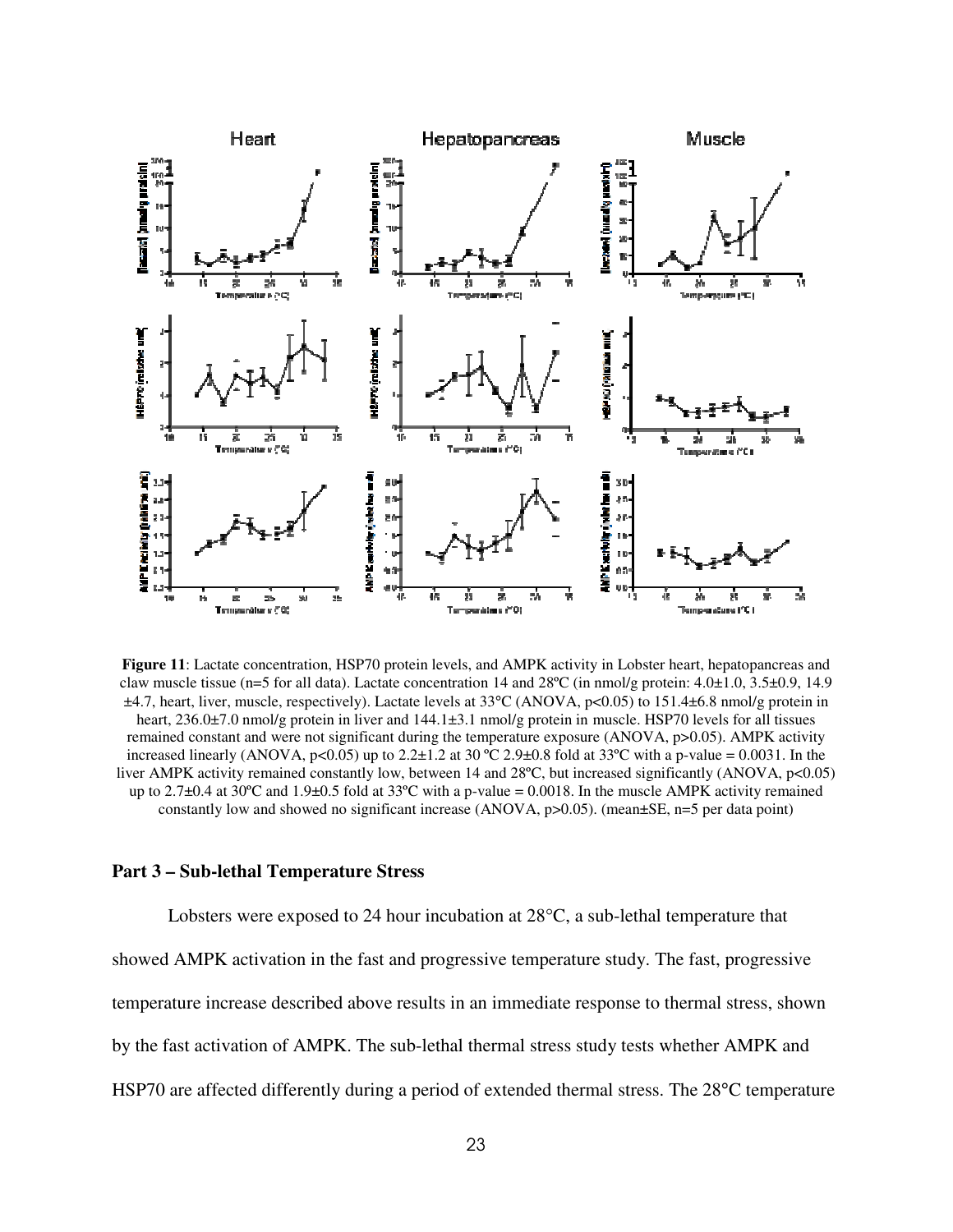was chosen because it was previously identified as a temperature in which animals could survive without being overtaxed for energy on the cellular level. Heart rate, measured in two hour increments from 0 to 24 hours, increased significantly (ANOVA,  $p<0.05$ ) from 26.9 $\pm$ 0.7 min<sup>-1</sup> at time point 0 to 101.7 $\pm$ 0.7 min<sup>-1</sup> at 6 hours with a p-value < 0.0001, and remained constant at 91.8 $\pm$ 2.9 min<sup>-1</sup> between 6 hours and 24 hours (Figure 12).



**Figure 12.** Heart rate data was collected for a sub-lethal temperature stress at a constant 28°C. Heart rate increased significantly (ANOVA, p<0.05) from 26.9±0.7 min<sup>-1</sup> at time point 0 to 101.7±0.7 min<sup>-1</sup> at 6 hours with a p-value < 0.0001, and remained constant at 91.8±2.9 min<sup>-1</sup> value between 6 hours and 24 hours. (mean±SE, n=5 per data 0.0001, point)

During the same experiment, reaction time was recorded. Lobsters were flipped on their backs at the 0, 4, and 24 hour time points and the time it took for each animal to right itself was recorded. Figure 11 shows that from 6 to 10 hours lobsters start to significantly slow down in righting themselves before returning to normal righting rates around 22 hours. A repeated measures ANOVA showed significant increase at 6, 8, and 10 hours (ANOVA,  $p \le 0.05$ ) and a p-value = 0.0001 (Figure 13).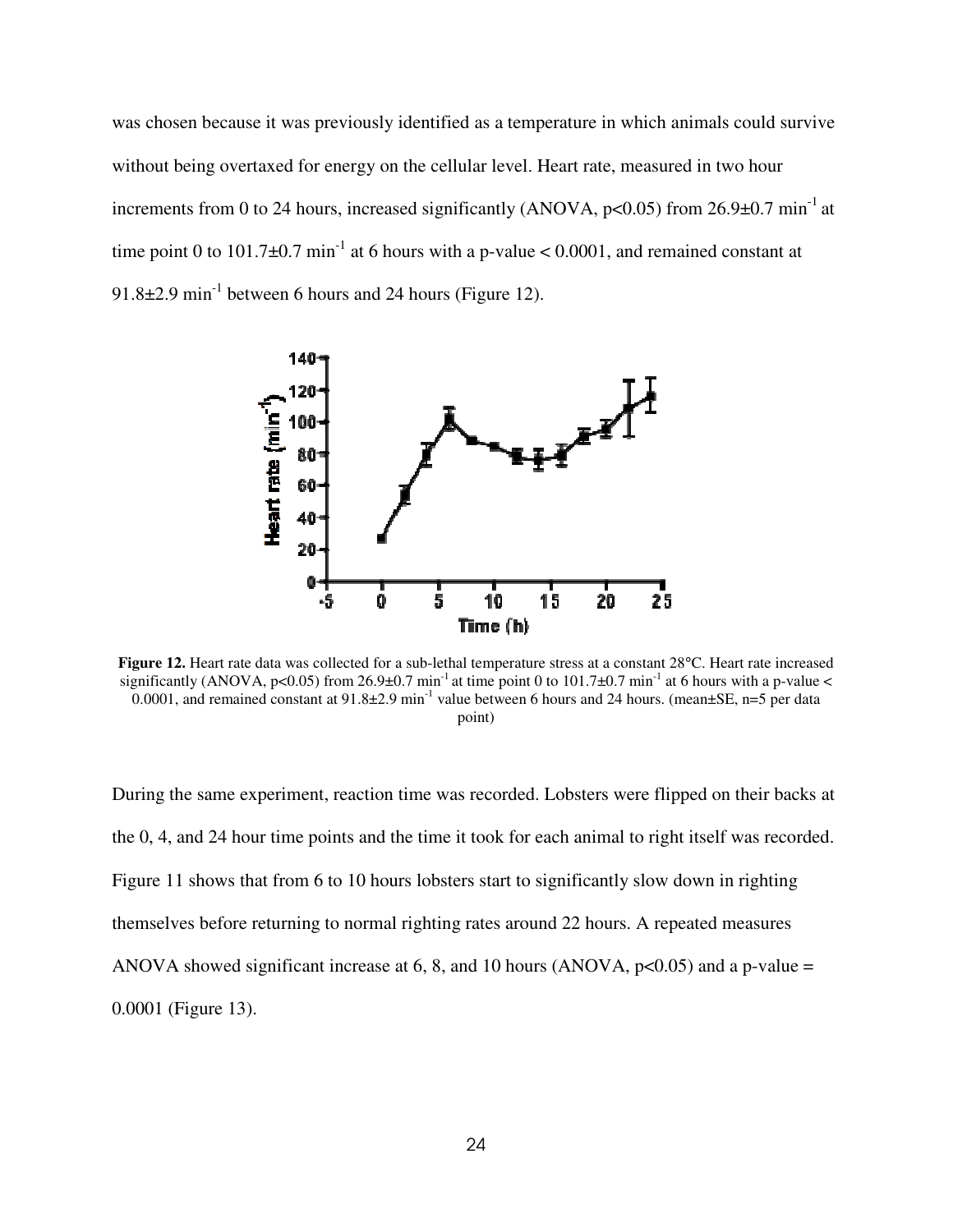

**Figure 13.** The reaction time graph shows that from 6 to 10 hours lobsters start to significantly slow down in righting themselves before returning to normal righting rates around 22 hours. When doing statistical analysis, a repeated measures ANOVA showed significant increase at 6, 8, and 10 hours (ANOVA,  $p<0.05$ ) and a p-value = 0.0001. (mean±SE, n=5 per data point)

Lactate concentration remained at low control levels between 0 and 4 (in nmol/g protein: 3.2±0.6, 2.7±0.6, 7.1 ±2.3 in heart, liver, and muscle respectively) (Figure 14). Lactate increased between 0 and 24 hours significantly (ANOVA p<0.05) in the heart tissue from  $3.2\pm0.6$  to 27.4 $\pm$ 7.3 nmol/g with a p value = 0.0019. Lactate increased between 0 and 4 hours significantly (ANOVA p<0.05) in the liver tissue from  $2.7 \pm 0.6$  to  $3.0 \pm 1.5$  nmol/g and between 0 and 24 hours from 2.7  $\pm$ 0.6 to 20.7 $\pm$ 5.2 nmol/g with a p value = 0.0016. Lactate increased between 0 and 24 hours significantly (ANOVA p<0.05) in the tail muscle tissue from 7.1  $\pm$ 2.3 to  $22.9\pm10.22$  nmol/g with a p value = 0.010. In the heart, liver, and muscle western blot analysis, HSP70 levels remained constant and were not significant during the temperature exposure (ANOVA, p>0.05). AMPK activity remained constant and changes were not significant during the temperature exposure (ANOVA, p>0.05). In the liver, AMPK activity increased significantly (ANOVA,  $p<0.05$ ) from 1.1 $\pm$ 0.07 up to 1.3 $\pm$ 0.2 between 0 and 4 hours and up to 2.1 $\pm$ 0.1 between 0 and 24 hours with a p-value  $= 0.0038$ .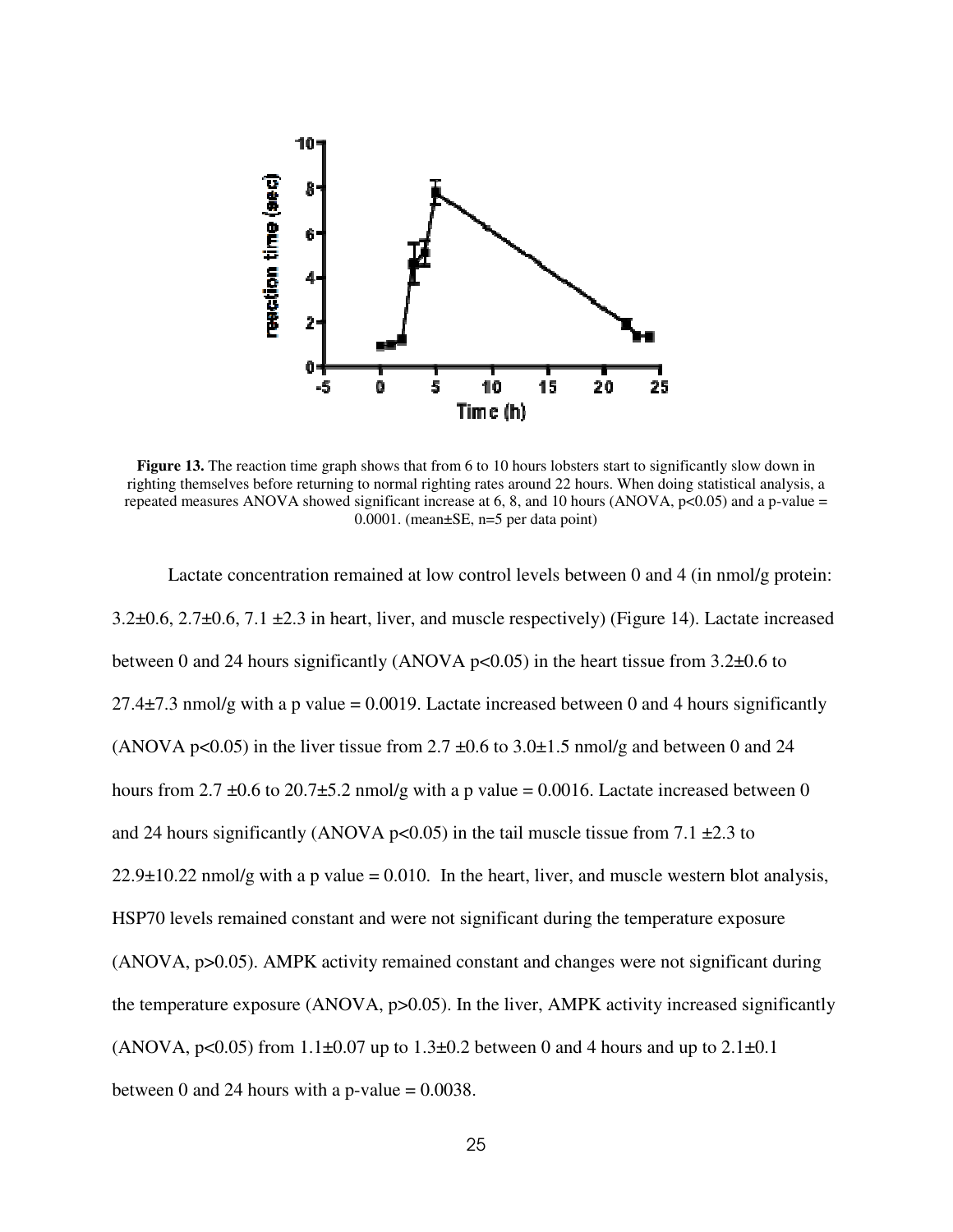The data show that lobsters (Figure 14), during constant temperature stress, switch to anaerobic metabolism after four hours and activate AMPK as an earlier indicator of heart stress than the well established response given by HSP70 expression in the liver tissue only. The insignificant change in the AMPK activity of the heart can be directly correlated to the heart rate data; there were gradual increases followed by a constant heart rate for the majority of the experiment time. Since the lobsters were not experiencing a continuous increase in temperature, they may have been able to adapt to the constant temperature in the heart tissue specifically. Again, the continual increase in AMPK activity in the muscle may be explained by the heatinduced torpor. The data below are collected from five animals at each time point.



**Figure 14.** Lactate was at control levels between 0 and 4 (in nmol/g protein:  $3.2\pm0.6$ ,  $2.7\pm0.6$ ,  $7.1\pm2.3$  in heart, liver, and muscle respectively). Lactate increased between 0 and 24 hours significantly (ANOVA p<0.05) in the heart tissue from 3.2±0.6 to 27.4±7.3 nmol/g with a p value = 0.0019. Lactate increased between 0 and 4 hours significantly (ANOVA p<0.05) in the liver tissue from 2.7  $\pm$ 0.6 to 3.0 $\pm$ 1.5 nmol/g and between 0 and 24 hours from 2.7  $\pm$ 0.6 to 20.7 $\pm$ 5.2 nmol/g with a p value = 0.0016. Lactate increased between 0 and 24 hours significantly (ANOVA p<0.05) in the tail muscle tissue from 7.1  $\pm$ 2.3 to 22.9 $\pm$ 10.22 nmol/g with a p value = 0.010. In all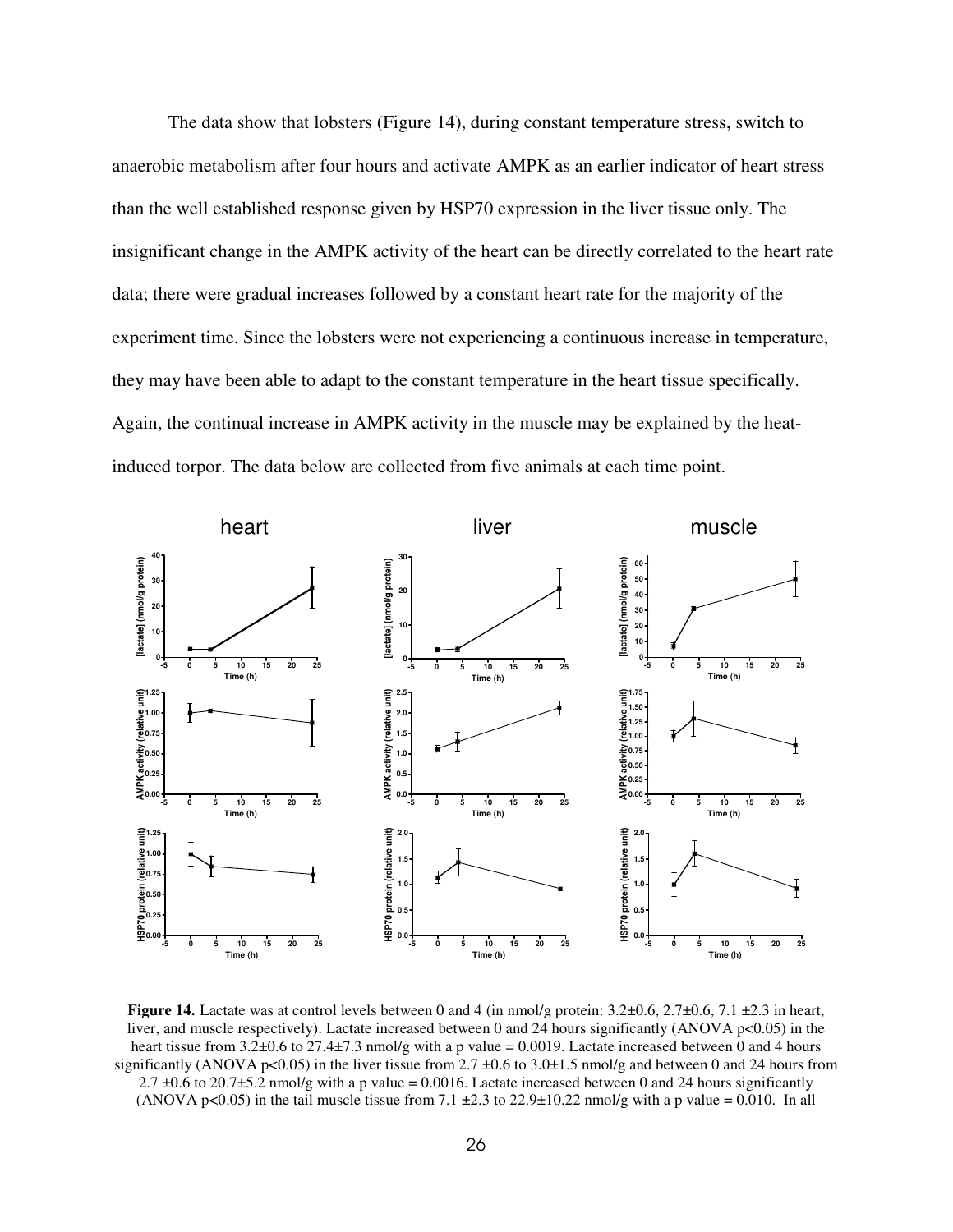tissues, HSP70 levels remained constant and were not significant during (ANOVA, p>0.05). In the heart and muscle tissues, AMPK activity remained constant and was not significant (ANOVA, p>0.05). In the liver, AMPK activity increased significantly (ANOVA, p<0.05) from  $1.1\pm0.07$  up to  $1.3\pm0.2$  between 0 and 4 hours and up to  $2.1\pm0.1$ between 0 and 24 hours with a p-value =  $0.0038$ . (mean $\pm$ SE, n=5 per data point)

### **Part 4 – 24 Hour Hypoxia Stress**

So far, the data clearly show that heat stress leads to anaerobiosis in the presence of adequate oxygen in the environment. Anaerobiosis in the tissues leads to diminished availability of ATP at the cellular level, which subsequently activates AMPK. In the next set of experiments, we tested whether we can elicit the same AMPK activation in a hypoxia environment at control temperatures. Therefore, we additionally tested the hypothesis that AMP-activated protein kinase (AMPK) is present and activated by hypoxia stress in the lobster, *Homarus americanus*. Lobsters were incubated at 5% oxygen (4 kPa) for 24 hours. We refrained from measuring the respective parameters in the muscle, as we saw no differences in AMPK activity in this tissue earlier and therefore wanted to focus on heart and liver. Heart rate (Figure 15) measured at two hour increments from 0 to 24 hours, did not increase significantly (ANOVA, p>0.05) during the 24 hour heart rate experiment. During the same experimental parameters reaction time was recorded with the same methods as the above temperature data sets. The righting response did not vary throughout the 24 hour time course.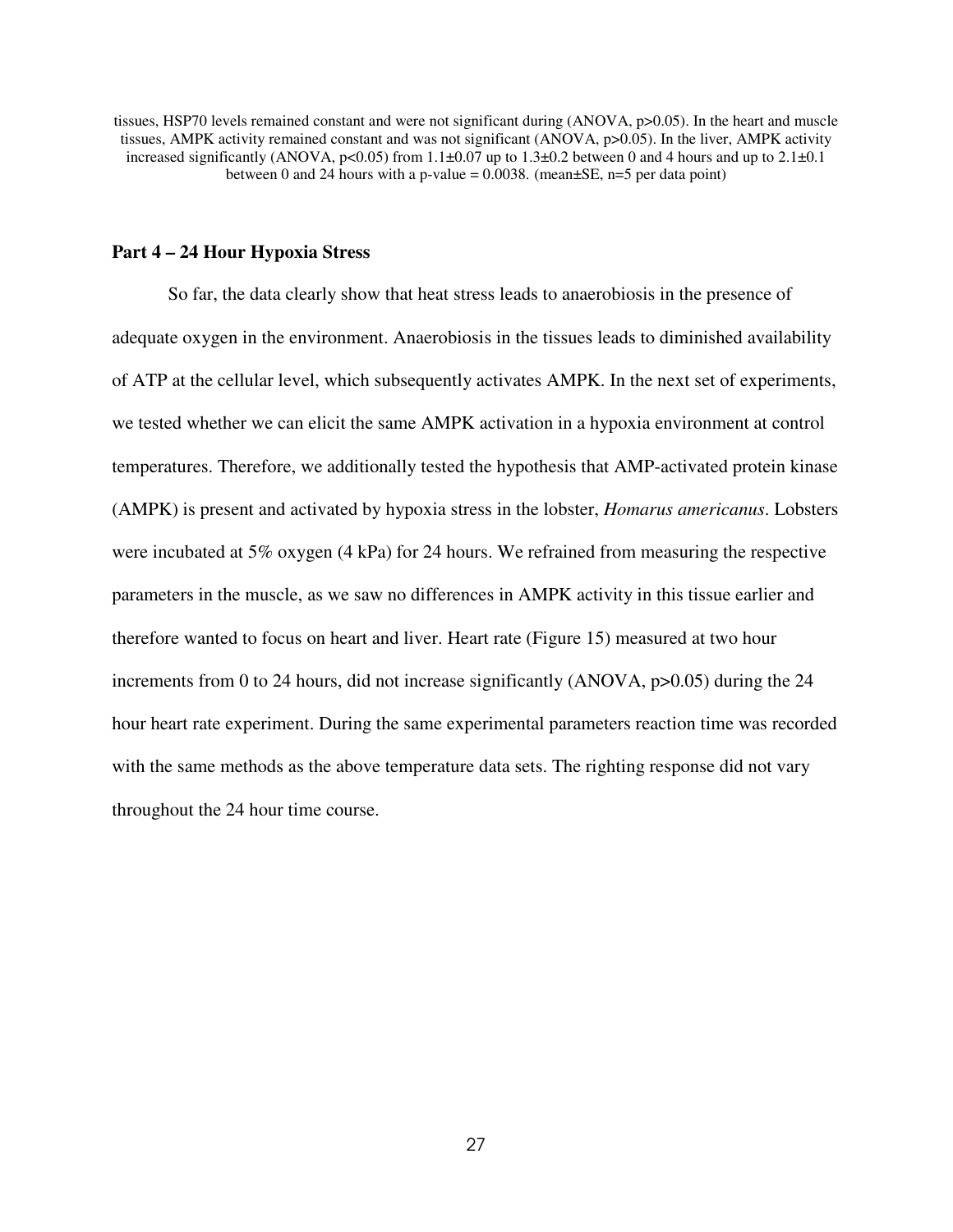

**Figure 15:** Reaction time, in the graph on the left, indicated that lobsters did not change in their ability to right themselves in the course of the experiment. The graph on the right shows the heart rate data collected for hypoxia stress. Heart rate did not significantly increase or decrease for the lobsters. (mean $\pm$ SE, n=5 per data point)

In the liver tissue, lactate concentration remained at low control levels between 0 and 4 hours from 2.3 $\pm$ 0.2 to 3.7 $\pm$ 0.6 nmol/g protein. Lactate increased between 0 and 24 hours significantly (ANOVA p<0.05) in the heart tissue from  $0.5\pm0.05$  to  $1.8\pm0.2$  nmol/g and between 0 and 4 hours  $0.5\pm0.05$  to  $1.7\pm0.1$  from with a p value = 0.0001 (Figure 16). Lactate increased between 0 and 24 hours significantly (ANOVA  $p<0.05$ ) in the liver tissue from 2.3 $\pm$ 0.2 to 5.9 $\pm$ 0.3 nmol/g and between 4 and 24 hours from 3.7 $\pm$ 0.6 to 5.9 $\pm$ 0.3 nmol/g with a p value = 0.0005. In the heart and liver western blot analysis, HSP70 levels remained constant and did not significantly change during the temperature exposure (ANOVA, p>0.05). In the heart, AMPK activity increased significantly (ANOVA,  $p<0.05$ ) from 1.0 $\pm$ 0.05 up to 6.1 $\pm$ 1.1 between 0 and 24 hours and from 1.9 $\pm$ 0.3 up to 6.1 $\pm$ 1.1 between 4 and 24 hours with a p-value = 0.0021. In the liver, AMPK activity remained constant and was not significant during the temperature exposure.

The data show that lobsters (Figure 16), during constant hypoxia stress, switch to anaerobic metabolism after four hours and activate AMPK as an earlier indicator of hypoxia stress than the well established response given by HSP70 expression in the heart tissue only. The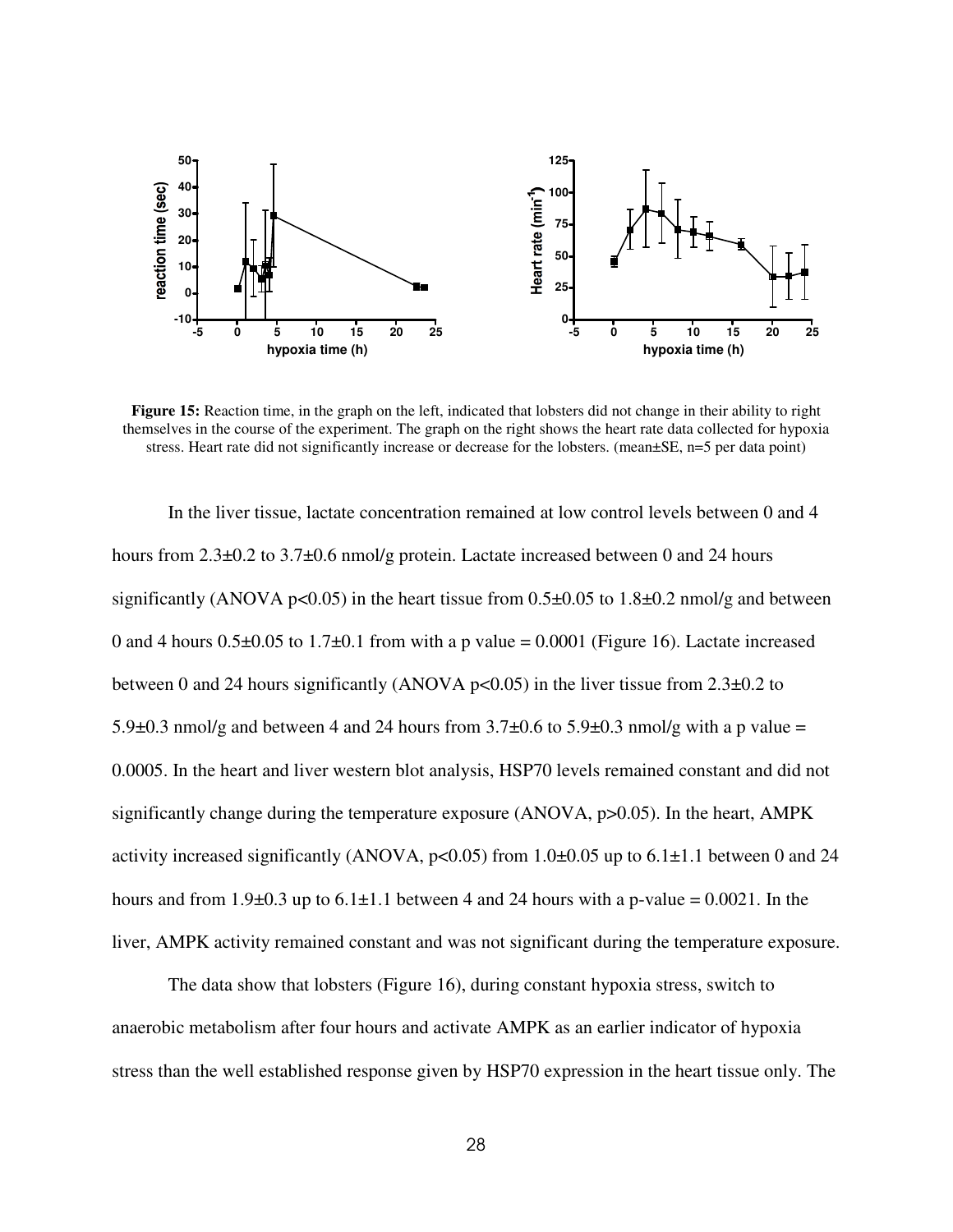insignificant change in the AMPK activity of the liver can be explained by the variability of the data. An increased sample size for this experiment may prove to decrease the amount of deviation.



**Figure 16:** In the liver tissue, lactate concentration remained at low control levels between 0 and 4 hours from 2.3±0.2 to 3.7±0.6 nmol/g protein. Lactate increased between 0 and 24 hours significantly (ANOVA p<0.05) in the heart tissue from 0.5 $\pm$ 0.05 to 1.8 $\pm$ 0.2 nmol/g and between 0 and 4 hours 0.5 $\pm$ 0.05 to 1.7 $\pm$ 0.1 from with a p value = 0.0001. Lactate increased between 0 and 24 hours significantly (ANOVA p<0.05) in the liver tissue from  $2.3\pm0.2$  to 5.9±0.3 nmol/g and between 4 and 24 hours from 3.7±0.6 to 5.9±0.3 nmol/g with a p value = 0.0005. In the heart and liver western blot analysis, HSP70 levels were not significant during the temperature exposure (ANOVA, p>0.05). In the heart, AMPK activity increased significantly (ANOVA, p<0.05) from 1.0±0.05 up to 6.1±1.1 between 0 and 24 hours and from  $1.9\pm0.3$  up to  $6.1\pm1.1$  between 4 and 24 hours with a p-value = 0.0021. In the liver, AMPK activity remained constant and was not significant during the temperature exposure. (mean $\pm$ SE, n=5 per data point)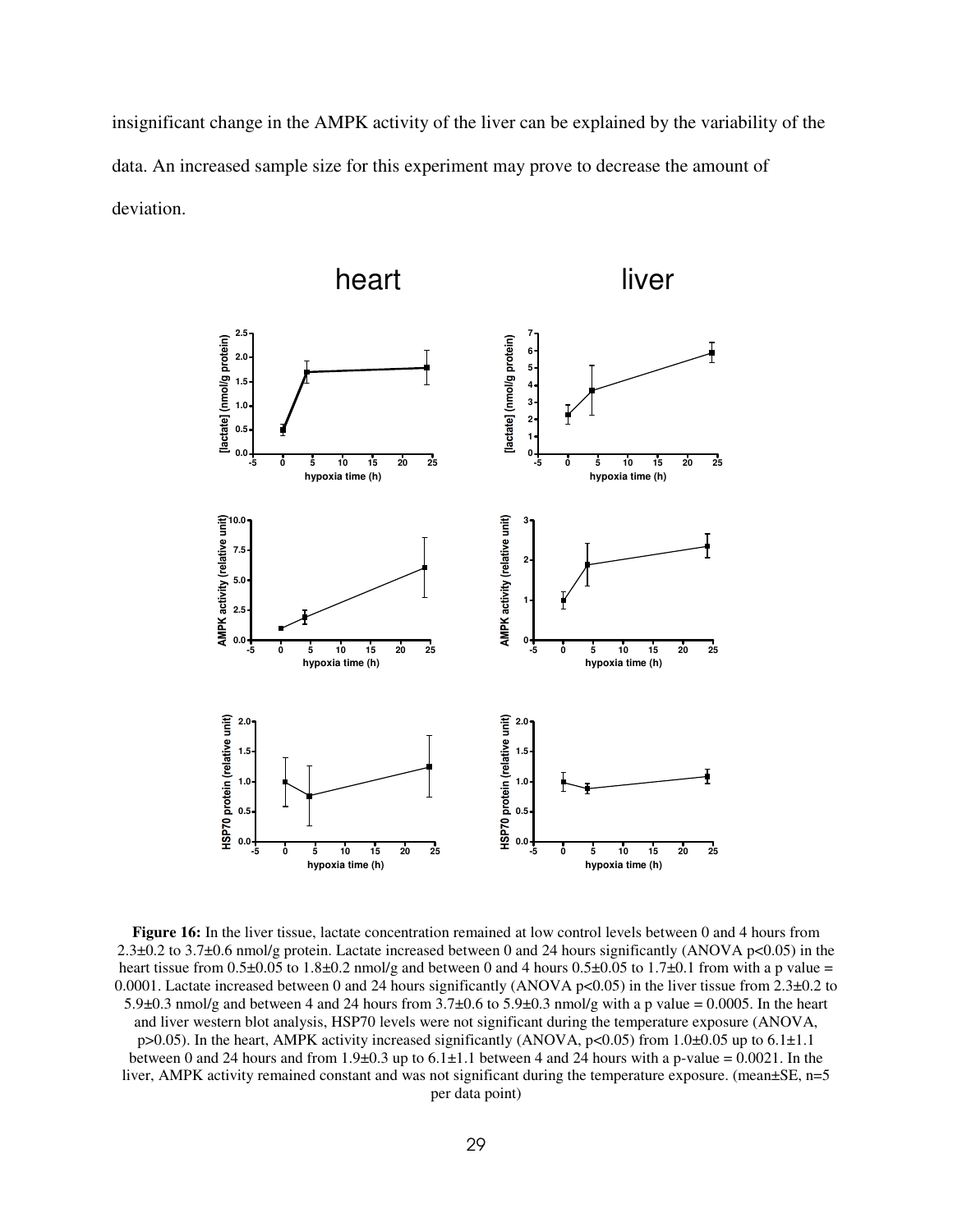### *AMPK and HSP70 mRNA gene expression:*

As a fuel gauge, AMPK mRNA is expected to increase before animals surpass their temperature threshold and die. Since different tissues fulfill specific functions and have varying energy requirements, AMPK responses are expected to be much different within each tissue. The experiment below confirms this hypothesis in showing that in the heart AMPK mRNA expression resulted in a significant 20 fold increase during exposure to hypoxia (Figure 17). Significant increases were found between 0 and 24 hours significantly (ANOVA  $p<0.05$ ) in the heart tissue from  $2.2\pm0.6$  to  $40.1\pm8.7$  and between 4 and 24 hours from  $4.7\pm0.8$  to  $40.1\pm8.7$  with a p value = 0.0017. The liver AMPK mRNA expression shows an approximate 1000 fold increase but was found to be statistically insignificant (ANOVA p>0.05) due to high variability of the data. Up-regulation of HSP70 mRNA in the heart tissue and liver tissue were found to be statistically insignificant (ANOVA p>0.05).



**Figure 17:** Heart and Liver AMPK mRNA levels (top graphs) show a 20 fold increase in AMPK expression in the heart tissue, while the liver AMPK mRNA expression resulted in about a 1000 fold increase. A 2 fold up-regulation of HSP70 mRNA was found in the heart tissue and a 30 fold up-regulation of HSP70 mRNA was found in the liver tissue. (mean±SE, n=5 per data point)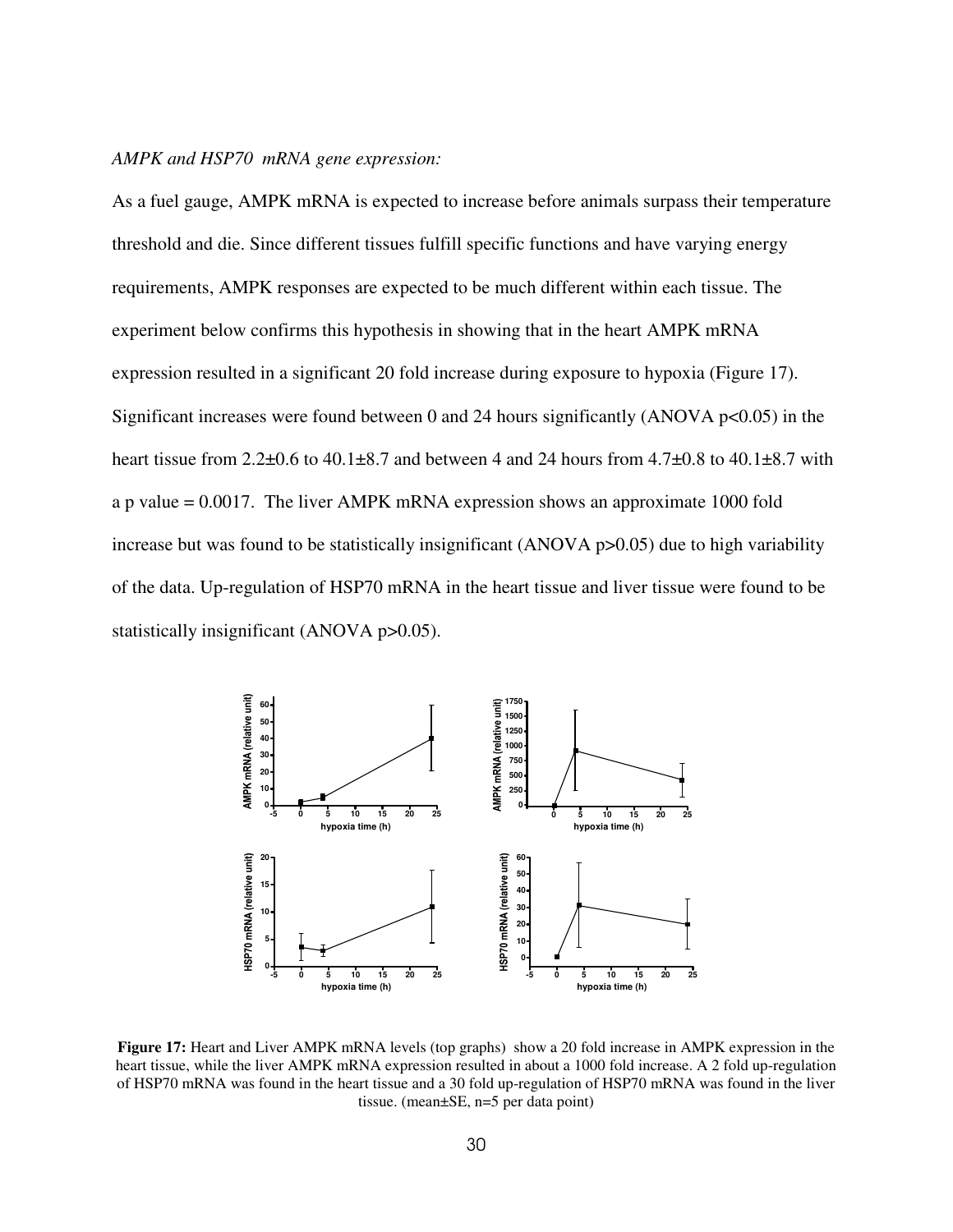### **Part 5 – Anoxia Stress**

 In the hypoxia environment at control temperatures (Figure 18), AMPK activation and expression was only found to be significant in the heart tissue, showing that AMPK is an earlier indicator of hypoxia stress than the well established response given by HSP70. Because this activation was different than in the long and short term temperature experiments, we wanted to test oxygen deficiency on a more acute level. For anoxia exposure, lobsters were incubated at 0.7% oxygen (0.3 kPa) for 2 hours. In the heart, HSP70 levels remained constant and did not significantly change during the anoxia exposure (ANOVA, p>0.05). AMPK activity increased significantly (ANOVA,  $p<0.05$ ) from 1.0 $\pm$ 0.05 up to 2.6 $\pm$ 0.1 between 0 and 120 minutes, from 1.3 $\pm$ 0.1 up to 2.6 $\pm$ 0.1 between 40 and 120 minutes, and from 1.4 $\pm$ 0.3 up to 2.6 $\pm$ 0.1 between 80 and 120 minutes with a  $p < 0.0001$ . The data confirm our earlier findings for temperature and hypoxia, showing that AMPK is an earlier indicator of stress than the well established response given by HSP70 expression in the heart tissue. Analysis of the lobster anoxia liver tissue is still in progress.



**Figure 18:** In the heart, HSP70 levels remained constant and did not significantly change during the anoxia exposure (ANOVA, p>0.05). AMPK activity increased significantly (ANOVA, p<0.05) from 1.0±0.05 up to 2.6±0.1 between 0 and 120 minutes, from 1.3±0.1 up to 2.6±0.1 between 40 and 120 minutes, and from 1.4±0.3 up to 2.6 $\pm$ 0.1 between 80 and 120 minutes with a p < 0.0001. (mean $\pm$ SE, n=5 per data point)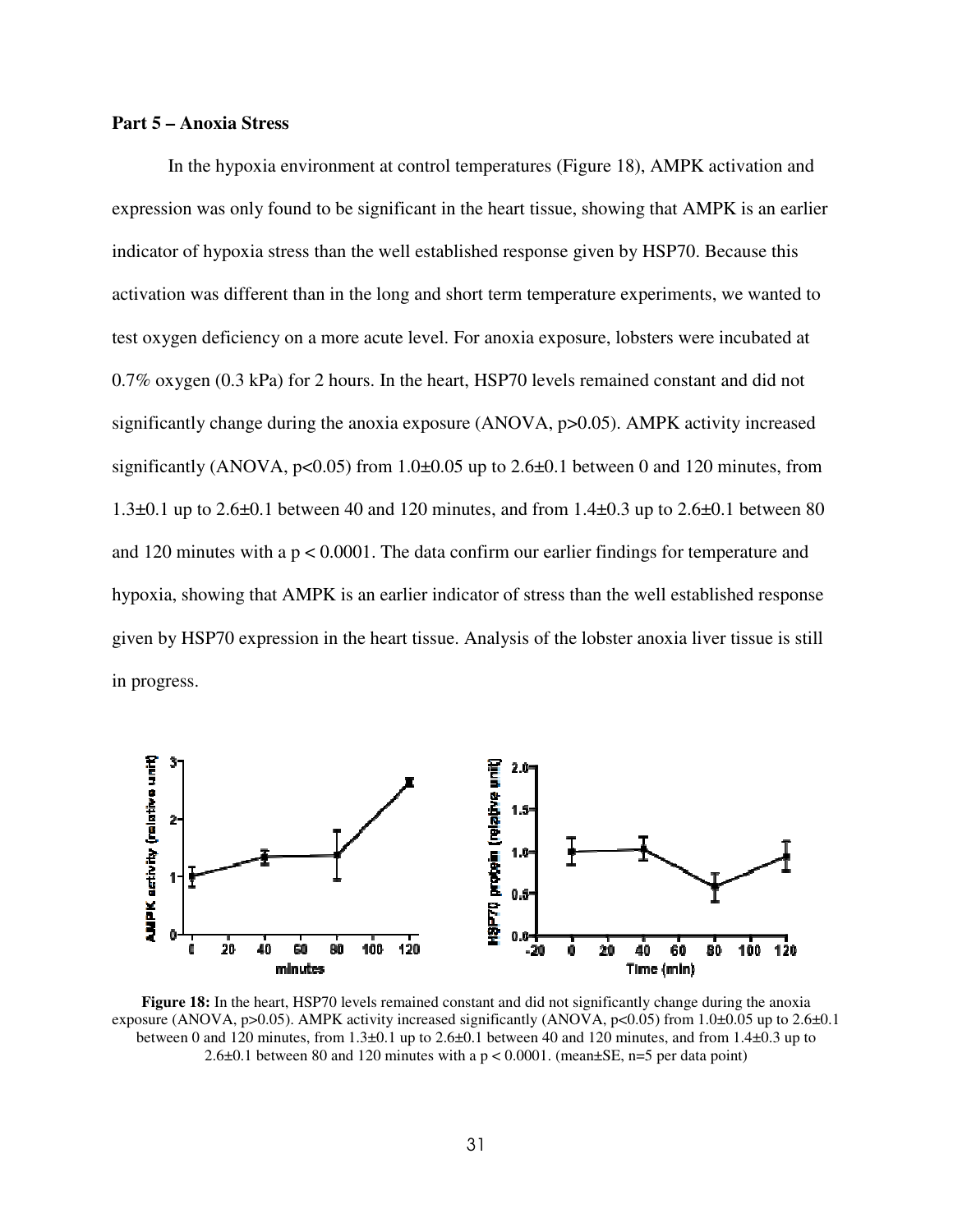### **Part 6 – Comparison of AMPK activity during Temperature and Hypoxia on**

 To determine whether the activation of AMPK during the temperature-induced hypoxia is similar to the hypoxia induced by nitrogen bubbling, we correlated the lactate accumulation with the respective AMPK activity for each experiment. Assuming that lactate is a potential marker for the state of cellular energetics, lactate vs. AMPK activity was plotted in the graphs below (Figures 19). Curves were fitted with a hyperbolic function through the data to the equation  $y=aX/(b+X)$ . The data show that in the heart and liver AMPK activity follow approximately the same trend during fast progressive and sub-lethal temperature stress. At the same time, AMPK activity increases at a faster rate during hypoxia exposure. This is most visible in the liver where the hypoxia induced AMPK activity reaches maximum at approximately 5 nmol lactate, while maximum AMPK activation is reached during temperature induced hypoxia at approximately 10 nmol lactate. Therefore, AMPK is activated at a faster rate in hypoxia. The respective correlation was not completed for muscle tissue because heat stress did not activate AMPK.



**Figure 19:** This figure compares increases in both, lactate and AMPK activity levels in the heart and liver tissue for progressive temperature, constant temperature, hypoxia, and anoxia stress. Curves were fitted with a hyperbolic function through the data,  $y=aX/(b+X)$  to show similarities or differences in trends. No valid fit could be found for hypoxia. The fast progressive temperature stress and the sub-lethal temperature stress followed a similar trend. At similar lactate concentrations AMPK activity increased at a faster rate during hypoxia and anoxia than during temperature-induced hypoxia.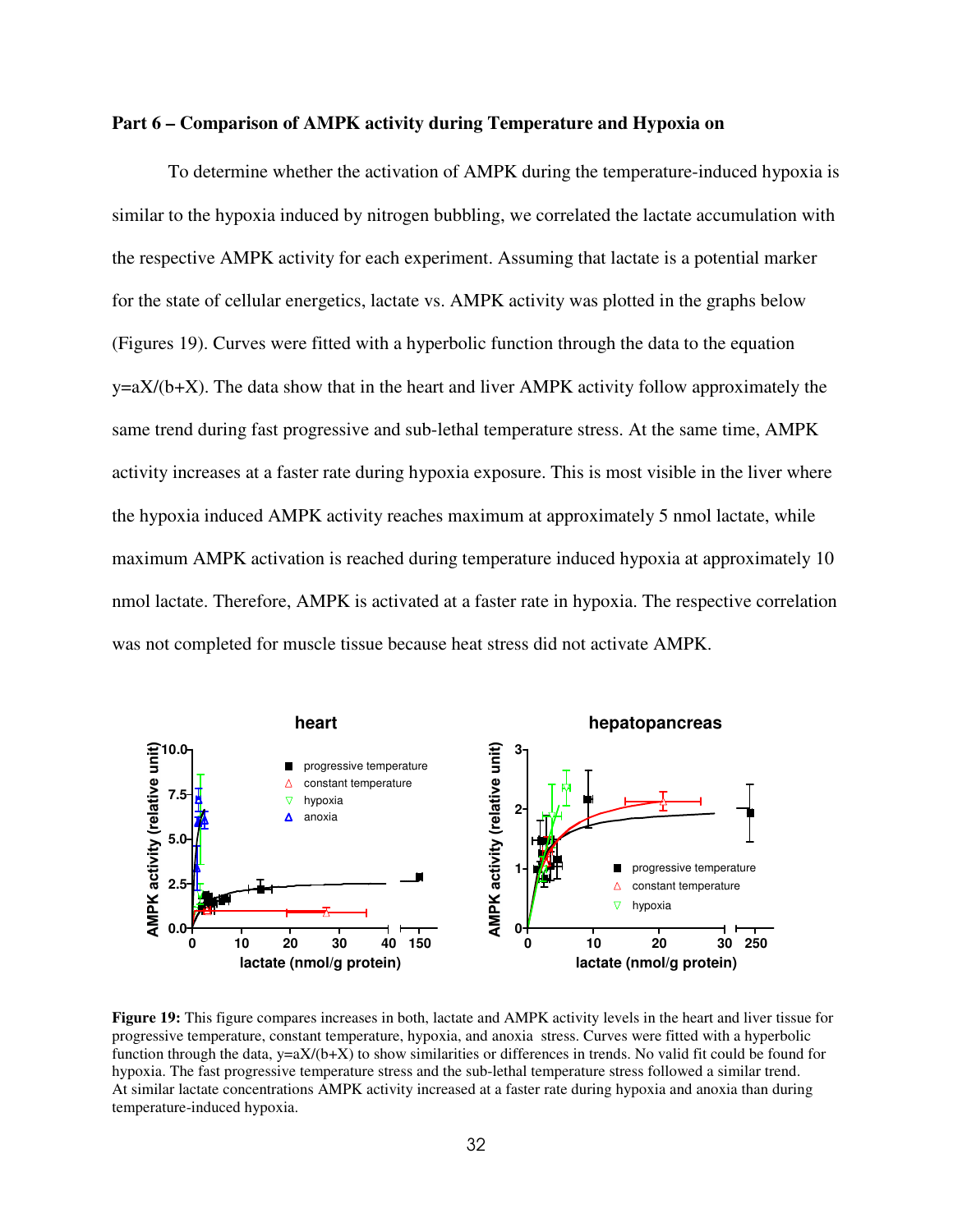### **DISCUSSION**

 This study investigates AMPK as a cellular marker for heat stress in the context of climate change. AMPK has been studied over the past years in the medical community especially in mammalian species in studies relating to obesity (Kola et al., 2008), heart failure (Hardie, 2008), and diabetes (Kola et al., 2008). In each of the published studies different types of metabolic stress are investigated and cellular ATP homeostasis is disrupted. AMPK's primary role in regulating cellular ATP quantities indicates that AMPK directly influences the physiological mechanisms of the diseases. A recent PubMed search revealed only 3 papers that focus on AMPK in crustacean species, including one on the rock crab, *Cancer irroratus* (Frederich et al. 2009) and the other two on the brine shrimp, *Atremia franciscana* (Zhu et al. 2007, Zhu et al. 2009). The limited knowledge about the AMPK response specifically in marine crustacean species is a principal reason why this study was developed. In order to characterize the role of AMPK as a cellular signal for temperature and hypoxia stress, long-term and shortterm treatments were conducted with the lobster, *Homarus americanus*. Parameters described above, such as AMPK mRNA expression, AMPK activity, heart rate, and lactate accumulation, were used to observe and determine the role of AMPK during specified stressors. Once determined, the AMPK mechanism and response to stress was compared to that of HSP70.

 Several specific results were briefly discussed in the results section; the following focuses on the broader importance of AMPK in the lobster and other marine invertebrates. AMPK was found to be present and expressed in a tissue specific manner in the lobster, *Homarus americanus*. Each tissue was found to show varying levels of AMPK expression, being higher in the tail and cardiac muscle tissues, and lower in the brain and liver. In the fast progressive temperature experiments, sub-lethal temperature exposure, hypoxia experiment, and anoxia experiment, AMPK was activated as an earlier indicator for stress than the well established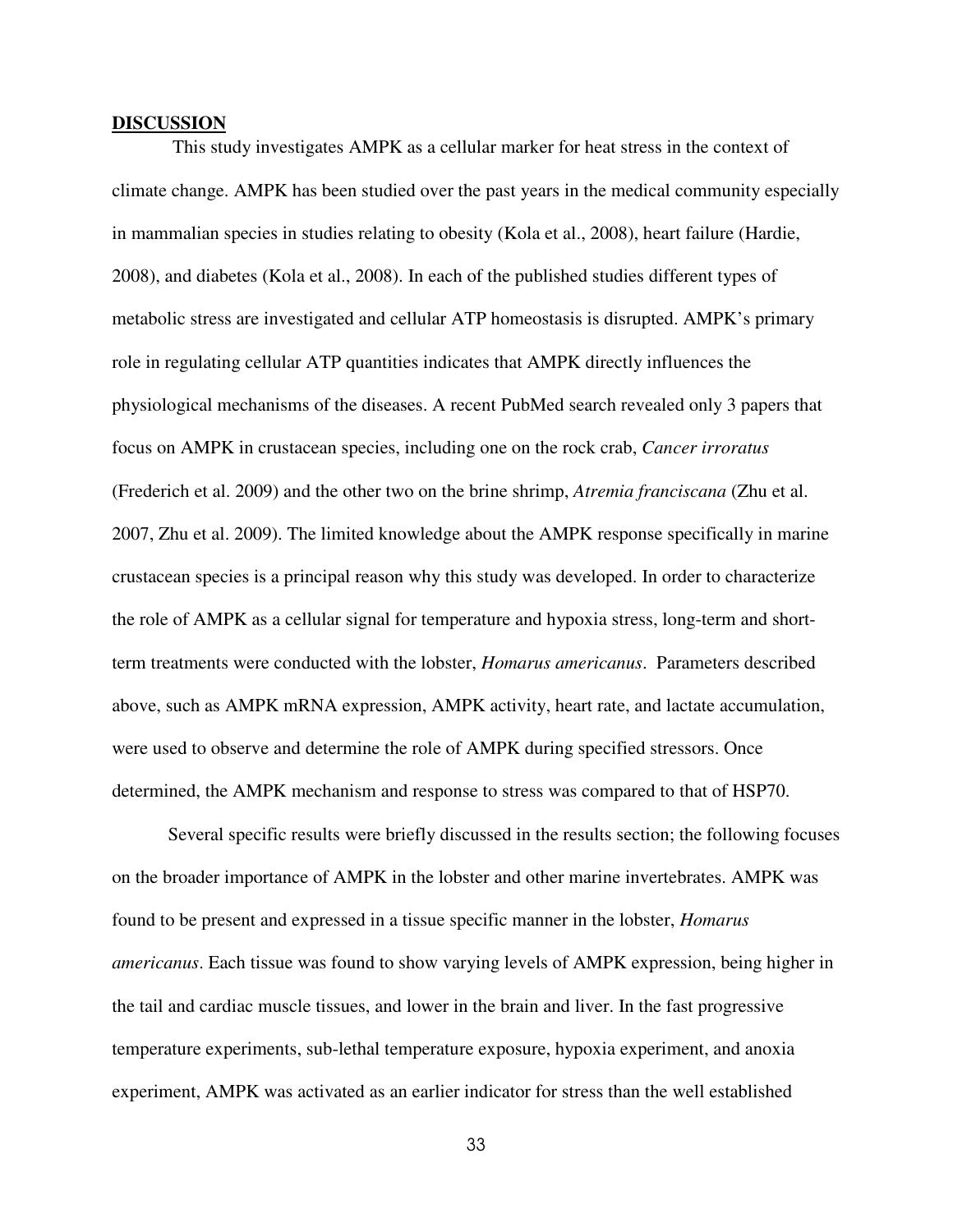HSP70 expression. Each experimental data set differed in AMPK tissue activation, showing that the AMPK response is not the same for each environmental stressor. AMPK activation significantly increased in all of the above, while HSP70 levels remained at a constant level.

The sequencing of the AMPK gamma subunit in the lobster, *Homarus americanus,* had not been successfully completed prior to the beginning of this study. After the sequencing of the partial gamma AMPK 235 base pair sequence, it was aligned with the respective sequences of the rock crab, *Cancer irroratus*, the mouse, *Mus musculus.* High sequence conservation of the AMPK gamma sequence with other species of diverse phyla supports the assumption of AMPK as a general mechanism regulating cellular energy metabolism and shows that AMPK has been highly conserved throughout evolution. This conservation implies that the AMPK mechanism can be applied to many species and could predict the potential impacts of a specific stress on a species.

Unlike a similar study on the rock crab (Frederich et al., 2009), this lobster study focused on the tissue specific AMPK activity patterns, because all earlier work investigated heart tissue only. Using the lobster as the focus organism, this project identifies that the mechanism described in the rock crab does not have a universal trend that is present in other species as well. This project was the first study that investigates whether AMPK activation by heat and hypoxia stress is tissue specific. Since thermal tolerance can often be modified through acclimation or acclimatization, it was important to study AMPK activity and gene expression throughout multiple organ systems. This more detailed and specified understanding of the cellular and molecular processes relating to temperature and hypoxia stress indicated that there was a significant tissue specific difference in how each organ system responds to temperature and hypoxia stress individuals. The heart's primary role is to pump hemolymph throughout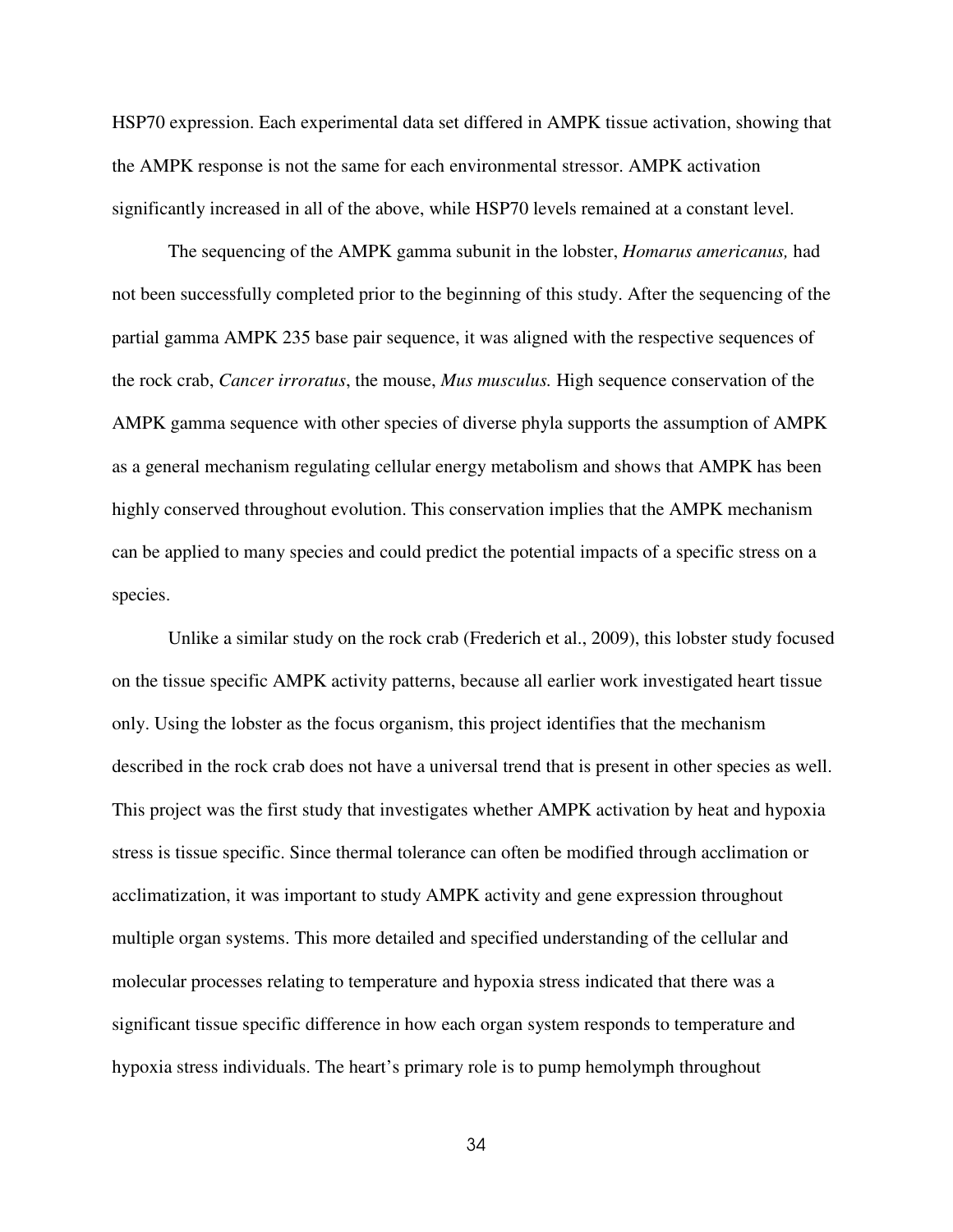crustaceans as a mechanism to keep the animals alive. Metabolically, as stress increases and transitions into moderate and lethal stress progress, the heart needs to apply mechanisms to provide a constant energy supply to itself in order to increase survivability. The liver is the largest and most active tissue because it regulates digestion, energy output, and energy storage. The liver's response to unique stressors could indicate how animals adapt to stress physiologically, by shunting energy to particular organ systems; a process similar to a human's sympathetic or parasympathetic response. Finally the tail muscle tissue is responsible for mobility and activity, particularly short bursts of activity during the escape response in the lobster. It is important to see how mobility and activity decrease as temperature and dissolved oxygen stress increase. This is the first advanced physiological understanding of the effects of how climate change and oxygen deficiency will affect energy regulation in an invertebrate species in a tissue specific manner.

The ecological law of tolerance devised by Shelford, described a range of tolerance to environmental or chemical factors, such as temperature, ischemia, or pH (Shelford, 1913). The physiological tolerance range is divided into sections based on animal activity, survivability, and physiological adaptability. The midpoint of these two scales is the optimum performance range, an ideal range where the animal's physiology can perform at its maximum level. When animals reach their upper and lower limits during exposure to an abiotic factor, their physiological processes worsen. A moderate amount of stress, a pejus range, is the physiological point where animals have limited aerobic activity. White the most severe stress range, a pessimum range, is considered to be lethal and extends beyond upper limits of survivability. The transition points between pejus and pessimum ranges can be labeled as critical temperatures, Tc. At Tc, marine invertebrates switch from aerobic to anaerobic metabolism despite sufficient levels of oxygen in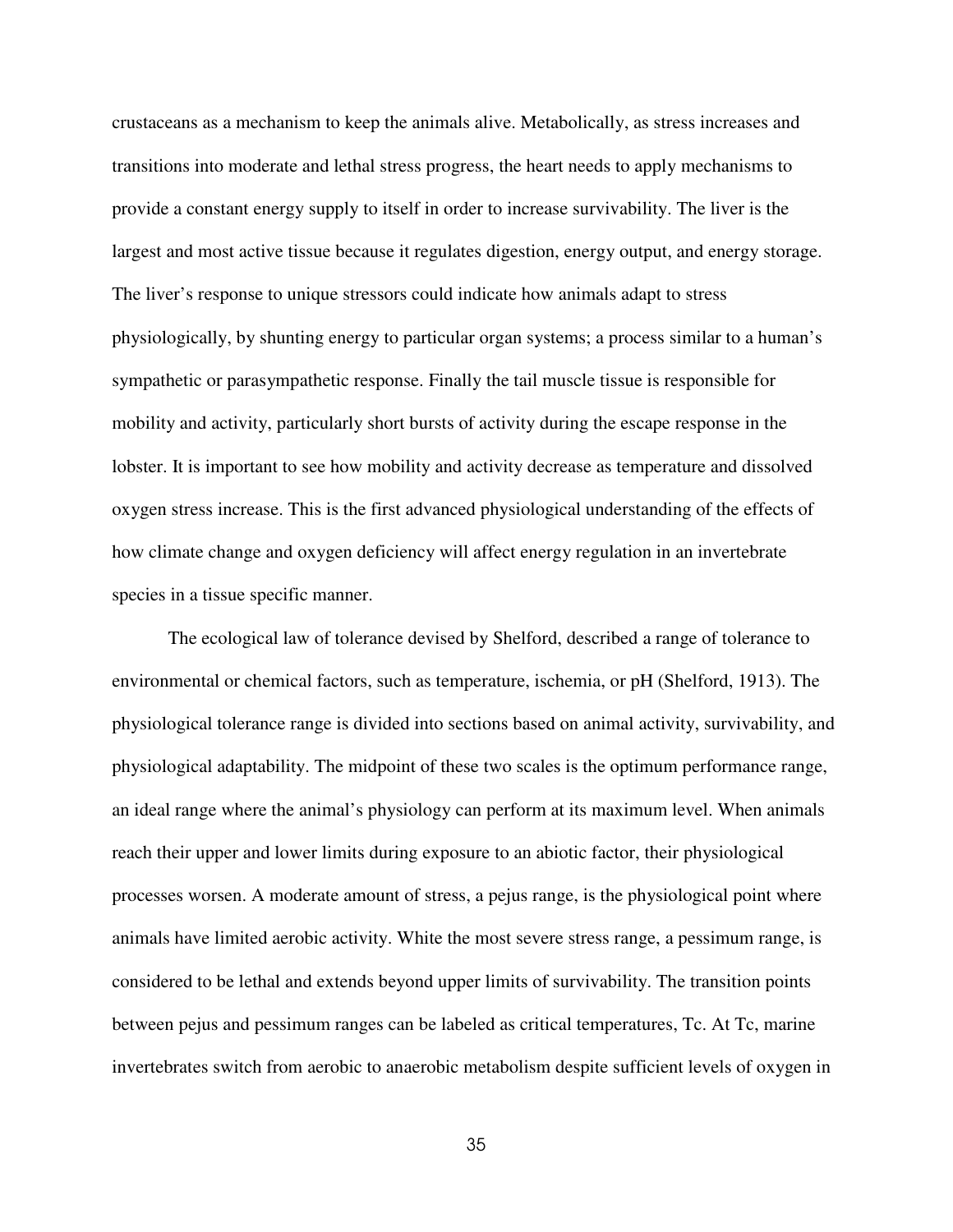the environment and are indicated by the accumulation of a respective anaerobic end product. (first described by Zielinski and Pörtner 1996; for review see Pörtner 200l). While in the presence of a temperature above or below the upper or lower Tc, respectively, marine invertebrates experience a mismatch between the oxygen supply present and the cellular demand needed. The relationship between oxygen availability to tissues and the demand for oxygen is important to understand the oxygen limitation of thermal tolerance (Frederich and Pörtner 2000).

Shelford's law of tolerance and critical temperatures can theoretically account for the activation of AMPK through thermal stress with the transition into a pejus range. The transition points between optimum and pejus ranges can be labeled as pejus temperatures, Tp (Frederich and Pörtner 2000). Within an upper or lower pejus range, survival is possible but only if performance is limited. Specifically, AMPK activity is described as a cellular marker that indicates a *T*p (Frederich et al. 2009). At *T*p the animals leave their optimum range and enter a temperature range with a limited aerobic range for movement and physical activity. Under most circumstances the reduced amount of ATP during anaerobiosis is sufficient for an organism to survive for a short period of time, but is not enough for sustaining survival over an extended period of time due to cellular energy depletion and long-term lethal limits (Peck et al. 2002). The defined *T*p is reached occasionally during annual water temperature fluctuations and has higher biological significance than the earlier described critical temperatures at which the animals switch to anaerobic metabolism The later switch to anaerobic metabolism can be connected with the time lag period that HSP70 needs in order to be induced for expression.

The inability to adapt or remain physiologically stable has been directly connected to physiological system collapse in conjunction with an organism's lethal temperature. This process, also known as acute thermal death, has been directly connected to cardiac failure or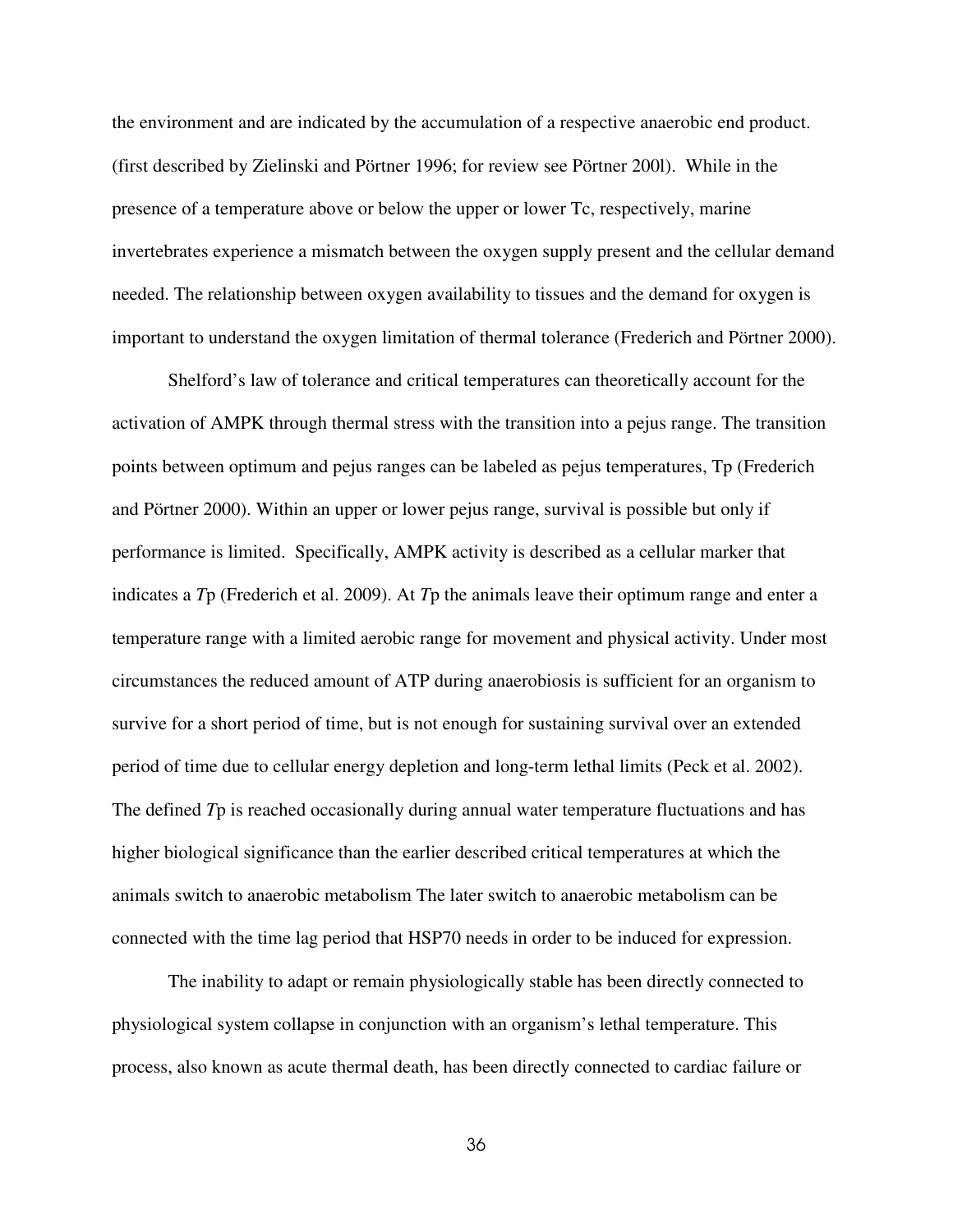denaturing proteins (Helmuth et al., 2010). Protein and gene expression are crucial mechanisms in setting thermal tolerance limits in ectotherms (Somero, 2010). For example, increase or decrease in body temperature based on environmental stressors directly impacts gene expression, leading to the activation of heat shock protein response (Helmuth et al., 2010).

 Using the data from this study and comparable data from a parallel study, we can describe the connection between Shelford's law and AMPK in three crustacean species, the green crab, *Carcinus maenas*, the rock crab, *Cancer irroratus*, and the lobster, *Homarus americanus* (Figure 20). The rock crab and the lobster both follow Shelford's law in that as temperature increases to a defined Tp for each species, the rock crab and lobster both transition in to a pejus range, indicated by the increase in AMPK activity. In order to increase chances of survival and conserve cellular energy, these animals decrease their activity. As temperature increases further to Tc, animals transition into a pessimum range and eventually die. In a parallel study, the green crab was found to not have a pejus range. This intertidal animal has an extended optimum range that transitions into a pessimum range when temperature reaches Tc. The increased adaptability of this animal and the daily exposure to a wide variety of temperature variations are believe to account for this variation in the law of tolerance (See appendix for a manuscript that describes this mechanism in more detail. The manuscript combines data from an earlier publication (Frederich et al. 2009), from this thesis, and additional data on the green crab).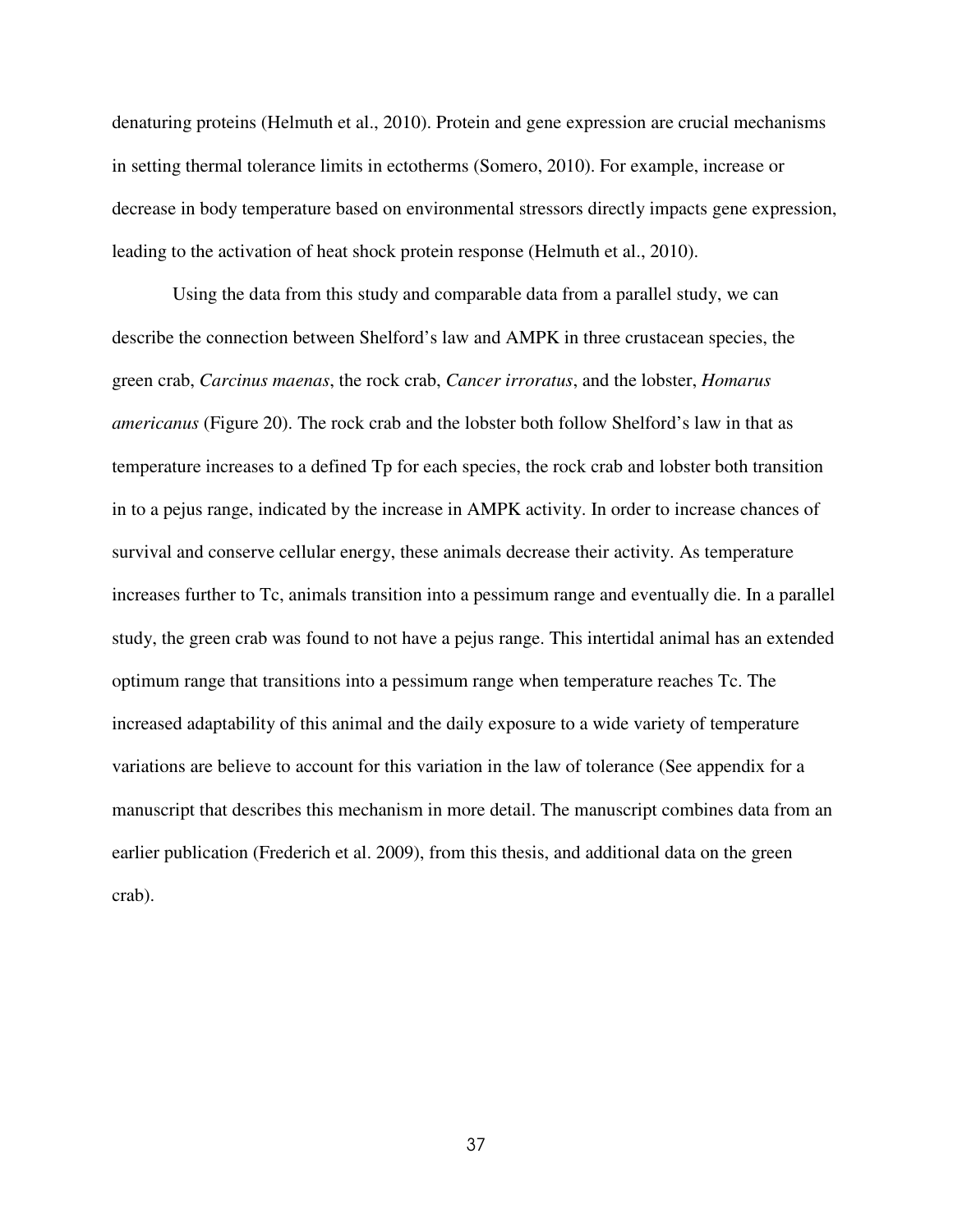

**Figure 20:** Shelford's law of tolerance (1913) with the more recently added thresholds, Tc and Tp. Tp is characterized by an increase in AMPK, Tc is characterized by the onset of anaerobic metabolism and increases in HSP70. Lobsters and rock crabs follow the sequence of optimum  $\rightarrow$  pejus  $\rightarrow$  pessimum range. Green crabs extend their optimum range and do not show AMPK activation by temperature stress. Green crabs transgress directly from an optimum to pessimum range, a potential adaptation to their highly instable habitat (see text and appendix for details).

In the lobster, *Homarus americanus*, the anaerobic end-product is lactate. The transition from aerobic to anaerobic metabolism, shown by the accumulation of lactate as an end product in heart, liver and muscle, indicates the presence of severe temperature stress (*T*c) within the lobster. During the switch to anaerobic metabolism, the concentration of lactate is expected to rapidly increase. This average stress threshold, also described as the pejus range, was seen between 28-30ºC with some variation among tissues. This range illustrates the upper limit for thermal tolerance within each specific tissue. Increased lactate concentration can be a direct marker for the upper thermal limit threshold of an organism and can be used to identify Tc. Additionally, lactate is a good tool when comparing the physiological processes of AMPK and HSP70 exposure to temperatures above the threshold leads to organ failure and eventually death.

AMPK activation plays a vital role in maintaining energy homeostasis on a cellular level. The AMPK mechanism acts as an evolutionary adaptation for regulating and providing for the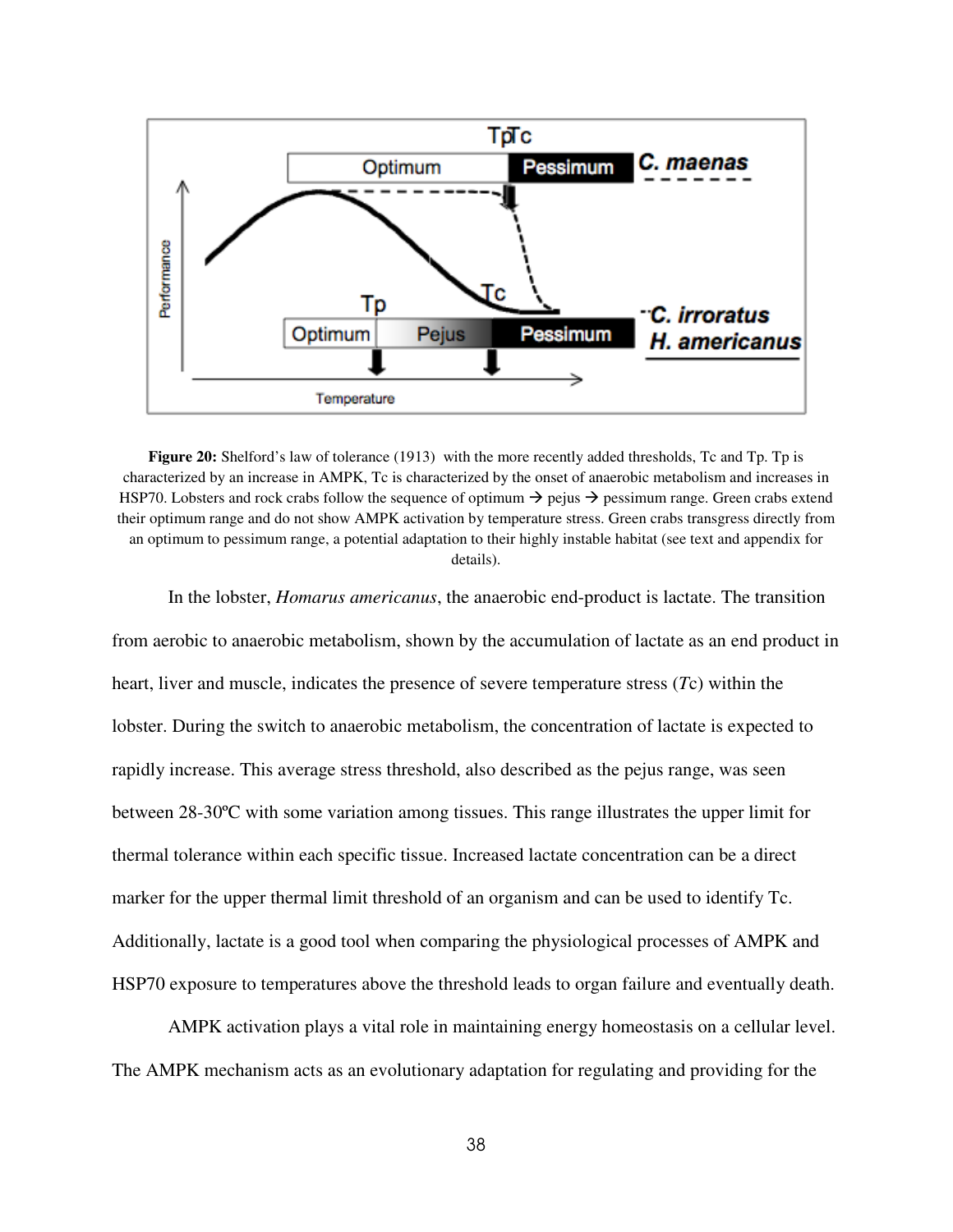increased energy requirements during temperature stress. The observed increases in AMPK activity of the fast progressive temperature experiments, specifically in the lobster heart and liver tissues, confirm this hypothesis. The constant AMPK activity in the muscle may be explained by the heat-induced torpor. The inactivity of the muscle tissue at higher temperatures suggests that since very little energy is required, AMPK activation does not occur.

Similarly to AMPK, HSP70 is expected to increase in activation when animals are subjected to thermal stress. However, an increase in HSP70 was expected to occur much later than the increase of AMPK because of its mechanism of activation that requires gene transcription. Proteins denature due to the presence of heat and molecular chaperones assist in protein assembly by refolding denatured proteins (Hochachka & Somero, 2002) We found that the delay in detectable HSP level increases was so pronounced that when compared to AMPK activity, the increase was minimal or nonexistent. From the data gathered, HSP70 remains constant in the heart, liver, and muscle tissues of the lobster despite thermal stress. This confirms earlier studies completed with the rock crab, *Cancer irroratus* (Frederich et. al 2009), where it was shown that HSP70 does not increase in the heart during a fast, progressive temperature increase. Therefore, HSP70 is not a reliable indicator for acute thermal stress in crustaceans.

The 24 hour sub-lethal temperature experiment was designed to test the animal's physiological limits at a temperature within their upper pejus range, a study that has not been previously completed. A temperature of 26°C was selected for this study as it represented a temperature that was just below the complete metabolic switch from aerobic to anaerobic metabolism. The data show that lobsters switch to anaerobic metabolism after four hours at 30°C for each tissue. AMPK activation was found to significantly increase and was an earlier indicator of heat stress than the well established response given by HSP70 expression in the liver tissue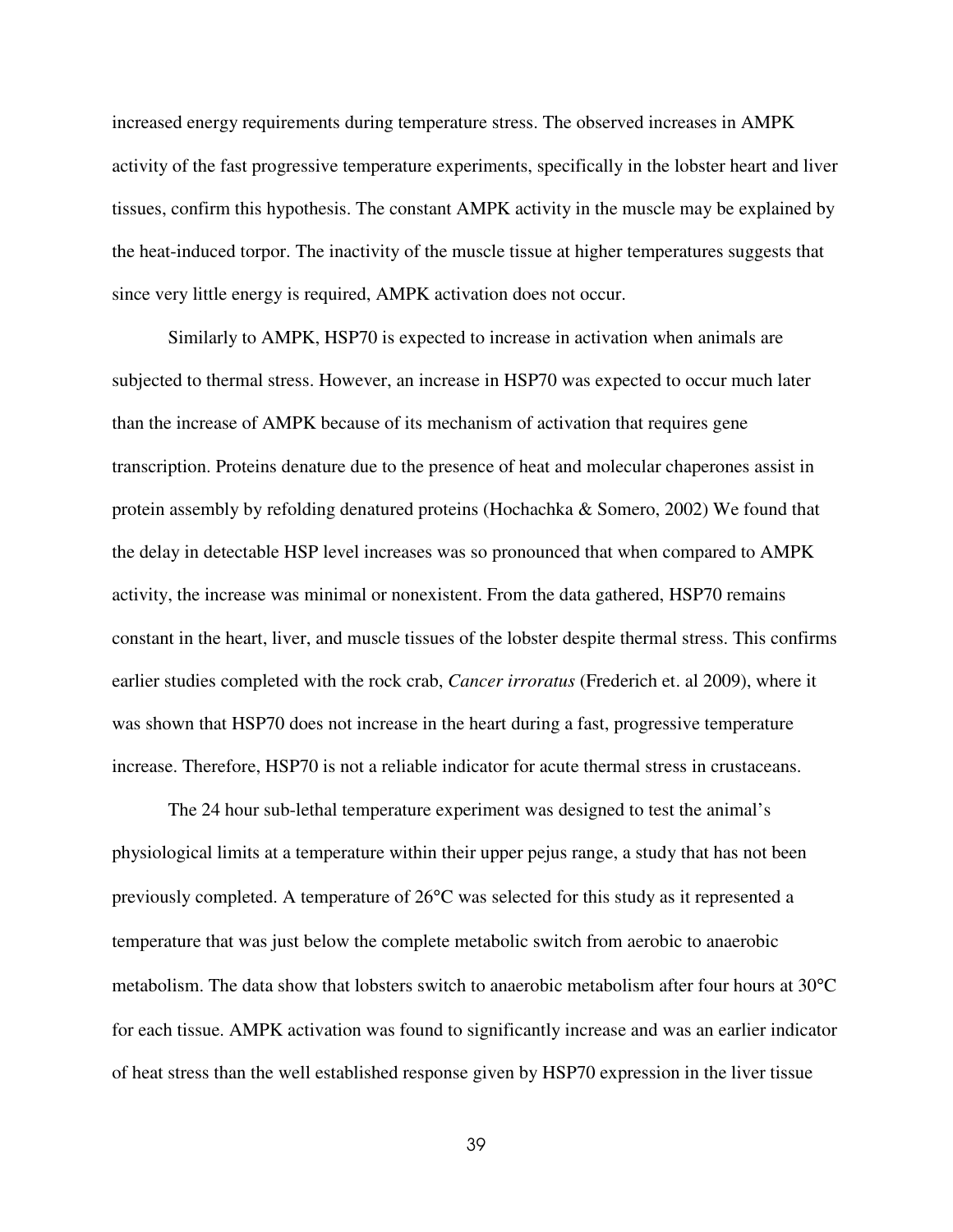only. This tissue is thought to be the most active during this time point because it is contains many metabolic functions and physically consumes a large portion of the lobster's thorax. The increase of AMPK activity of the heart was found to be statistically insignificant. Since the lobsters were not having a continuous increase in temperature, they were able to adapt more readily to the constant temperature in the heart tissue specifically. The constant AMPK activity again in the muscle may be explained by the heat-induced torpor. To conclude, AMPK was found to be a faster and more reliable indicator for constant thermal stress in the liver tissue, while HSP70 remained unreliable and not significant. The activation in the liver tissue alone shows unique stressors have a greater impact on specific tissues depending on how the animals adapt to the stress.

When looking at the fast progressive temperature study and the sub-lethal temperature study, we see that the AMPK activation and increase is transient. In the fast progressive experiments, AMPK is activated in the heart and liver, two highly metabolic tissues. The lack of activity in the muscle tissue can be related to the reduced activity affects of Tp/Tc. In the sublethal temperature experiments, AMPK activation was not seen to be as significant in the heart tissue, mostly because animals were given enough time to adapt to the moderately stressful temperature of 28°C. The liver tissue had a significant increase in AMPK activity, again, because of its regulatory properties in energy storage and consumption during pejus range temperatures. HSP70 levels did not significantly increase either of the experiments. Many studies have discussed how HSP will elicit an increase but only after animals are returned to control conditions, allowing enough time for new HSPs to be transcribed (Tomanek et al. 2010 and Hoffmann et al. 2003).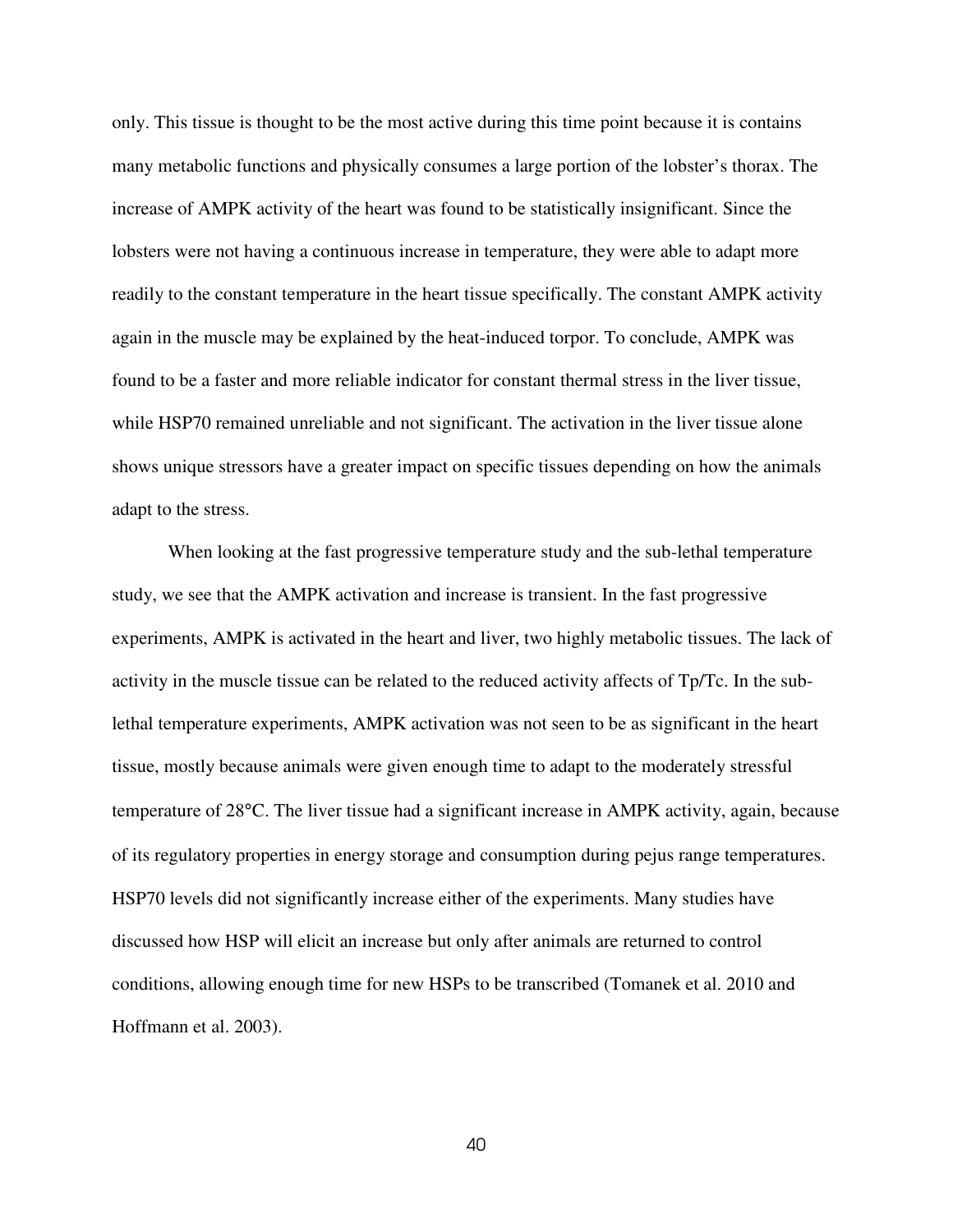Together, both temperature experiments show that AMPK is activated immediately during heat stress, but does not remain activated for an extended period of time, as shown in the long term temperature exposure. Initially, the AMPK mechanism may provide sufficient ATP, however, this will change once the cell reaches a new balanced state. Accumulation of HSP70 after the return to control conditions from an original heat stress seems to have a longer lasting impact on the cellular level. However, this up regulation occurs only after the return to control level from the initial stress. Therefore, our goal to identify a faster marker for cellular stress was achieved only for immediate stress. Using AMPK and HSP70 together could potentially help assess stress levels and the duration of the stress that an organism was exposed to. If AMPK activity increases, then the stress response happened immediately, and, if HSP70 is up-regulated, then stress was present but may have passed already. Before this methodology can be used, a standard must be determined.

Similarly to the sub-lethal temperature stress, hypoxia stress was measured over a 24 hour period under control temperatures and AMPK activity and HSP70 expression were compared at certain time increments. The data show that lobsters switch from aerobic to anaerobic metabolism after 4 hours. AMPK activation was found to significantly increase and was an earlier indicator of stress than the well established response given by HSP70 expression in the heart tissue only. The insignificant change in the AMPK activity of the liver can only be explained by statistical analysis. An increased sample size for this experiment may prove to decrease the amount of deviation.

In order to understand the impact that hypoxia stress has upon *Homarus americanus*, tissue analyses measuring AMPK activation and levels of mRNA expression was performed at varying time increments based upon physiological importance. The short term responses,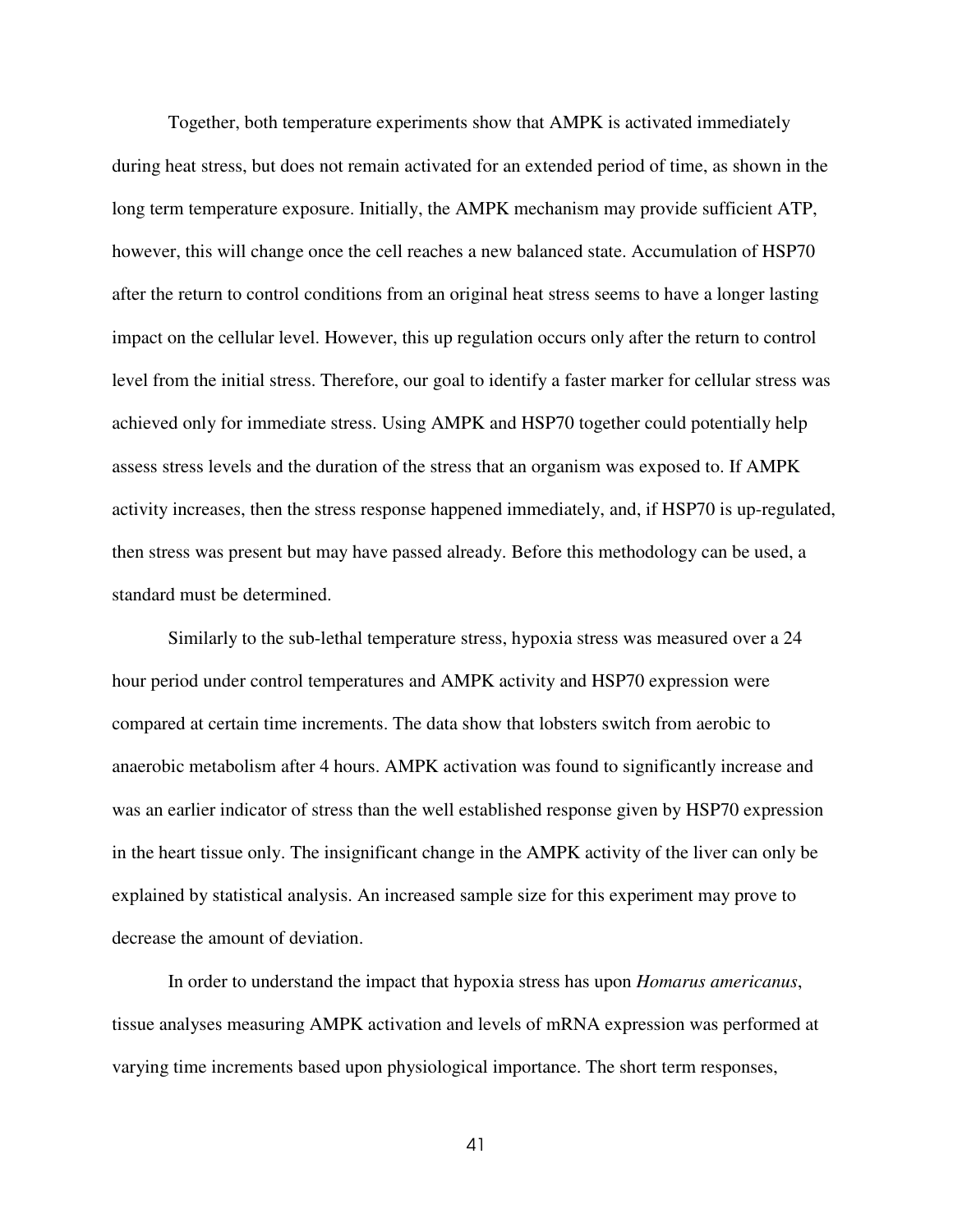specific to daily oxygen concentration changes within the environment, represented the rapid biochemical process where AMPK activation is measured by the amount of phosphorylation of the gamma subunit. Long term responses are more specific to seasonal changes within the environment and can be experimentally measured using genetic processes where AMPK mRNA expression levels are quantified. AMPK results were compared to HSP70 protein and mRNA levels for the 24 hour response to hypoxia stress. Heart and Liver AMPK mRNA levels showed an extremely significant increase in AMPK expression in the heart and liver tissues. HSP70 mRNA levels were not significant, therefore confirming again that AMPK is a faster and more reliable mechanism for cellular stress response.

To test oxygen deficiency on a more acute level, lobsters were incubated at 0.7% oxygen (0.3 kPa) for 2 hours. In the heart western blot analysis, HSP70 levels remained constant and did not significantly change during the temperature exposure (ANOVA, p>0.05). In the heart, AMPK activity increased significantly against all data points up to 120 minutes. So far, the data show that lobsters, during acute anoxia stress, activate AMPK as an earlier indicator of anoxia stress than the well established response given by HSP70 expression in the heart tissue. Further analysis will help us to compare further hypoxia and acute anoxia AMPK activation with the transition to anaerobiosis during fast progressive and sub-lethal temperature stress.

 Correlating lactate concentration and AMPK activity during both temperature experiments and the hypoxia incubation revealed a hyperbolic correlation for heart and liver tissue. Interestingly enough, the fitted curves for progressive temperature and for constant sublethal temperature exposure increase similarly. We expected that temperature stress would create a compromised energy metabolism with subsequent lactate accumulation. It was also anticipated that the increased ATP hydrolysis rate would lead to an increased AMP concentration, which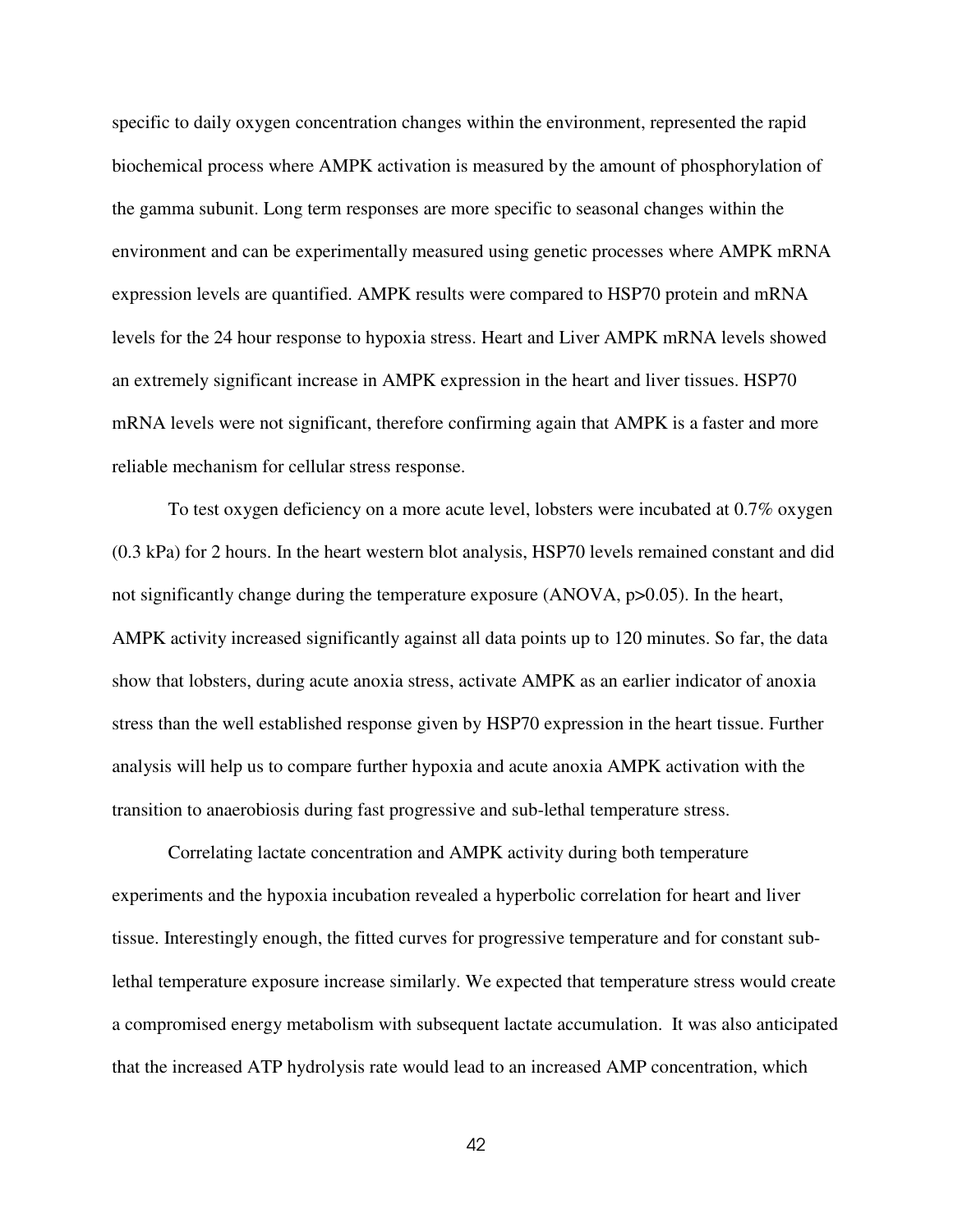activates AMPK. Measuring AMP concentrations is difficult because most cellular AMP is bound to proteins. The AMP concentration needed is that of free AMP, which works to activate AMPK. Total AMP measurements often overestimate the amount of free AMP by an order of magnitude. The only way to reliably calculate free AMP concentrations is to use NMR spectroscopy (Frederich et al. 2005). Instead of measuring AMP, we use lactate as a crude indicator of the metabolic state. Although we are using lactate concentrations as a measure of metabolic transition, we are not suggesting that lactate directly activates AMPK.

It was most surprising to find that at matching lactate levels, AMPK activity increased at a much faster rate for nitrogen induced hypoxia than during temperature-induced hypoxia. This finding suggests that during hypoxia AMPK is activated faster than during temperature stress, signifying two separate mechanisms of AMPK activation. A similar study shows similar results for rat heart tissues (Frederich et al. 2005). In that study, nitrogen induced hypoxia and a chemical induced hypoxia caused by inhibition of the Citric acid cycle through inhibitors led to AMPK activation at different rates. As a result, a difference in the AMPK activating mechanism was proposed. The nature of the two different mechanisms remains indefinable but highlights the complexity of the involved regulatory pathways.

### **CONCLUSION**

 In conclusion, the effects of climate change, whether it's in dissolved oxygen concentration or water temperature fluctuations, can be seen to have a drastic impact on marine animals if water temperature highs increase and if dissolved oxygen levels decrease. To assess these impacts it would be helpful to have a cellular parameter that provides a snap shot of the stress level of an organism; AMPK has the potential to be that cellular marker. This is the first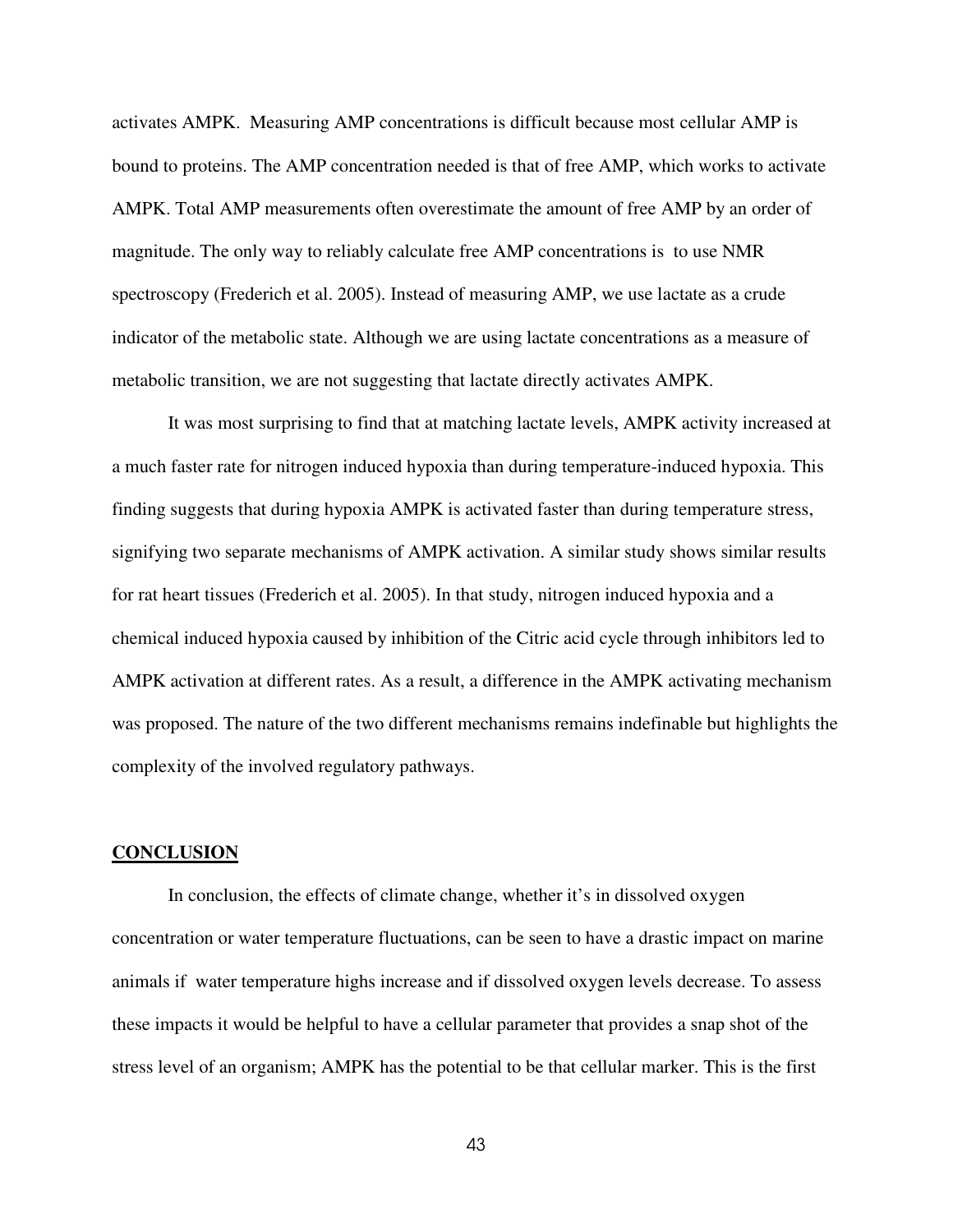study that investigates the effects of temperature and hypoxia stress on AMPK activity in any animal on a tissue specific level. A fast, progressive temperature increase shows three different rates of AMPK activation in the heart, liver and muscle tissues; the AMPK activation in the heart and muscle tissues is seen well before the heat shock response (HSP70) can be seen. The sublethal temperature increase again, showed a tissue specific activation of AMPK as an earlier indicator of temperature stress than HSP70 but only in the liver tissue. The increase in AMPK activity as temperature increases can be directly related to the survivability, responsiveness, and physical activity of the animal during temperature conditions in the environment. Similarly, the hypoxia response showed a tissue specific significant increase in AMPK activity for the heart tissue only but an increase in AMPK expression for both the heart and liver tissues. This activation of AMPK occurred again before the heat shock response. Furthermore, AMPK activation is transient and as a result independent of the stressor. Therefore, we conclude that AMPK is a better cellular marker for heat stress in the lobster, *Homarus americanus,* and occurs in a tissue specific manner. Rates of AMPK activation during temperature and hypoxia stress are different, indicating that there are potentially two mechanisms for activating AMPK. The details of this difference in activation remain to be elucidated.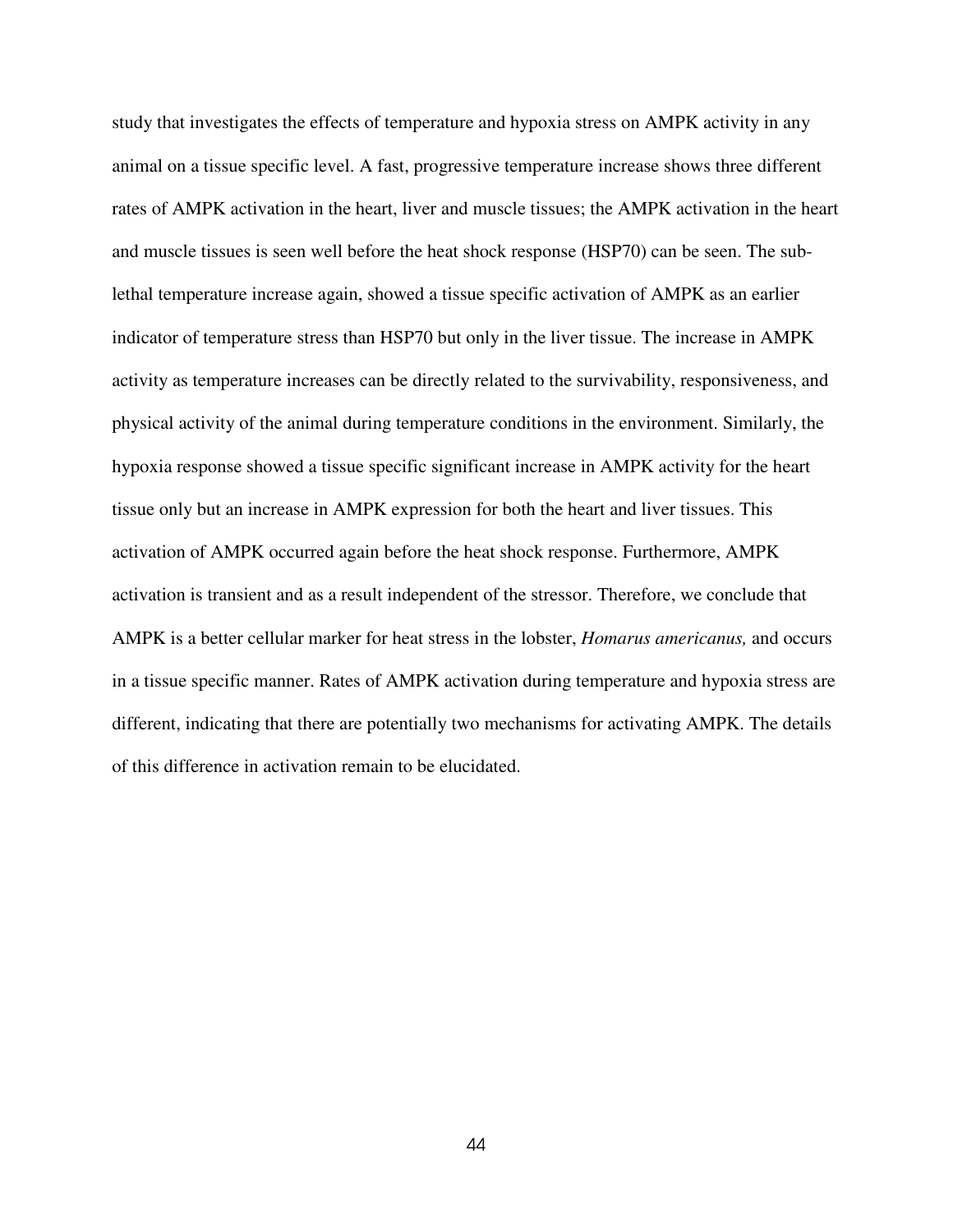### **References**

- Bergmeyer HU. (1985) Methods for Enzymatic Analysis (3rd ed.) Weinheim, Germany: VCH, vols 1-12.
- Bradford MM. (1976) A rapid and sensitive method for the quantitation of microgram quantities of protein utilizing the principle of protein-dye binding. Analytical Biochemistry. 72: 248-254.
- Camacho J, Qadri SA, Wang H, Worden MK. (2006) Temperature acclimation alters cardiac performance in the lobster *Homarus Americanus.* J Comp Physiol A. 192: 1327-1334.
- Feige U, Morimoto RI, Yahara I, Polla BS. (1996) Stress Inducible Cellular Responses. Basel, Boston, Berlin: Birkhäuser Verlag
- Frederich M, O'Rourke M, Furey N, Jost J. (2009) AMP-activated protein kinase (AMPK) in the rock crab, *Cancer irroratus*: an early indicator of temperature stress. J. Exp. Biol. 212, 722-730.
- Frederich M, Pörtner HO. (2000) Oxygen limitation of thermal tolerance defined by cardiac and ventilator performance in spider crab, *Maja squinado*. Am J Physiol Regulatory Integrative Comp Physiology. 279: R1531-R1538.
- Fredeich M, Zhang L, and Balschi JA. (2005) Hypoxia and AMP independently regulate AMPactivated protein kinase activity in heart. American Journal of Physiology: Heart and Circulatory Physiology. 288: H2412–H2421.
- Frydman J. (2001) Folding of newly translated proteins in vivo: The role of molecular chaperones. Annu Rev Biochem 70: 603-649
- Hardie, D. G. (2008). Role of AMP-activated protein kinase in the metabolic syndrome and in heart disease. *FEBS Lett.* 582, 81-89.
- Hardie, D. G. and Carling, D. (1997). The AMP-activated protein kinase: fuel gauge of the mammalian cell? *Eur. J. Biochem*. 246, 259-273.
- Hardie, D. G. and Sakamoto, K. (2006). AMPK: a key sensor of fuel and energy status in skeletal muscle. *Physiology* 21, 48-60.
- Hardie, D. G., Salt, I. P., Hawley, S. A. and Davies, S. P. (1999). AMP-activated protein kinase: an ultrasensitive system for monitoring cellular energy charge. *Biochem. J.* 338, 717-722.
- Hardie, D. G., Hawley, S. A. and Scott, J. W. (2006). AMP-activated protein kinase development of the energy sensor concept. *J. Physiol*. 574, 7-15.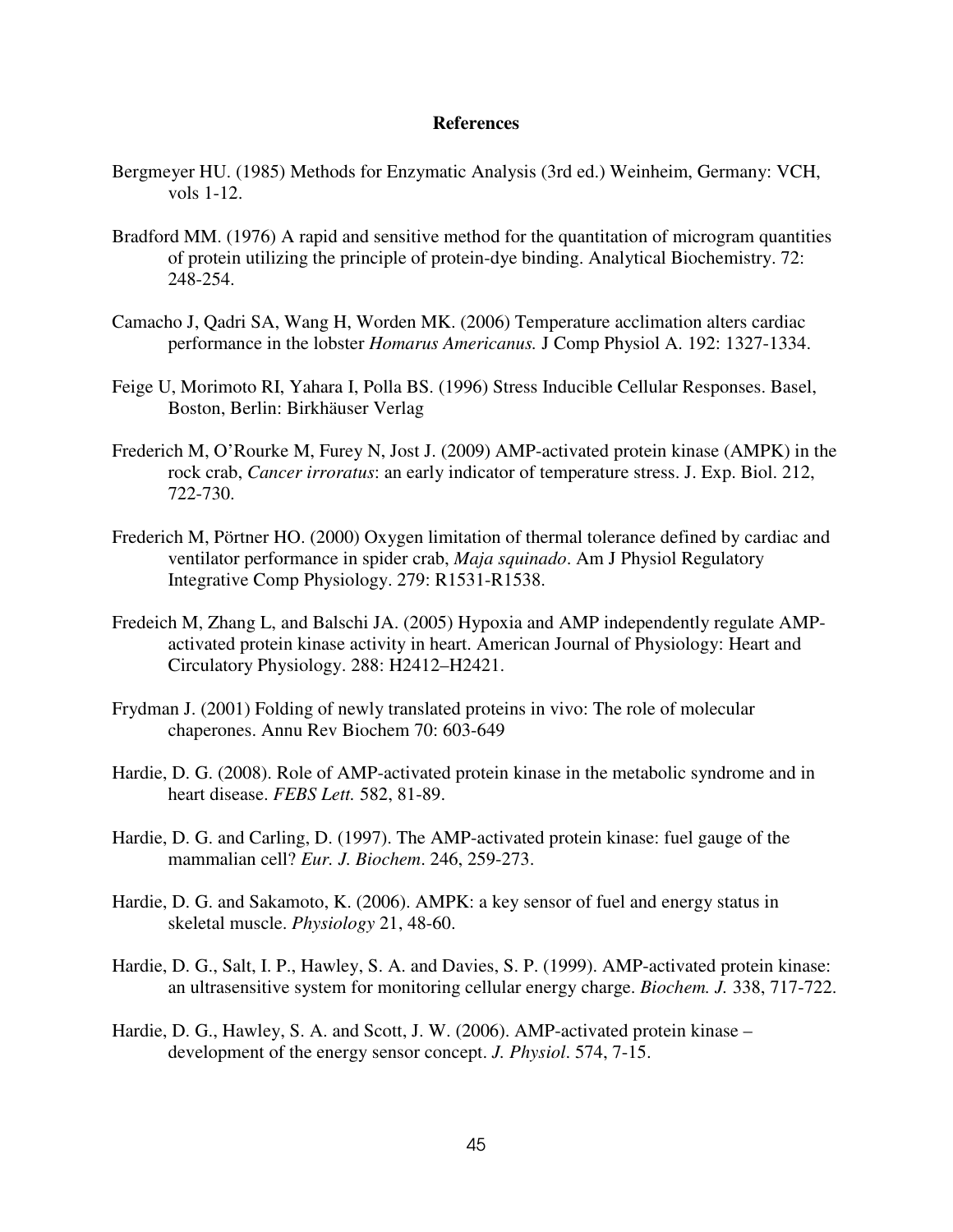- Helmuth B et al. (2010) Organismal climatology: analyzing environmental variability at scales relevant to physiological stress. J Exp. Biol. 213, 995-1003.
- Hochachka PW, Somero GN. 2002. Biochemical adaptation, mechanism and process in physiological evolution. Oxford University Press, pp 466.
- Hoffmann AA, Sørensen J, Loeschke V. (2003) Adaptation of *Drosophila* to temperature extremes: bringing together quantitative and molecular approaches. J Therm Biol 28: 175-216.
- Kemp B, Mitchelhill KI, Stapleton D, Michell BJ, Chen Z, Witters LA. 1999. Dealing with energy demand: the AMP-activated protein kinase. TIBS 24: 22-24.
- Kola, B., Grossman, A. B. and Korbonits, M. (2008). The role of AMP-activated protein kinase in obesity. *Front. Horm. Res.* 36, 198-211.
- Morimoto RI (March 1993). "Cells in stress: transcriptional activation of heat shock genes". *Science (journal)* 259 (5100): 1409–10. PMID 8451637
- Peck LS, Hardewig I, Pörtner HO. 2002. Metabolic demand, oxygen supply, and critical temperatures in the Antartic Bivalve *Laternula elliptica*. Physiol Biochem Zoology 75(2): 123-133.
- Pörtner HO. 2001. Climate change and temperature-dependent biogeography: oxygen limitation of thermal tolerance in animals. Naturwissenschaften 88(4): 137-146.
- Pörtner HO. 2009. Oxygen-and capacity-limitation of thermal tolerance: a matrix for integrating climate-related stressor effects in marine ecosystems. The Journal of Experimental Biology 213, 881-893.
- Rutter GA, Tavare JM, Palmer DG. 2000. Regulation of mammalian gene expression by glucose. News Physiol Sci 15: 149-154.
- Shelford VE. Animal Communities in Temperate America. Chicago, IL; Univ. of Chicago Press, 1913, p. 1-368.
- Somero GN. (2010) The physiology of climate change: howpotentials for acclimatization and genetic adaptation will determine 'winners' and 'losers.' J Exp. Biol. 213, 912-920.
- Sorger PK (May 1991). "Heat shock factor and the heat shock response". *Cell* **65** (3): 363– 6. PMID 2018972
- Tomanek L. (2005) Two-dimensional gel analysis of the heat-shock response in marine snails (genus *Tegula*): interspecific variation in protein expression and acclimation ability. J Exp. Biol. 208: 3133-3143.